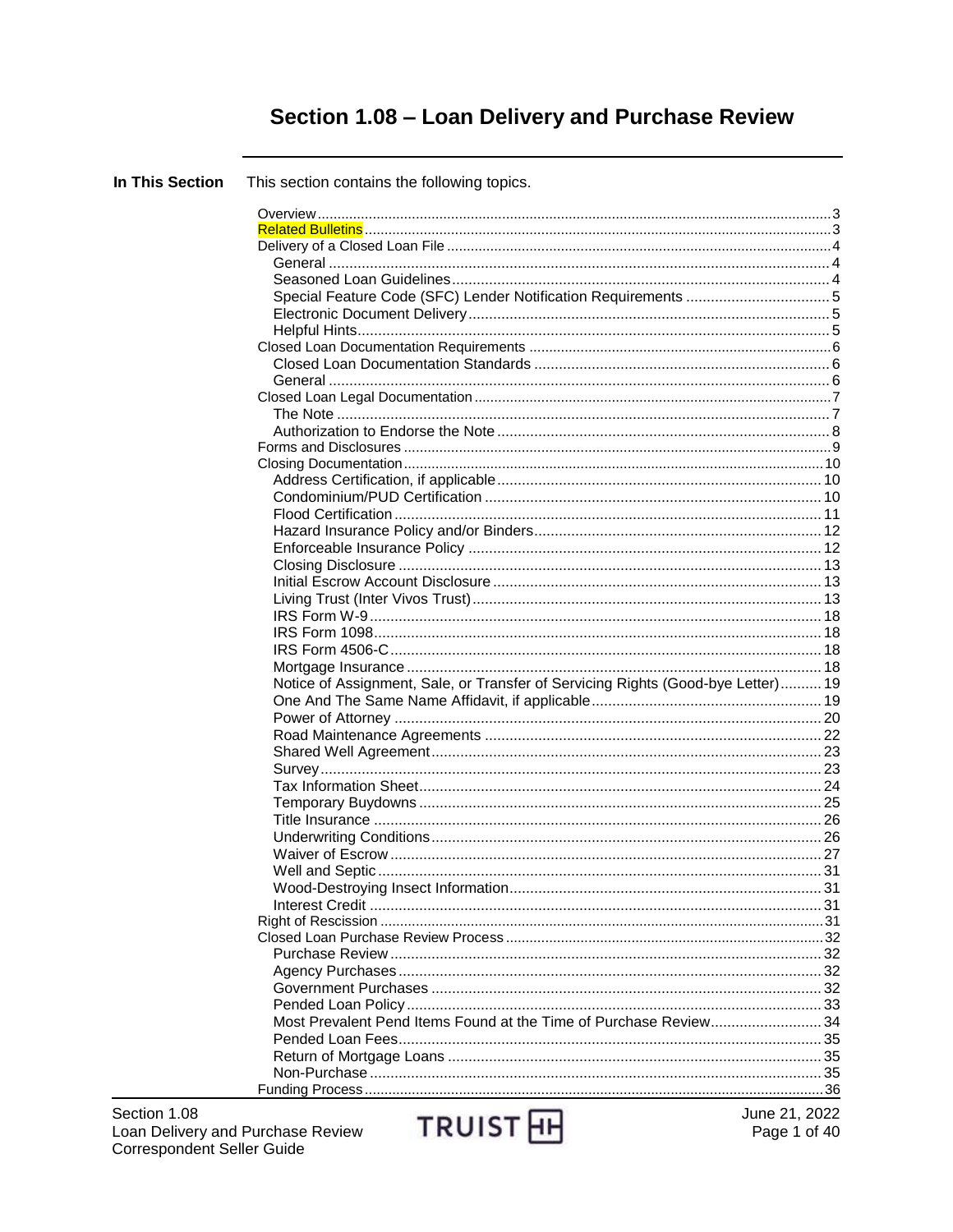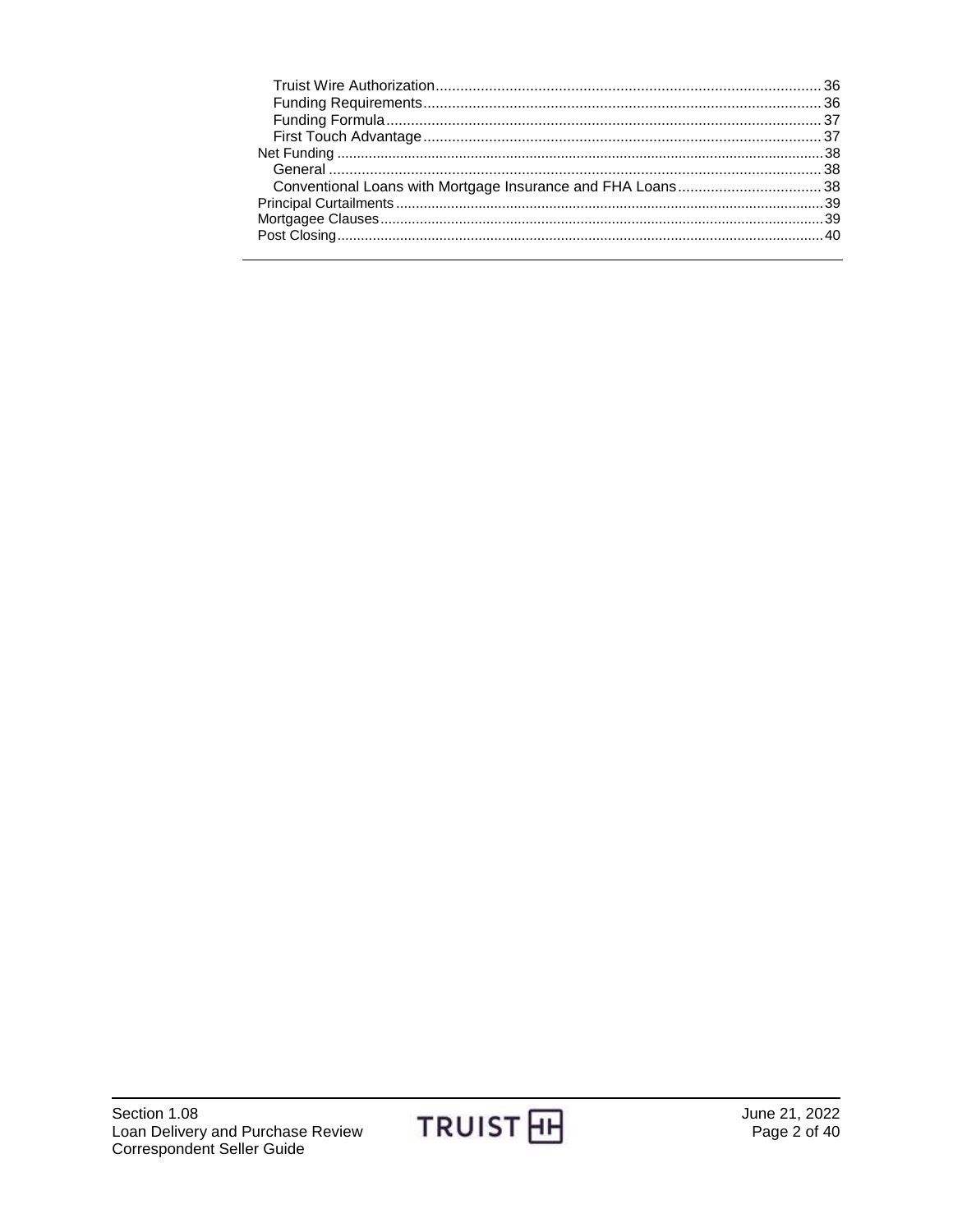## <span id="page-2-0"></span>**Overview**

- General The information and topics contained within this sellers guide is not to be deemed to constitute the provision of legal advice by Truist Bank.
	- Correspondent Lenders must be a member of Mortgage Electronic Registration System (MERS) in good standing.
	- The Mortgage File must include all documents necessary to foreclose in the state in which the Mortgaged Property is located.

## <span id="page-2-1"></span>**Related Bulletins**

**General** Related bulletins are provided below in PDF format. To view the list of published bulletins, select the applicable year below.

- $2022$  $2022$
- [2021](https://www.truistsellerguide.com/manual/cor/bulletins/related%20bulletins/2021/CLoanDel2021.pdf)
- [2020](https://www.truistsellerguide.com/manual/cor/bulletins/related%20bulletins/2020/CLoanDel2020.pdf)
- [2019](https://www.truistsellerguide.com/manual/cor/bulletins/related%20bulletins/2019/CLoanDel2019.pdf)

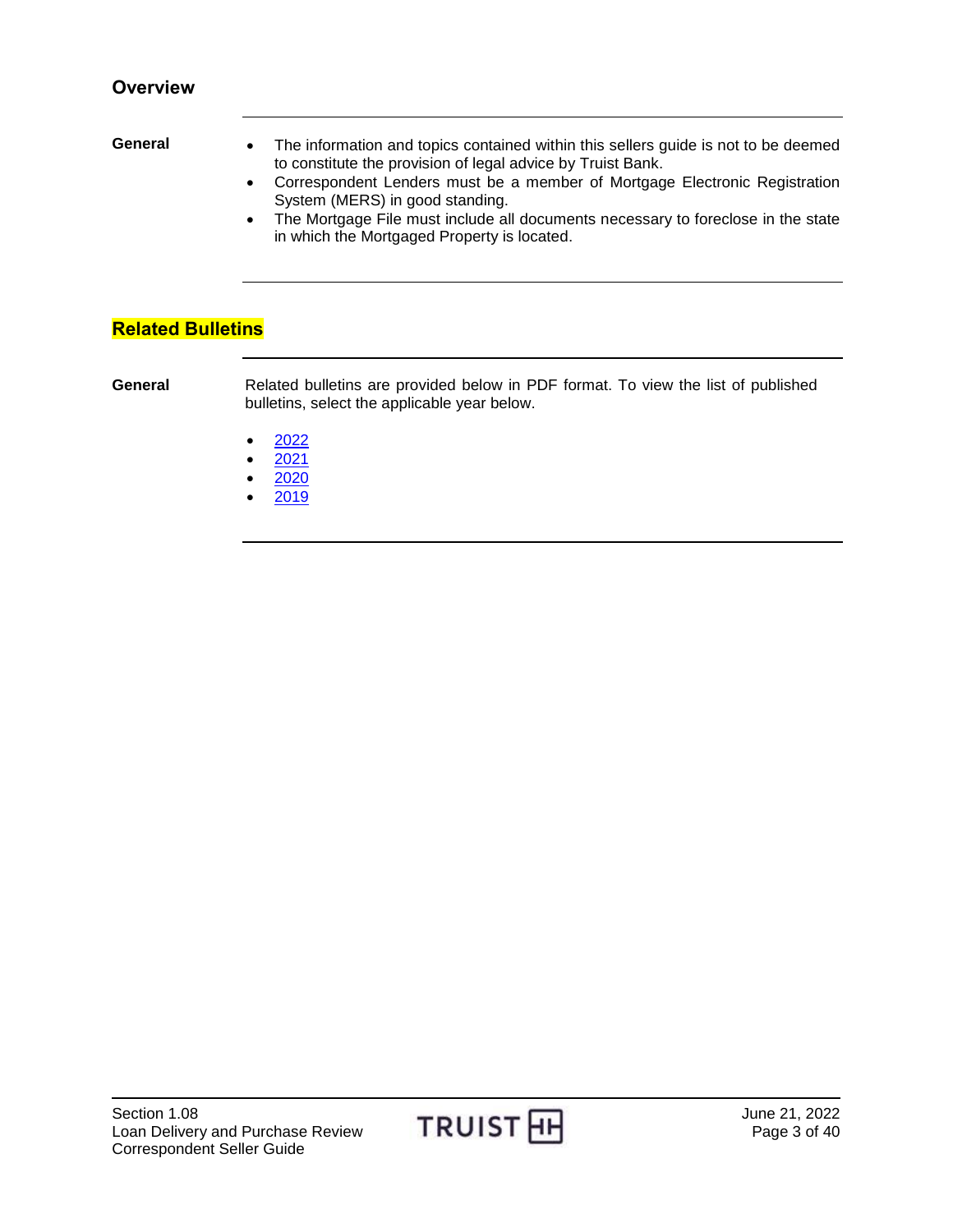## <span id="page-3-0"></span>**Delivery of a Closed Loan File**

<span id="page-3-1"></span>

| General                            | The closed loan must be delivered to Truist by 11:59 p.m. Eastern Time on the<br>$\bullet$<br>date of lock-in expiration to avoid re-pricing.<br>If the closing file is not delivered by 11:59 p.m. Eastern Time on the date of the<br>$\bullet$<br>lock-in expiration, the loan will be subject to re-pricing.                                                                                                                                                                                                                                                                                                                                                                                      |
|------------------------------------|------------------------------------------------------------------------------------------------------------------------------------------------------------------------------------------------------------------------------------------------------------------------------------------------------------------------------------------------------------------------------------------------------------------------------------------------------------------------------------------------------------------------------------------------------------------------------------------------------------------------------------------------------------------------------------------------------|
|                                    | Reference: See Section 1.03: Loan Registration and Lock-in Procedures, in the<br>Correspondent Seller Guide for additional information.                                                                                                                                                                                                                                                                                                                                                                                                                                                                                                                                                              |
|                                    | The Correspondent Closing Checklist (COR 0013) is required on all Truist loans<br>being submitted for purchase. The Lender must include all applicable<br>documentation as outlined in the form. Items not provided as indicated on the<br>form, may cause a delay in the review and subsequent purchase of the loan.<br>The Lenders closing instructions must be provided in the loan file, unless the<br>$\bullet$<br>lender does not have the capability of furnishing this document. In this case, the<br>lender should mark "not applicable" or "n/a" on the form with a brief explanation<br>why the form is not included (i.e., "company cannot print," "not used by this<br>company," etc.). |
|                                    | Lenders must follow the guidelines associated with the following fraud prevention<br>$\bullet$<br>guidelines:<br>Social Security Validation,<br>$\bullet$<br>IRS Form 4506-C<br>$\bullet$<br><b>MERS Fraud Tools</b><br>$\bullet$<br>Verbal Verification of Employment<br>$\bullet$<br><b>Exclusionary Lists</b><br>$\bullet$                                                                                                                                                                                                                                                                                                                                                                        |
|                                    | References:<br>See Section 1.36: Social Security Validation Guidelines for additional<br>$\bullet$<br>information.<br>See the applicable product description for additional IRS Form 4506-C<br>$\bullet$<br>information.<br>See Section 1.19: Fraud Prevention Guidelines for additional information on<br>$\bullet$<br>MERS and checking exclusionary lists.                                                                                                                                                                                                                                                                                                                                        |
| Seasoned Loan<br><b>Guidelines</b> | Seasoned loans are defined as any loan that is closed and delivered to Truist within<br>$\bullet$<br>31-90 days of the closed date. These loans will be allowed and considered if:<br>Truist can purchase them at a balance,<br>$\bullet$<br>there are no transfer of servicing issues, and<br>$\bullet$<br>the loan has a current pay history with no delinquencies.                                                                                                                                                                                                                                                                                                                                |
|                                    | Reference: See exception outlined below for loans originated under Fannie Mae's<br>HomeStyle Renovation mortgage and Freddie Mac's CHOICERenovation mortgage<br>guidelines.                                                                                                                                                                                                                                                                                                                                                                                                                                                                                                                          |
|                                    | If insurance or tax escrow disbursements are due and have been paid, the following<br>must be provided:<br>Escrow payments(s) clearly shown on the payment history, or<br>Copies of the checks used to pay the escrow amounts.                                                                                                                                                                                                                                                                                                                                                                                                                                                                       |
|                                    |                                                                                                                                                                                                                                                                                                                                                                                                                                                                                                                                                                                                                                                                                                      |

<span id="page-3-2"></span>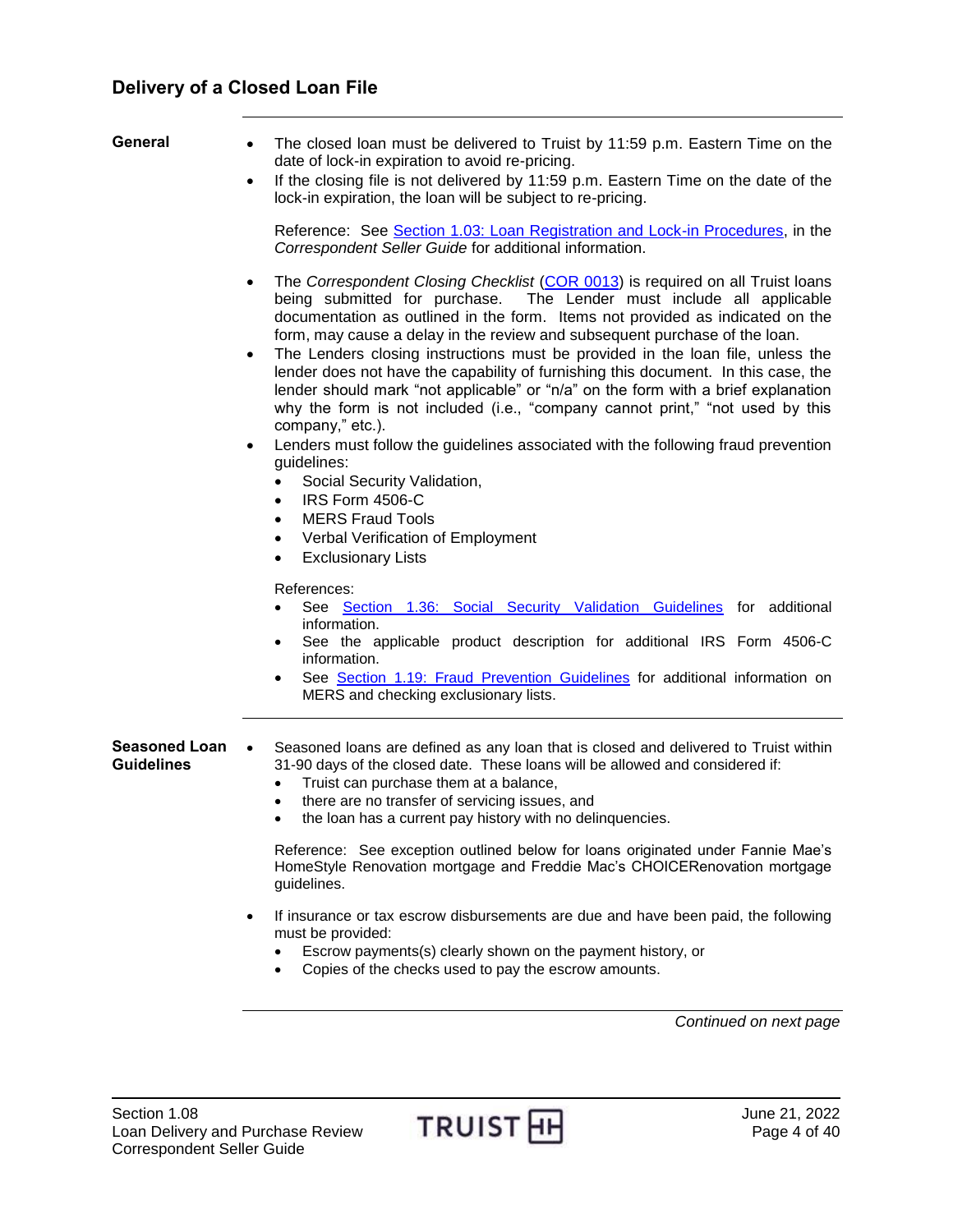<span id="page-4-1"></span><span id="page-4-0"></span>

| <b>Seasoned Loan</b><br>Guidelines,<br>continued                                             | If Truist cannot deliver the loan to the Agencies within 120 days of the note, the<br>correspondent lender will be required to provide a 1004D to recertify the value of<br>the property.<br>Seasoned loans may be subject to additional pricing, please contact your<br>$\bullet$<br>account manager for details.<br>The maximum seasoning period is defined as a loan purchased within 90 days<br>$\bullet$<br>from the closing date to Truist delivery date.                                                                                                                                                                                                            |
|----------------------------------------------------------------------------------------------|----------------------------------------------------------------------------------------------------------------------------------------------------------------------------------------------------------------------------------------------------------------------------------------------------------------------------------------------------------------------------------------------------------------------------------------------------------------------------------------------------------------------------------------------------------------------------------------------------------------------------------------------------------------------------|
|                                                                                              | Note: An exception to the above referenced seasoning period is permitted for<br>loans originated under Fannie Mae's HomeStyle Renovation mortgage and<br>Freddie Mac's CHOICERenovation mortgage guidelines.<br>All HomeStyle Renovation and CHOICERenovation loans must be delivered<br>to Truist for purchase within 9 months of the date of the mortgage note.<br>Additionally, all renovation work must be completed when the loan is<br>delivered to Truist for purchase.                                                                                                                                                                                             |
|                                                                                              | Loans that are closed and delivered within 30 days of the closing date will not be<br>considered seasoned loan and will be treated as any other loan and processed<br>accordingly.                                                                                                                                                                                                                                                                                                                                                                                                                                                                                         |
| <b>Special Feature</b><br>Code (SFC)<br>Lender<br><b>Notification</b><br><b>Requirements</b> | Lenders are required to notify Truist of any Special Feature Code (SFC) or Investor<br>Feature Identifier (IFI) that is applicable to the loan transaction as identified in the<br>specific product guidelines.<br>Click here for the appropriate process to notify Truist of these codes.                                                                                                                                                                                                                                                                                                                                                                                 |
| <b>Electronic</b><br><b>Document</b><br><b>Delivery</b>                                      | Click here for guidelines on delivering a closed loan file electronically.<br>Note: As a reminder, closed loan files must be submitted by 11:59 p.m. Eastern<br>Time for the documents to be considered received by Truist on that day.                                                                                                                                                                                                                                                                                                                                                                                                                                    |
| <b>Helpful Hints</b>                                                                         | Utilize and include the Correspondent Closing Checklist form (COR 0013) in<br>$\bullet$<br>every loan file.<br>Provide contact information on every Correspondent Closing Checklist form<br>$\bullet$<br>(COR 0013).<br>Thoroughly review and comply with all Fraud prevention requirements.<br>$\bullet$<br>Re-run AUS prior to closing once final numbers are known.<br>$\bullet$<br>If funds required for closing increase and/or funds available for closing and<br>$\bullet$<br>reserves decrease, you must re-run AUS.<br>Review AUS findings to make sure file documentation matches last AUS run.<br>٠<br>Make sure all AUS conditions have been met.<br>$\bullet$ |

<span id="page-4-2"></span>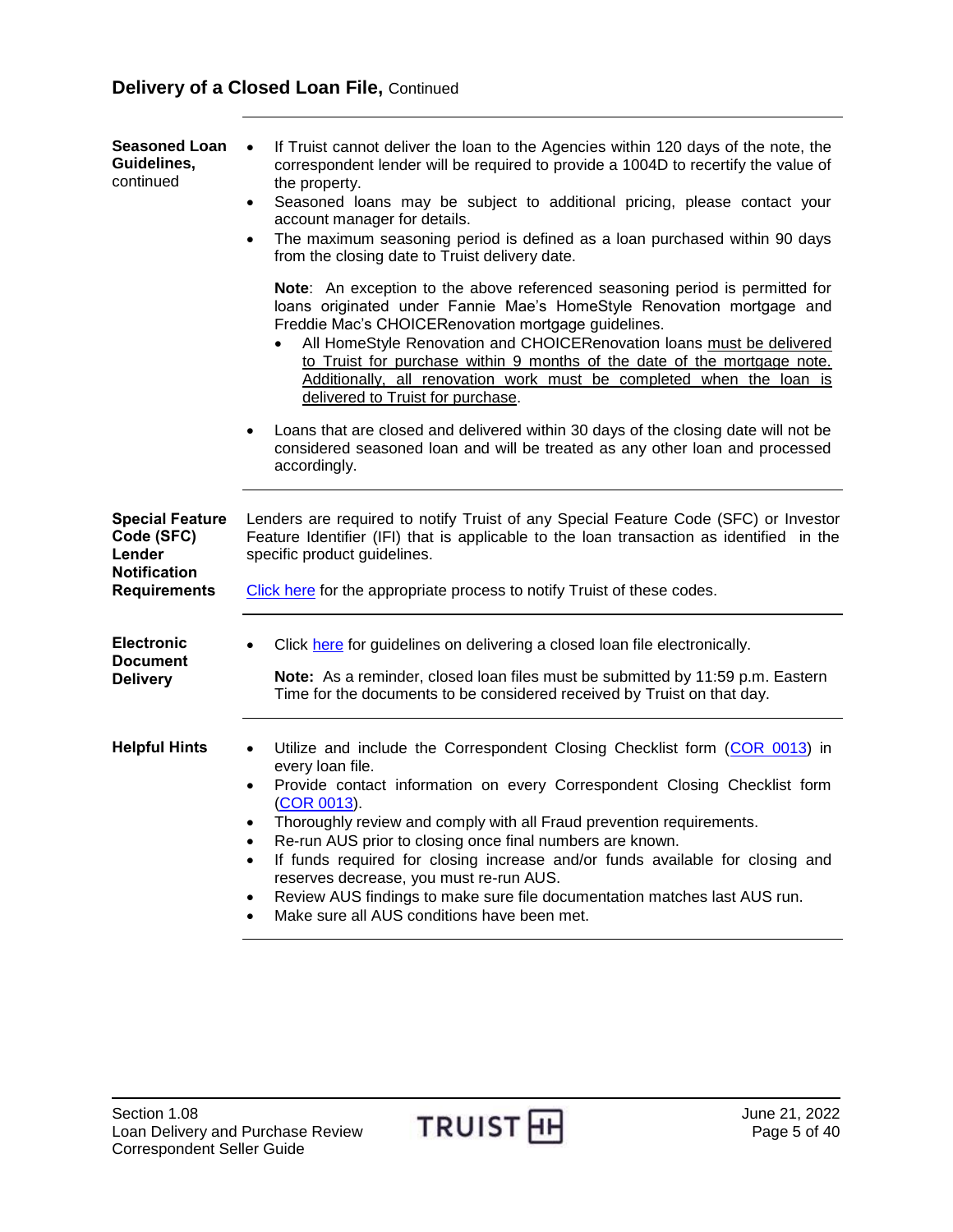## <span id="page-5-0"></span>**Closed Loan Documentation Requirements**

<span id="page-5-2"></span><span id="page-5-1"></span>

| <b>Closed Loan</b><br><b>Documentation</b><br><b>Standards</b> | Accepted secondary market loan documentation standards should be followed,<br>including any authorized changes allowed by the GSEs to the Note, Security<br>Instrument and/or Riders.<br>All borrowers must initial any corrections made.<br>$\bullet$<br>The borrower's name must agree with signatures and/or other appearances of<br>$\bullet$<br>typed or signed name on the application, sales contract, Note and Security<br>Instrument.                                                                                                                                                                                                                                                                                                                                                                                                                                                                                                                                                                                                                                                                                       |
|----------------------------------------------------------------|--------------------------------------------------------------------------------------------------------------------------------------------------------------------------------------------------------------------------------------------------------------------------------------------------------------------------------------------------------------------------------------------------------------------------------------------------------------------------------------------------------------------------------------------------------------------------------------------------------------------------------------------------------------------------------------------------------------------------------------------------------------------------------------------------------------------------------------------------------------------------------------------------------------------------------------------------------------------------------------------------------------------------------------------------------------------------------------------------------------------------------------|
| General                                                        | The closed loan file must contain the following documents, where applicable, and<br>conform to the standards outlined.<br>Note: The Correspondent Lender must ensure that:<br>Payments by borrower commenced no more than sixty (60) days after the<br>$\bullet$<br>proceeds of the Mortgage Loan were disbursed.<br>No Mortgage Note permits negative amortization.<br>$\bullet$<br>Interest on the Mortgage Note is calculated on the basis of a 360-day year<br>$\bullet$<br>consisting of twelve 30-day months unless otherwise required by this Guide or<br>applicable laws or regulations.<br>No Mortgage Loan is a convertible mortgage loan, simple interest Mortgage<br>$\bullet$<br>Loans, or a balloon Mortgage Loan that has an original stated maturity of less than<br>seven (7) years.<br>No Mortgage Loan has a shared appreciation or other contingent interest feature<br>$\bullet$<br>or any buydown provision currently in effect except as allowed under Temporary<br>Buydowns in this section of the Seller Guide.<br>None of the documents evidencing or securing a Mortgage Loan is a graduated<br>$\bullet$ |
|                                                                | payment mortgage loan.                                                                                                                                                                                                                                                                                                                                                                                                                                                                                                                                                                                                                                                                                                                                                                                                                                                                                                                                                                                                                                                                                                               |

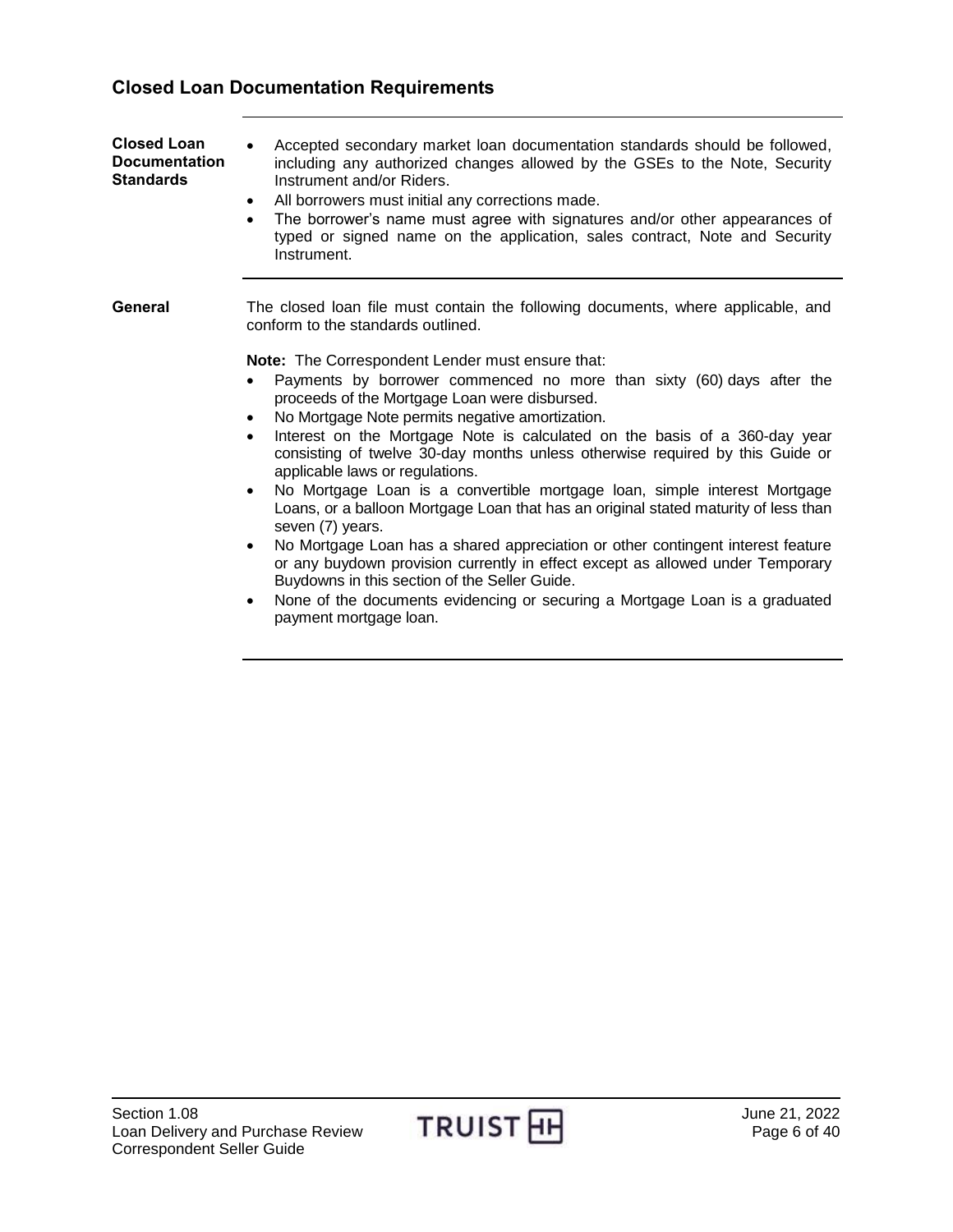## <span id="page-6-0"></span>**Closed Loan Legal Documentation**

<span id="page-6-1"></span>**The Note •** The original promissory Note, properly endorsed, should be shipped to:

Truist Bank Attn: Notes Department Mail Code: RVW 4303 1001 Semmes Avenue Richmond, VA 23224

- When a warehouse lender funds a loan, the closed loan file must include a certified true copy of the Note and the warehouse lender should be instructed to simultaneously forward the original Note to Truist along with a Bailee letter.
- Under no circumstances will Truist fund the loan prior to receipt of the original promissory Note.
- If the warehouse lender has required an interim endorsement of the Note, the warehouse lender must endorse the Note to Truist Bank.
- The Note **must** be endorsed on the signature page of the note as follows:

Without recourse, pay to the order of Truist Bank (Typed Name of correspondent) By: (authorized signature) Typed name of signer: Typed title of signer:

- An Allonge is acceptable on conventional and government loan transactions for the endorsement **only** if there is insufficient space available on the signature page of the Note for the endorsement.
- To result in an enforceable and proper endorsement to the Note the form and content of the Allonge used must comply with all applicable state, local, or other federal laws governing the use of allonges.
- The Allonge must be permanently affixed to the related Note and must clearly identify the Note by referencing at least the name of the borrower(s), the date of the Note, the amount of the Note and the address of the security property.
- Any subsequent endorsements should be, but are not required to be, placed on the Allonge.
- The Note must clearly reference the attached Allonge.
- Only those persons specifically authorized to execute documents for the correspondent may sign the endorsement.
- Endorsements must be executed only by those persons specifically authorized to execute documents on the lender's behalf. Note endorsements are not allowed to be signed by delegated persons or persons using a power of attorney.
- Signatures must be original.
- Facsimile signatures are not allowed.

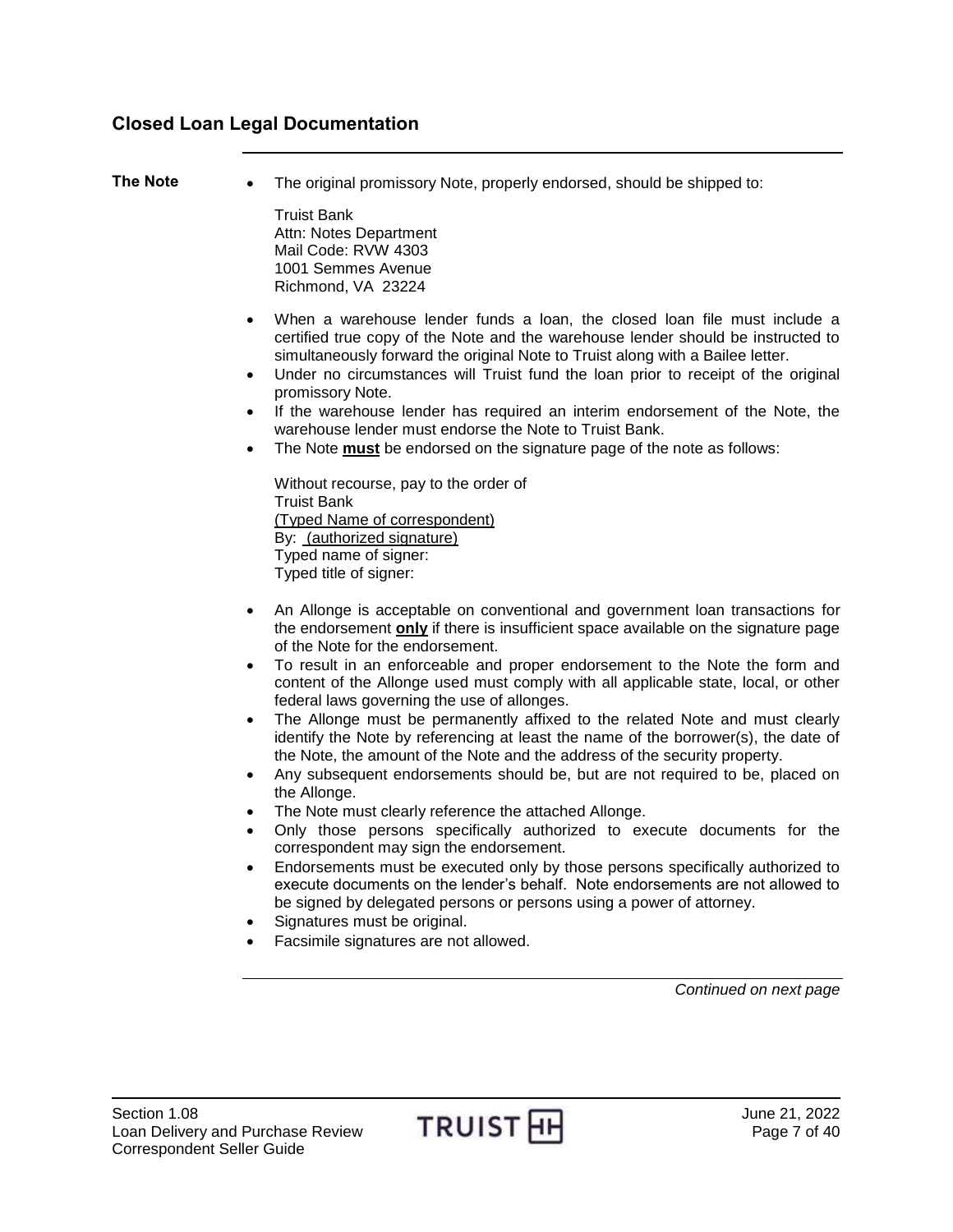## **Closed Loan Legal Documentation,** Continued

| <b>Allonge to Promissory Note:</b>                                                                                                          |
|---------------------------------------------------------------------------------------------------------------------------------------------|
| For the purpose of further endorsement of the following described Note, this<br>Allonge is fixed and becomes a permanent part of said Note: |
|                                                                                                                                             |
|                                                                                                                                             |
| <u> 1989 - Johann Stoff, amerikansk politiker (d. 1989)</u>                                                                                 |
|                                                                                                                                             |
| Without recourse, Pay to the Order of:                                                                                                      |
| <b>Truist Bank</b>                                                                                                                          |
|                                                                                                                                             |
|                                                                                                                                             |
|                                                                                                                                             |
|                                                                                                                                             |

<span id="page-7-0"></span>**Authorization to Endorse the Note**

- The individual endorsing the Note must be authorized to sign on behalf of the client as evidenced by the corporate resolution provided to Truist Bank.
- Delegated authority and the use of a power of attorney are not allowed to execute the Note or Note endorsements.
- An original signature is required.

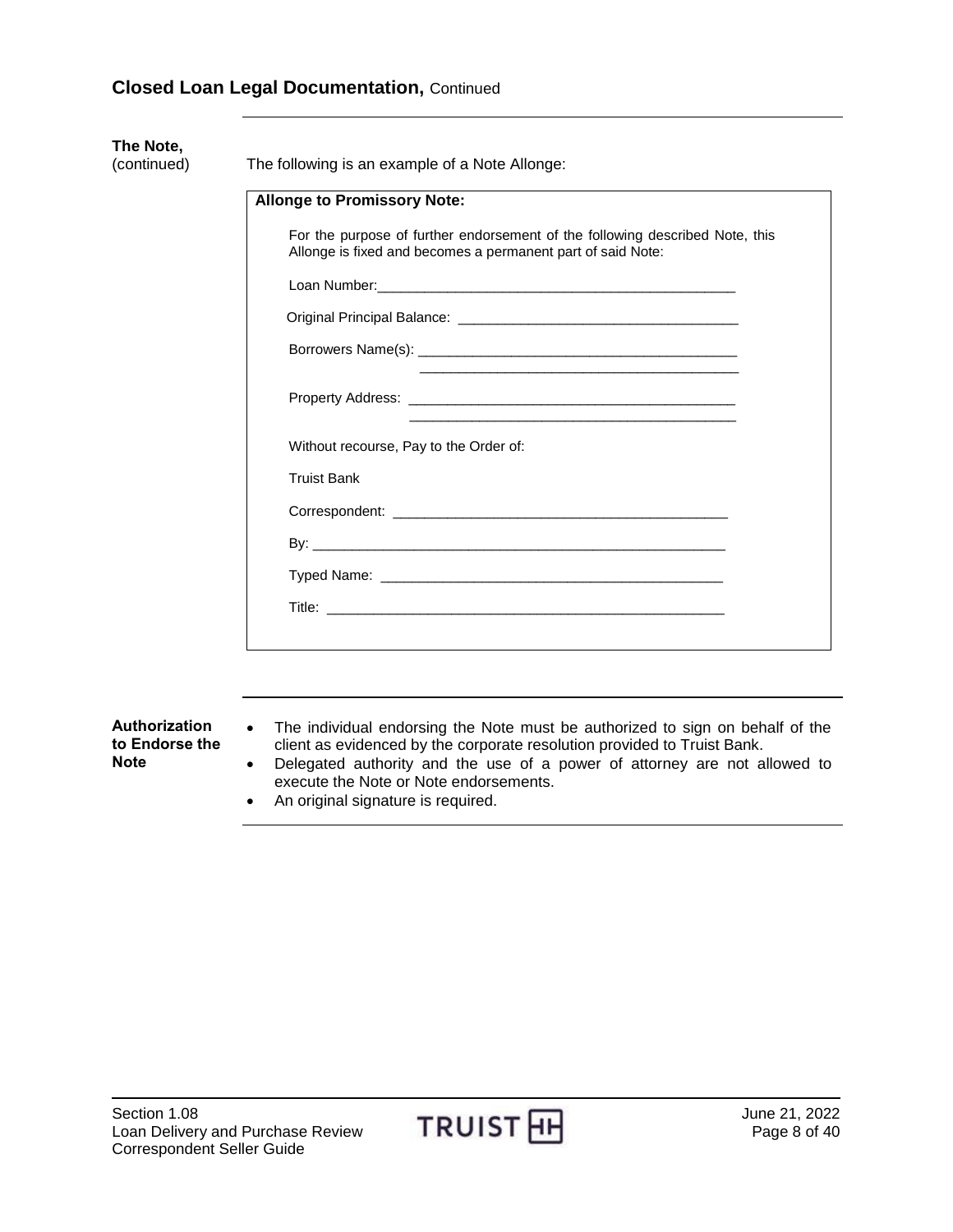## <span id="page-8-0"></span>**Forms and Disclosures**

| <b>Blanket</b><br><b>Authorization</b>              | A Blanket Authorization form (COR 0019) is required on all loans and must be<br>$\bullet$<br>signed by all borrowers.<br>It is used by the originating client to verify information contained in the<br>$\bullet$<br>application.<br>It also allows Truist Bank and/or its successors or assigns to re-verify information<br>$\bullet$<br>contained in the file for quality control purposes.<br>Correspondents may use their own version of the form as long as the language<br>$\bullet$<br>follows Truist's version and incorporates the verbiage ". its successors and/or<br>assigns". The omission of this form will delay funding. |
|-----------------------------------------------------|------------------------------------------------------------------------------------------------------------------------------------------------------------------------------------------------------------------------------------------------------------------------------------------------------------------------------------------------------------------------------------------------------------------------------------------------------------------------------------------------------------------------------------------------------------------------------------------------------------------------------------------|
| Correspondent<br><b>Closing</b><br><b>Checklist</b> | The Correspondent Closing Checklist (COR 0013) is required to be included in a<br>$\bullet$<br>closed loan file submitted for purchase review and funding.<br>Failure to use the form may delay the review and funding of the loan.<br>$\bullet$<br>The form must include the contact name and phone number of the client's<br>$\bullet$<br>closer/shipper.                                                                                                                                                                                                                                                                              |

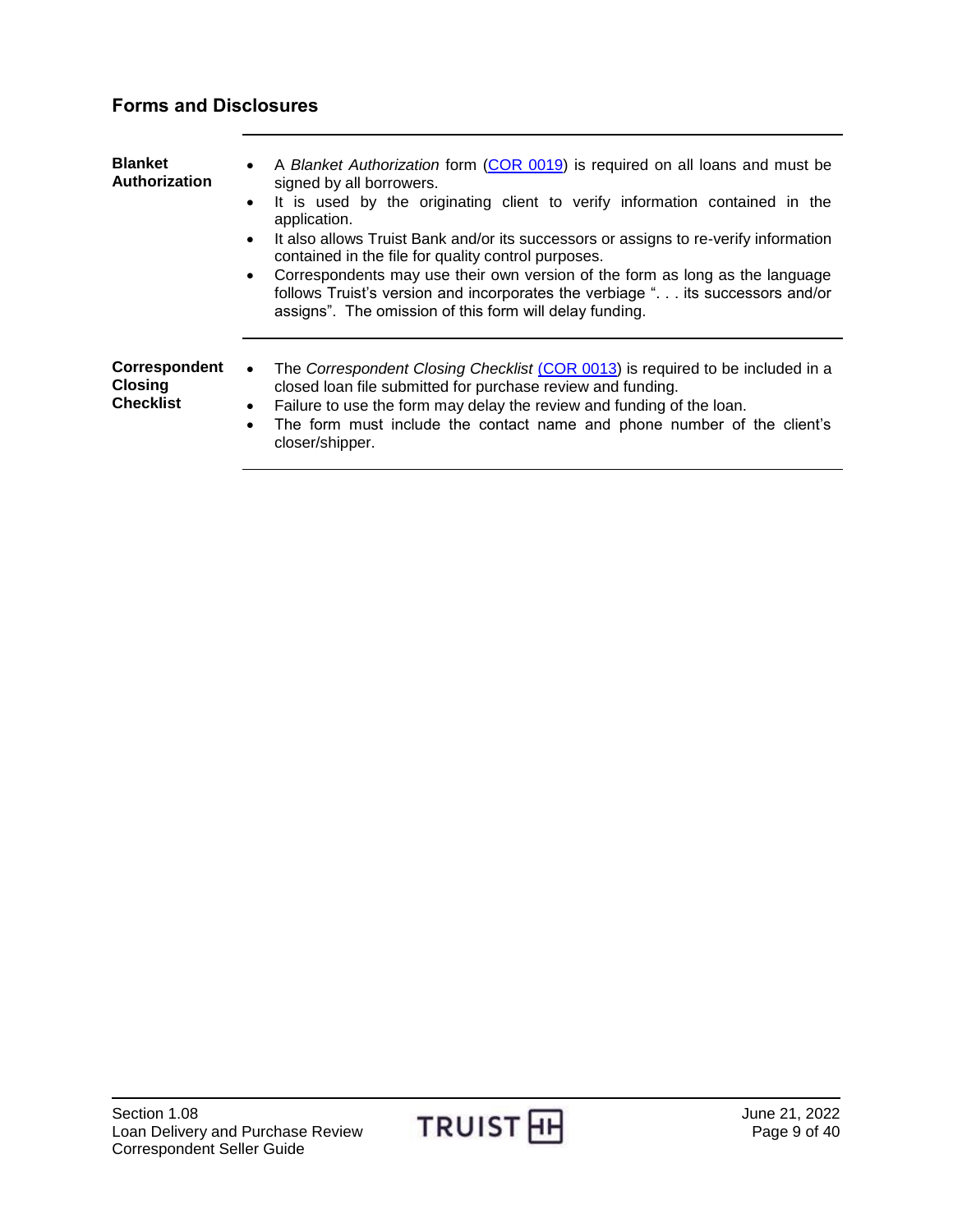# <span id="page-9-0"></span>**Closing Documentation**

<span id="page-9-2"></span><span id="page-9-1"></span>

| <b>Address</b><br>Certification, if<br>applicable  | Due to HMDA reporting requirements, it is often necessary to obtain an Address<br>$\bullet$<br>Certification.<br>If the property address varies slightly from different documents (i.e., appraisal<br>$\bullet$<br>has "Drive" and 1003 has "Street") then an address certification is required.<br>This certification must make one address conclusive, state how the conclusion<br>$\bullet$<br>was determined, and include the signature of the person who is making the<br>certification.<br>Truist cannot accept a lot, block or PO Box as a property address.<br>$\bullet$<br>This is not a One and the Same Name affidavit.<br>$\bullet$                                                                                                                                                                                                                                                                                                                                                                                                                                                                                                                                                                                                                                                                                                                                                                                                                                                                                                                                                                                                       |
|----------------------------------------------------|-------------------------------------------------------------------------------------------------------------------------------------------------------------------------------------------------------------------------------------------------------------------------------------------------------------------------------------------------------------------------------------------------------------------------------------------------------------------------------------------------------------------------------------------------------------------------------------------------------------------------------------------------------------------------------------------------------------------------------------------------------------------------------------------------------------------------------------------------------------------------------------------------------------------------------------------------------------------------------------------------------------------------------------------------------------------------------------------------------------------------------------------------------------------------------------------------------------------------------------------------------------------------------------------------------------------------------------------------------------------------------------------------------------------------------------------------------------------------------------------------------------------------------------------------------------------------------------------------------------------------------------------------------|
| Condominium/<br><b>PUD</b><br><b>Certification</b> | Truist maintains a list of Truist Approved Condominium projects. Correspondent<br>$\bullet$<br>lenders, who are delegated and underwrite their own loans, are required to make<br>certain warranties regarding each mortgage secured by a Condominium or PUD<br>unit.<br>For Correspondents who submit loans to underwriting secured by a<br>$\bullet$<br>condominium to Truist (whether Delegated or not), Truist will warrant the<br>The client is responsible for submitting the appropriate<br>condominium.<br>documentation to the Condo Desk in these cases. Once warranted, the Condo<br>Desk will provide the client with the warranty.<br>Lenders must adhere to the following guidelines for documenting PUD and<br>$\bullet$<br>Condominium Project warranties.<br>The Certification of Project Compliance: Condominium Lender Warranties -<br>Agency and Non-Agency Loan Products (COR 0212a) or other warranty<br>form as required by the loan product description, must be completed and<br>submitted with the loan file for all mortgages secured by a Condominium<br>unit.<br>Loan files submitted for purchase review and funding with Condominium or<br>٠<br>PUD Riders must include the appropriate warranty documentation or funding<br>will be delayed.<br>References:<br>See Section 1.06: Condominium and PUD Approval Requirements, in the<br>$\bullet$<br>Correspondent Seller Guide for additional information on Condominium and<br>PUD warranty requirements.<br>See the Approved Condominium/PUD List for a list of Truist approved<br>condominium and attached PUD projects. This list is updated on a weekly<br>basis. |

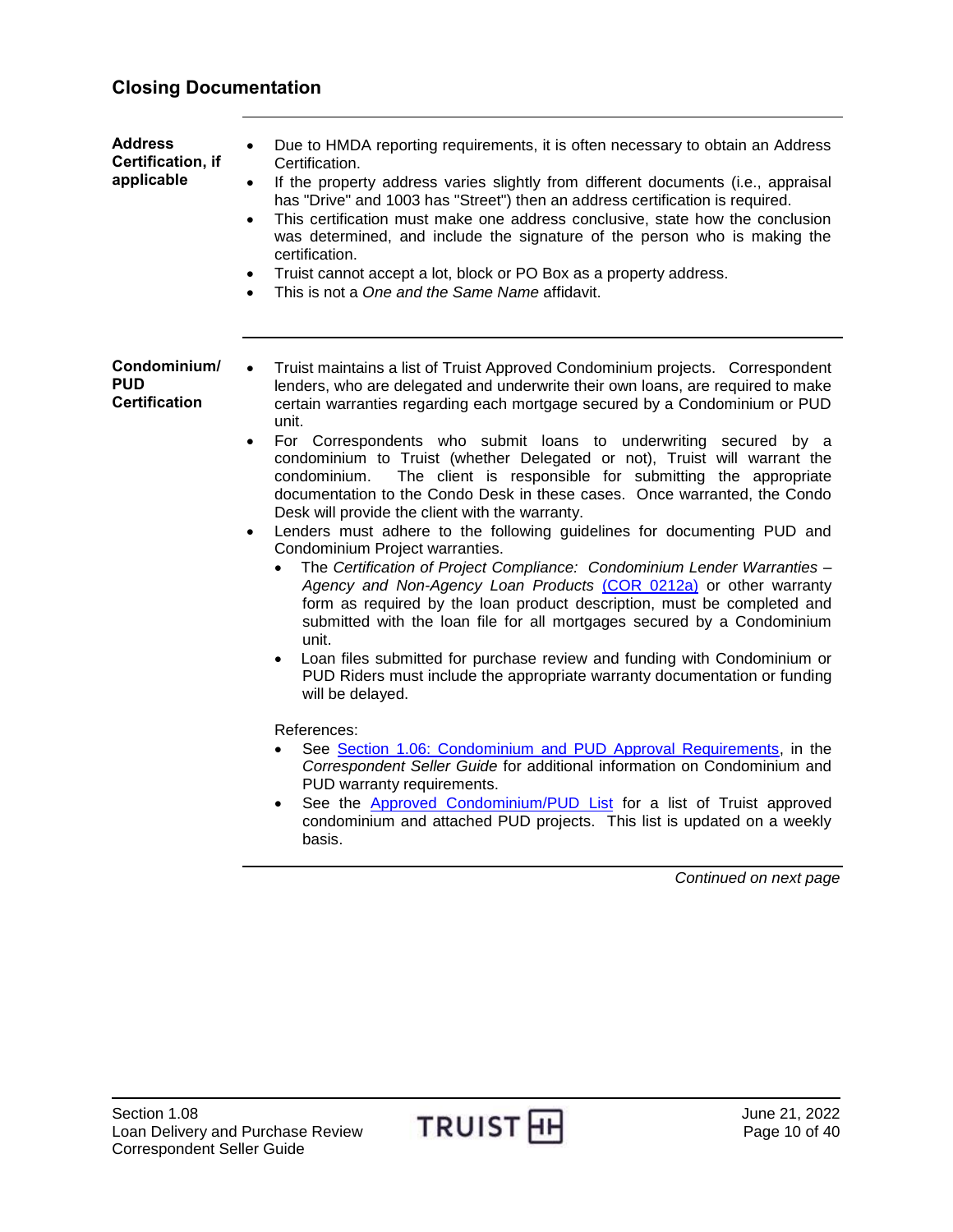<span id="page-10-0"></span>

| <b>Flood</b><br><b>Certification</b> | Correspondent lenders must obtain an initial flood determination from a third<br>party vendor for every loan submitted to Truist for purchase.<br>Truist does not require that you use a particular flood determination vendor.<br>$\bullet$<br>Correspondents that have an existing relationship with a vendor may continue to<br>use them. Order the basic determination only, without life-of-loan tracking.<br>Truist will order life-of-loan tracking when the loan has been purchased.<br>Reference: Refer to the Closing and Loan Settlement Documentation section of |
|--------------------------------------|------------------------------------------------------------------------------------------------------------------------------------------------------------------------------------------------------------------------------------------------------------------------------------------------------------------------------------------------------------------------------------------------------------------------------------------------------------------------------------------------------------------------------------------------------------------------------|
|                                      | each individual loan program for any restrictions relating to specific vendors.                                                                                                                                                                                                                                                                                                                                                                                                                                                                                              |
|                                      | Loans where the subject property is located in a flood zone must have flood<br>insurance coverage when submitted to Truist for purchase.<br>A copy of the application and a paid receipt reflecting the first year premium paid<br>$\bullet$<br>at closing is acceptable documentation.<br>Truist will not purchase a loan where the subject property is located in a flood<br>zone that requires flood insurance, and insurance is not available due to a non-<br>participating community or the suspended status of the community.                                         |
|                                      | References:<br>For Agency loan programs, see "Flood Insurance Coverage Requirements" in<br>the "Property and Flood Insurance" topic outlined in <b>Section 2.01: Agency Loan</b><br>Programs of the Correspondent Seller Guide for additional information on flood<br>zone determination and flood insurance requirements.<br>For non-Agency loan programs, see Section 1.14: Hazard and Flood Insurance,<br>$\bullet$<br>in the Correspondent Seller Guide for additional information on flood zone<br>determination and flood insurance requirements.                      |

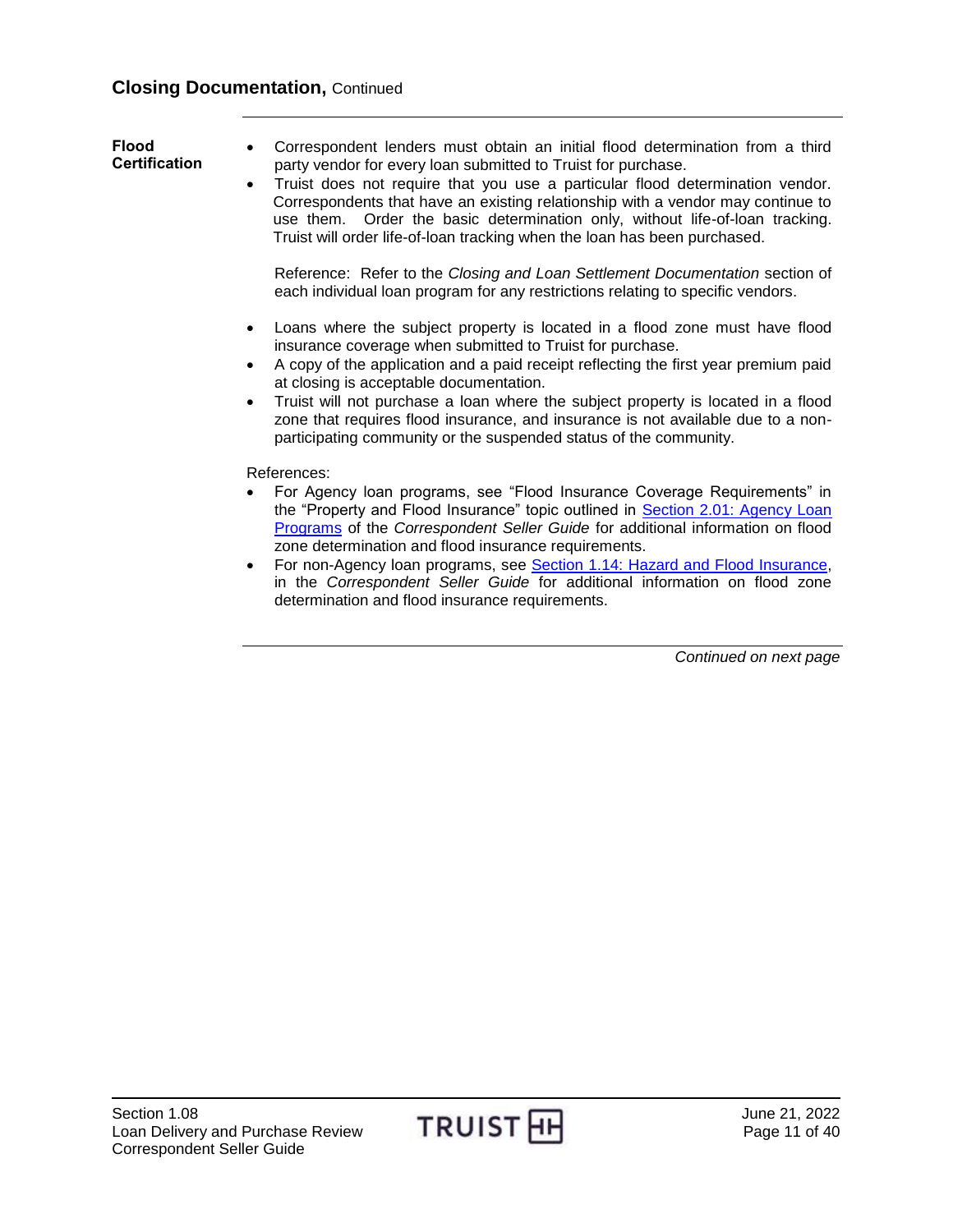## **Closing Documentation,** Continued

<span id="page-11-1"></span><span id="page-11-0"></span>

| <b>Hazard</b><br><b>Insurance</b><br>Policy and/or<br><b>Binders</b> | Sufficient prepaid escrow must be collected to ensure the renewal premium can<br>be paid when due.<br>The insurance company must be acceptable to per the loan program guidelines.<br>$\bullet$<br>Borrowers have the option on a refinance loan to continue with the same<br>$\bullet$<br>insurance policy. If the same policy is used, sufficient escrow must be collected<br>to disburse the premium when due.<br>Policy Term: The inception date of the policy must be no later than the date of loan<br>$\bullet$<br>closing or no earlier than thirty (30) days prior. The Term must be for a minimum of<br>twelve (12) months. Policy terms greater than one (1) year (e.g., 3-year terms, life<br>term, etc.) are acceptable.<br><b>Binder Term:</b> Binder Term must be for thirty (30) days from the closing date or the<br>$\bullet$<br>state requirement, whichever is greater. A policy must be issued from the insurance<br>agency/company and received by Truist, prior to binder expiration date.<br>Hazard premiums due within 60 days of closing for purchase transactions and 45<br>$\bullet$<br>days of closing for refinance transactions must be paid by the settlement agent with<br>evidence of payment forwarded to Truist.<br>Truist must have an original hazard insurance policy when the loan is delivered for<br>$\bullet$<br>purchase unless state law allows lenders to close with a binder only.<br>Binders must state that they cannot be cancelled within the term of the binder except<br>٠<br>upon ten (10) days notice to purchaser and mortgagee.<br>Files received with expired binders will be pended and funding will be delayed.<br>$\bullet$<br>References:                    |
|----------------------------------------------------------------------|----------------------------------------------------------------------------------------------------------------------------------------------------------------------------------------------------------------------------------------------------------------------------------------------------------------------------------------------------------------------------------------------------------------------------------------------------------------------------------------------------------------------------------------------------------------------------------------------------------------------------------------------------------------------------------------------------------------------------------------------------------------------------------------------------------------------------------------------------------------------------------------------------------------------------------------------------------------------------------------------------------------------------------------------------------------------------------------------------------------------------------------------------------------------------------------------------------------------------------------------------------------------------------------------------------------------------------------------------------------------------------------------------------------------------------------------------------------------------------------------------------------------------------------------------------------------------------------------------------------------------------------------------------------------------------------------------------------------------|
|                                                                      | For Agency loan programs, see the "Property and Flood Insurance" topic outlined in<br>Section 2.01: Agency Loan Programs of the Correspondent Seller Guide for<br>additional information.<br>For non-Agency loan programs, see Section 1.14: Hazard and Flood Insurance, in<br>$\bullet$<br>the Correspondent Seller Guide for additional information.                                                                                                                                                                                                                                                                                                                                                                                                                                                                                                                                                                                                                                                                                                                                                                                                                                                                                                                                                                                                                                                                                                                                                                                                                                                                                                                                                                     |
| <b>Enforceable</b><br><b>Insurance Policy</b>                        | With respect to any insurance policy including, but not limited to, hazard, title, or<br>mortgage insurance, covering a Mortgage Loan and/or the related Mortgaged<br>Property, (A) such policy (i) is a valid, binding and enforceable obligation of the<br>qualified insurer and is in full force and effect and will inure to the benefit of the<br>Purchaser and will be in full force and effect upon the consummation of the<br>transactions contemplated by the Correspondent Loan Purchase Agreement, and (ii)<br>contains a standard mortgagee clause naming the Seller, its successors, and its<br>assigns as mortgagee, (B) neither the originator nor any prior holder has engaged in<br>any act or omission which would impair the coverage of any such policy, the benefits<br>of the endorsement, or the validity and binding effect of either, including without<br>limitation, no unlawful fee, commission, kickback or other unlawful compensation or<br>value of any kind has been or will be received, retained or realized by any attorney,<br>firm or other person or entity, and no such unlawful items have been received,<br>retained or realized by the originator, (C) all premiums due thereunder have been<br>paid, and (D) all provisions are being complied with and no action, inaction, or event<br>has occurred and no state of facts exists or has existed that has resulted or will result<br>in the exclusion from, denial of, or defense to coverage under any such policy,<br>irrespective of the cause of such failure of coverage. Where required by state law or<br>regulation, the Mortgagor has been given the opportunity to choose the carrier of the<br>required insurance. |

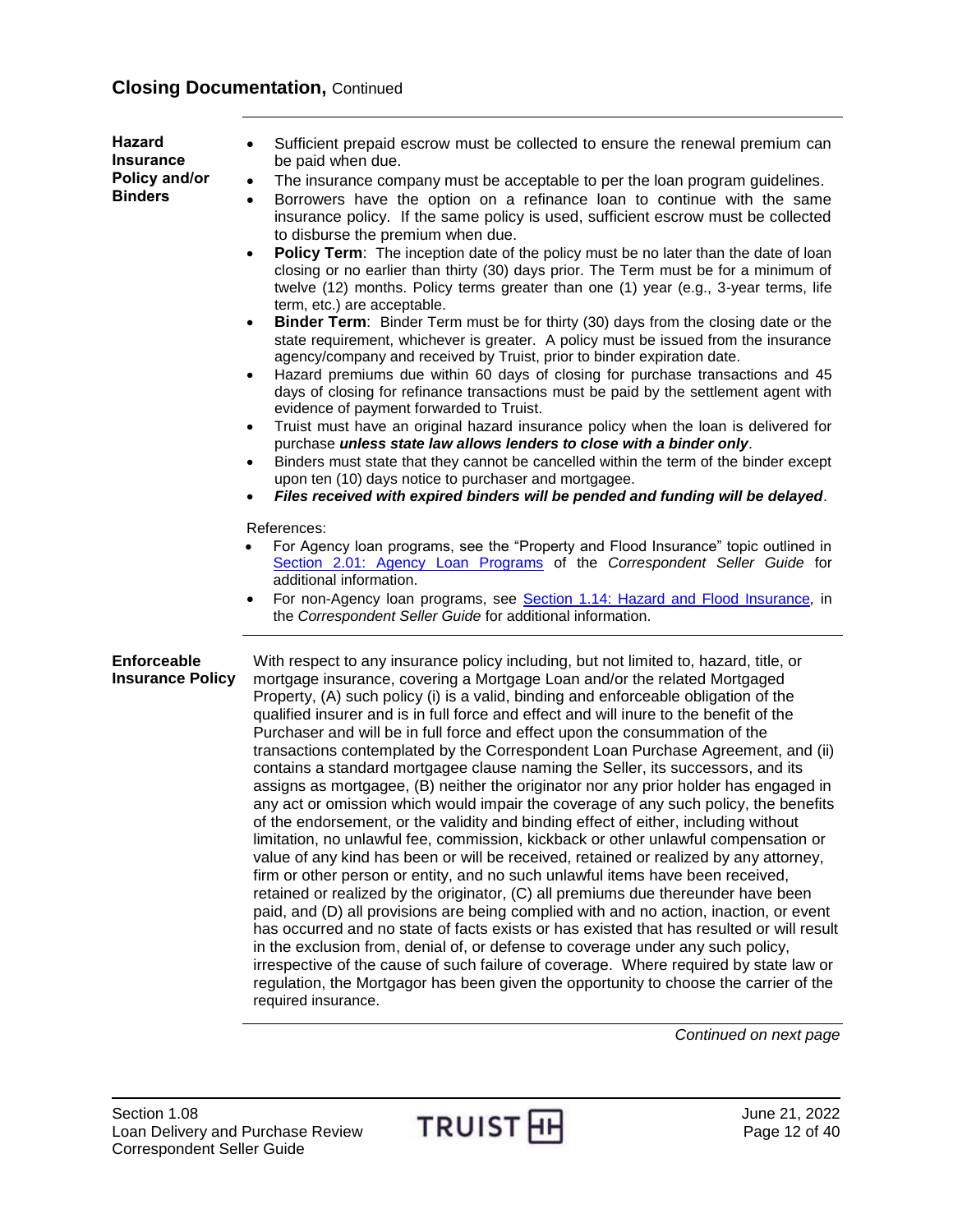## **Closing Documentation,** Continued

<span id="page-12-2"></span><span id="page-12-1"></span><span id="page-12-0"></span>

| <b>Closing</b><br><b>Disclosure</b>                          | Reference: See Section 1.35: Compliance Overview for additional information and<br>requirements.                                                                                                                                                                                                                                                                                                                                                                                                                                          |
|--------------------------------------------------------------|-------------------------------------------------------------------------------------------------------------------------------------------------------------------------------------------------------------------------------------------------------------------------------------------------------------------------------------------------------------------------------------------------------------------------------------------------------------------------------------------------------------------------------------------|
| <b>Initial Escrow</b><br><b>Account</b><br><b>Disclosure</b> | Reference: See Section 1.35: Compliance Overview for additional information and<br>requirements.                                                                                                                                                                                                                                                                                                                                                                                                                                          |
| <b>Living Trust</b><br>(Inter Vivos<br>Trust)                | <b>Agency Loan Programs</b><br>Reference: See the "Living Trust (Inter Vivos Trust)" subtopic under the "Eligible<br>Borrowers" and "Closing and Loan Settlement Documentation" topics in Section<br>2.01: Agency Loan Programs of the Correspondent Seller Guide for guidelines.                                                                                                                                                                                                                                                         |
|                                                              | Key Loan and Jumbo Solution Second Mortgage Loans<br>A Trust is established when one person (sometimes called settlor, grantor,<br>trustor, trustmaker, referred to as "Settlor") transfers legal title to certain assets<br>to a second person ("Trustee"), in trust, who will hold and manage such assets<br>for the benefit of a third person ("Beneficiary").<br>Settlor: The person who created the Trust and conveyed to the Trustee the<br>$\bullet$<br>powers set forth in the Trust.                                             |
|                                                              | Trustee(s): The person or institution, who, according to the Trust Instrument,<br>$\bullet$<br>is given management powers over the property in the Trust, for the benefit of<br>the Beneficiary.<br>The person or institution for whose benefit the trust is<br>Beneficiary:<br>$\bullet$<br>administered. There may be current beneficiaries, as well as ones set forth<br>after the occurrence of future events.                                                                                                                        |
|                                                              | The trust estate or assets are the real or personal property held in trust.<br>Note: These roles of Settlor, Trustee and Beneficiary are often all held by the<br>same person, but it is legally possible (not generally saleable) to have them split<br>amongst different people.                                                                                                                                                                                                                                                        |
|                                                              | <b>Several Types of Trusts:</b><br>$\bullet$<br>Revocable Living Trust, also known as, Inter Vivos Trust, Revocable Trust,<br>$\bullet$<br>or Living Trust.<br>This is the only type of Trust permitted.<br>In a Revocable Living Trust:<br>The Settlor creates the Trust by written trust instrument, which<br>becomes active during their lifetime.<br>The Settlor reserves the right to amend or revoke the Trust.<br>The name of the Trust is often a clue as to whether it is a Revocable<br>Living Trust, but it is not conclusive. |
|                                                              | Continued on next page                                                                                                                                                                                                                                                                                                                                                                                                                                                                                                                    |

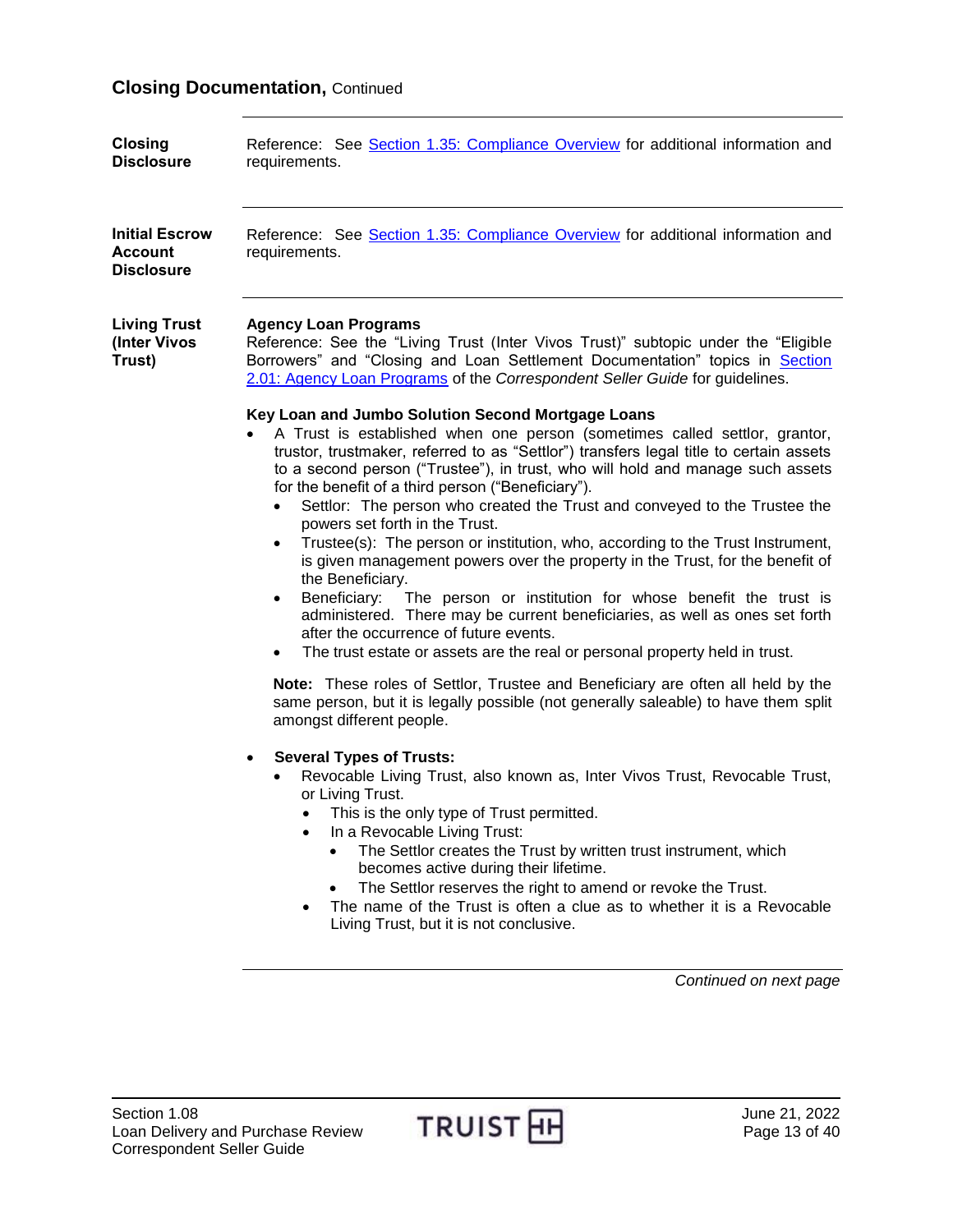**Living Trust (Inter Vivos Trust),**  (continued)

### **Several Types of Trusts**, continued:

**Note:** The revocability of a Trust is evaluated based upon the current set of circumstances. If a Trust is revocable during the Settlor's lifetime, and becomes irrevocable after the Settlor's death (as is typically the case in Revocable Living Trusts), then what matters is whether that Settlor is alive at the time we are evaluating the Trust and at the time the loan is closing: If the Settlor is alive, the Trust is revocable. If the Settlor is deceased (which occasionally happens in a refinance), then the Trust may have become irrevocable, per its terms.

- Irrevocable Trust:
	- Not permitted.
	- In an Irrevocable Trust, the Settlor permanently conveys to the Trustee rights to manage the Trust property, and this transfer is irreversible by the Settlor. This Trust cannot be altered, amended, or revoked by the Settlor once it is created.
	- Qualified Personal Residence Trusts ("QPRT") are common forms of irrevocable trusts.
	- "Blind Trusts" (in which the Settlor is a beneficiary but has no control or awareness of the management of the assets, often used in politics to insulate from allegations of wrongdoing) are most often irrevocable trusts.
	- Testamentary Trusts are trusts that are created according to the terms of a person's will, which become active only upon that person's death. These are irrevocable.
- Land Trusts:
	- Not permitted.
	- Often referred to as Illinois Land Trust, sometimes [other state] Land Trust. Refers to the structure of the entity, not just what the Trust is named.
	- Typically, the Settlor conveys the property to an institutional Trustee, who may be directed to act by the Beneficiary of the Trust. (Differs from a Revocable Living Trust in which this power of direction is limited to the Settlor.)
- **Trust Requirements:**
	- Trust type: Revocable Living Trusts are permitted, provided they meet remaining Trust requirements. Irrevocable Trusts and Land Trusts are not permitted.
	- Eligible Occupancy:
		- 1 unit primary residence
		- 1 unit second homes
	- Multiple Inter Vivos Revocable Trusts per loan are eligible

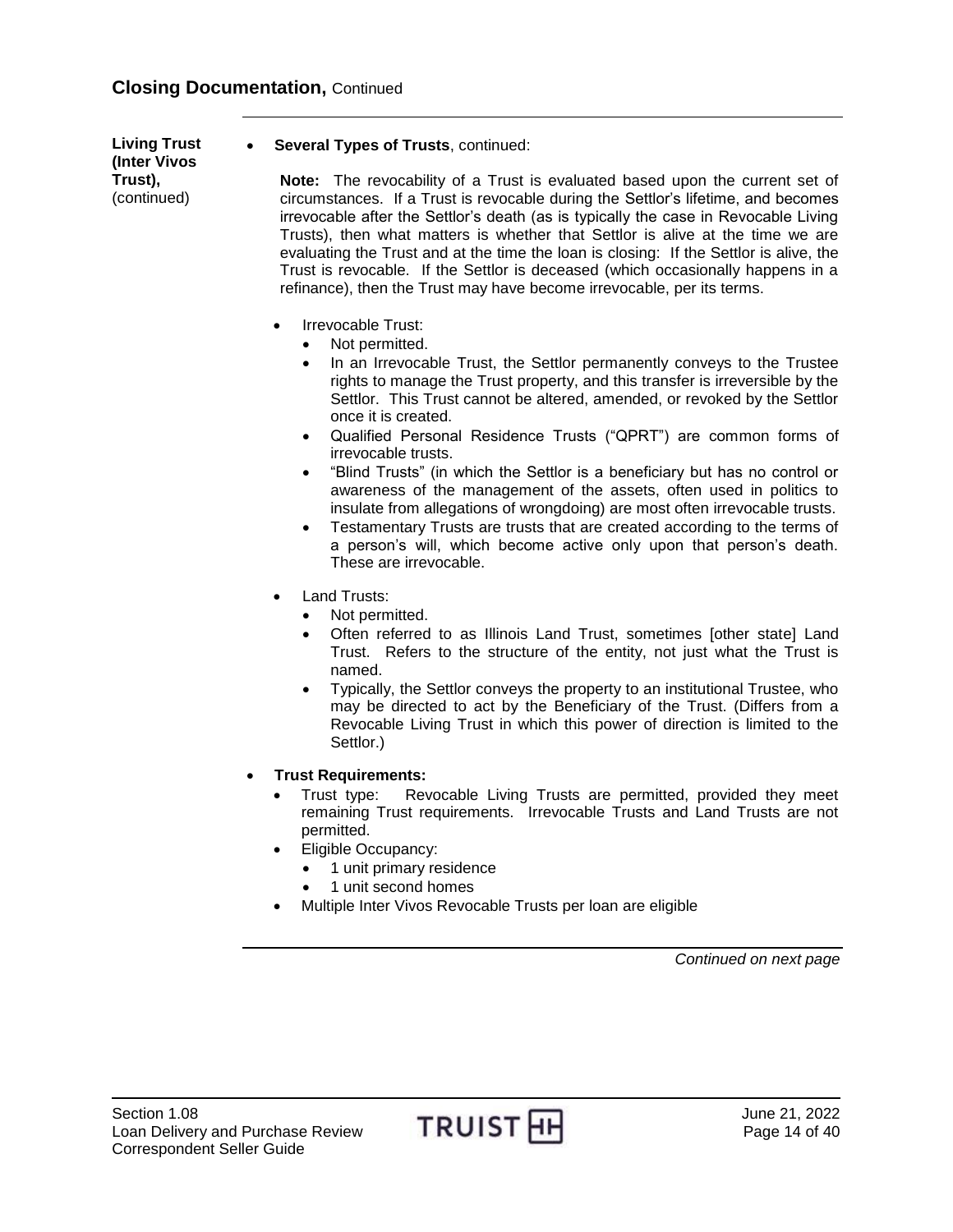| <b>Living Trust</b><br>$\bullet$<br>(Inter Vivos<br>Trust),<br>(continued)<br>٠<br>٠ | <b>Trust Requirements, continued:</b><br>The Settlor of the Trust (or at least one of the Settlors, if more than one)<br>Must be underwritten as the credit applicant/borrower.<br>٠<br>Must be a Trustee or co-Trustee of the Trust. Additional Trustees are<br>$\bullet$<br>permitted which may be borrowers or non-borrowers, but may not be an<br>institutional Trustee.<br>If the property is a primary residence, the underwritten Settlor must<br>$\bullet$<br>occupy the property. If the property is a second home, they must<br>occupy the property for at least part of the year.<br>Is the primary Beneficiary, or if the trust is established jointly, one of the<br>$\bullet$<br>primary Beneficiaries (along with other co-Settlors) under the Trust.<br>Title:<br>Title to the security property is vested either (i) solely in the trustee(s) of<br>$\bullet$<br>the inter vivos revocable trust, or (ii) jointly in the trustee(s) of the inter<br>vivos revocable trust and in the name(s) of the individual borrower(s), or<br>(iii) in the trustee(s) of more than one inter vivos revocable trust.<br>Title exceptions due to the trust ownership are not allowed.<br>Title<br>$\bullet$<br>insurers must provide full title insurance coverage without exceptions for<br>the trusts or the trustees of the inter vivos revocable trust.<br>Granting deed must appropriately list Trustee vesting: Joe Borrower,<br>Trustee of the Joe Borrower Trust under trust instrument dated<br>Title commitment must state that title is vested in the Trustee(s) of the<br>Trust.<br><b>Trust Review:</b><br>The Correspondent Lender must evaluate either the full Trust instrument with<br>all amendments thereto, or in the alternative, the Certificate of Trust (also<br>called an Affidavit of Trust or Certification of Trust) if the borrower chooses to<br>present that in lieu of the full Trust instrument. No redactions/blacked out<br>provisions of the Trust are permissible. If the lender has questions<br>concerning the Trust Review, they should consult their legal counsel for<br>assistance.<br><b>Signature Requirements:</b><br>1003: Signed by applicant/underwritten Borrower(s)<br>Closing Disclosure/Right To Cancel:<br>The right of rescission does apply to a refinance, owner-occupied loan<br>$\bullet$<br>holding title in a Revocable Living Trust.<br>Signed by all applicant/underwritten Borrower(s)<br>Signed by all titleholders, including necessary Trustee(s) of Trust<br>Jane Smith<br>[Jane Smith], as Trustee of the [Complete Legal Name of Trust] Trust<br>under trust instrument dated __________________. |
|--------------------------------------------------------------------------------------|----------------------------------------------------------------------------------------------------------------------------------------------------------------------------------------------------------------------------------------------------------------------------------------------------------------------------------------------------------------------------------------------------------------------------------------------------------------------------------------------------------------------------------------------------------------------------------------------------------------------------------------------------------------------------------------------------------------------------------------------------------------------------------------------------------------------------------------------------------------------------------------------------------------------------------------------------------------------------------------------------------------------------------------------------------------------------------------------------------------------------------------------------------------------------------------------------------------------------------------------------------------------------------------------------------------------------------------------------------------------------------------------------------------------------------------------------------------------------------------------------------------------------------------------------------------------------------------------------------------------------------------------------------------------------------------------------------------------------------------------------------------------------------------------------------------------------------------------------------------------------------------------------------------------------------------------------------------------------------------------------------------------------------------------------------------------------------------------------------------------------------------------------------------------------------------------------------------------------------------------------------------------------------------------------------------------------------------------------------------------------------------------------------------------------------------------------------------------------------------------------------------------------------------------------------------------------------------------------------------------------------------------------------------------------|
|                                                                                      | Continued on next page                                                                                                                                                                                                                                                                                                                                                                                                                                                                                                                                                                                                                                                                                                                                                                                                                                                                                                                                                                                                                                                                                                                                                                                                                                                                                                                                                                                                                                                                                                                                                                                                                                                                                                                                                                                                                                                                                                                                                                                                                                                                                                                                                                                                                                                                                                                                                                                                                                                                                                                                                                                                                                                     |

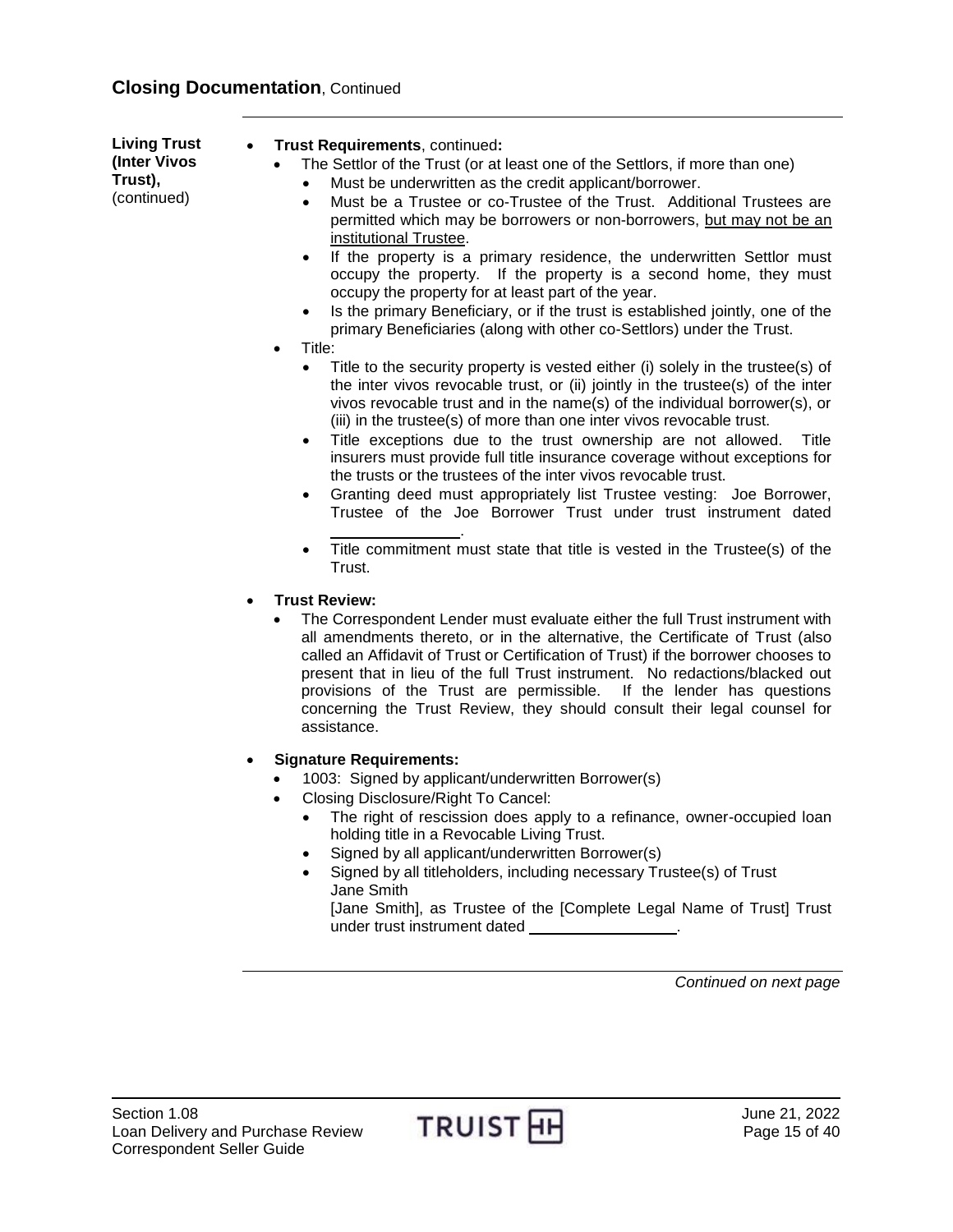| <b>Living Trust</b><br>(Inter Vivos | Signature Requirements, continued:                                                                                                                                                                                                                                                                                                                                                                                                                                                                                                                                                                                                                                                                                                                                                                                                                                                                                                                                                                                                                                                           |
|-------------------------------------|----------------------------------------------------------------------------------------------------------------------------------------------------------------------------------------------------------------------------------------------------------------------------------------------------------------------------------------------------------------------------------------------------------------------------------------------------------------------------------------------------------------------------------------------------------------------------------------------------------------------------------------------------------------------------------------------------------------------------------------------------------------------------------------------------------------------------------------------------------------------------------------------------------------------------------------------------------------------------------------------------------------------------------------------------------------------------------------------|
| Trust),<br>(continued)              | Note and associated Riders:<br>Signed by all applicant/underwritten Borrower(s)<br>Signed by all Trustee(s) of the Trust<br>$\bullet$<br>If Trustee is also an underwritten Borrower, then:<br>Joe Borrower<br>[Joe Borrower], individually and as Trustee of the [Complete Legal<br>Name of Trust] Trust under trust instrument dated<br>If Trustee is simply a Trustee of the Trust but not a Borrower:<br>$\bullet$<br>Jane Non-Borrower<br>[Jane Non-Borrower], as Trustee of the [Complete Legal Name of<br>Trust] Trust under trust instrument dated ________.<br>Security Instrument and associated Riders:<br>٠<br>All titleholders, per the title commitment, if this includes individuals, they<br>must sign in addition to Trust signature.<br>Signed by all Trustee(s) of the Trust, as follows:<br>$\bullet$<br>Jane Smith<br>[Jane Smith], as Trustee of the [Complete Legal Name of Trust] Trust<br>under trust instrument dated ______________<br>Acknowledged by all Settlor(s) of the Trust who are also underwritten<br>$\bullet$<br>Borrower(s):<br>Either:<br>$\bullet$ |
|                                     | FNMA Revocable Trust Rider executed separately, and then Settlor<br>acknowledgement as follows:                                                                                                                                                                                                                                                                                                                                                                                                                                                                                                                                                                                                                                                                                                                                                                                                                                                                                                                                                                                              |
|                                     | BY SIGNING BELOW, the undersigned, Settlor(s) of the [Complete<br>Legal Name of Trust] Trust under trust instrument dated ________,<br>acknowledges all of the terms and covenants contained in this<br>Security Instrument and any rider thereto, and agrees to be bound<br>thereby.                                                                                                                                                                                                                                                                                                                                                                                                                                                                                                                                                                                                                                                                                                                                                                                                        |
|                                     | Joe Borrower (Seal) Trust Settlor.                                                                                                                                                                                                                                                                                                                                                                                                                                                                                                                                                                                                                                                                                                                                                                                                                                                                                                                                                                                                                                                           |
|                                     | OR:                                                                                                                                                                                                                                                                                                                                                                                                                                                                                                                                                                                                                                                                                                                                                                                                                                                                                                                                                                                                                                                                                          |
|                                     | [Joe Borrower], Settlor of the [Complete Legal Name of Trust] Trust<br>under trust instrument dated ___________, agrees that the term<br>"Borrower" when used in this Security Instrument shall include the<br>Settlor, and the Settlor acknowledges and agrees to be bound by all<br>of the terms and covenants contained in this Security Instrument and<br>any Riders to this Security Instrument, acknowledges all of the terms<br>and covenants contained in this Security Instrument and any rider(s)<br>thereto and agrees to be bound thereby.                                                                                                                                                                                                                                                                                                                                                                                                                                                                                                                                       |

Settlor: Joe Borrower (Seal) (Notarial acknowledgement)

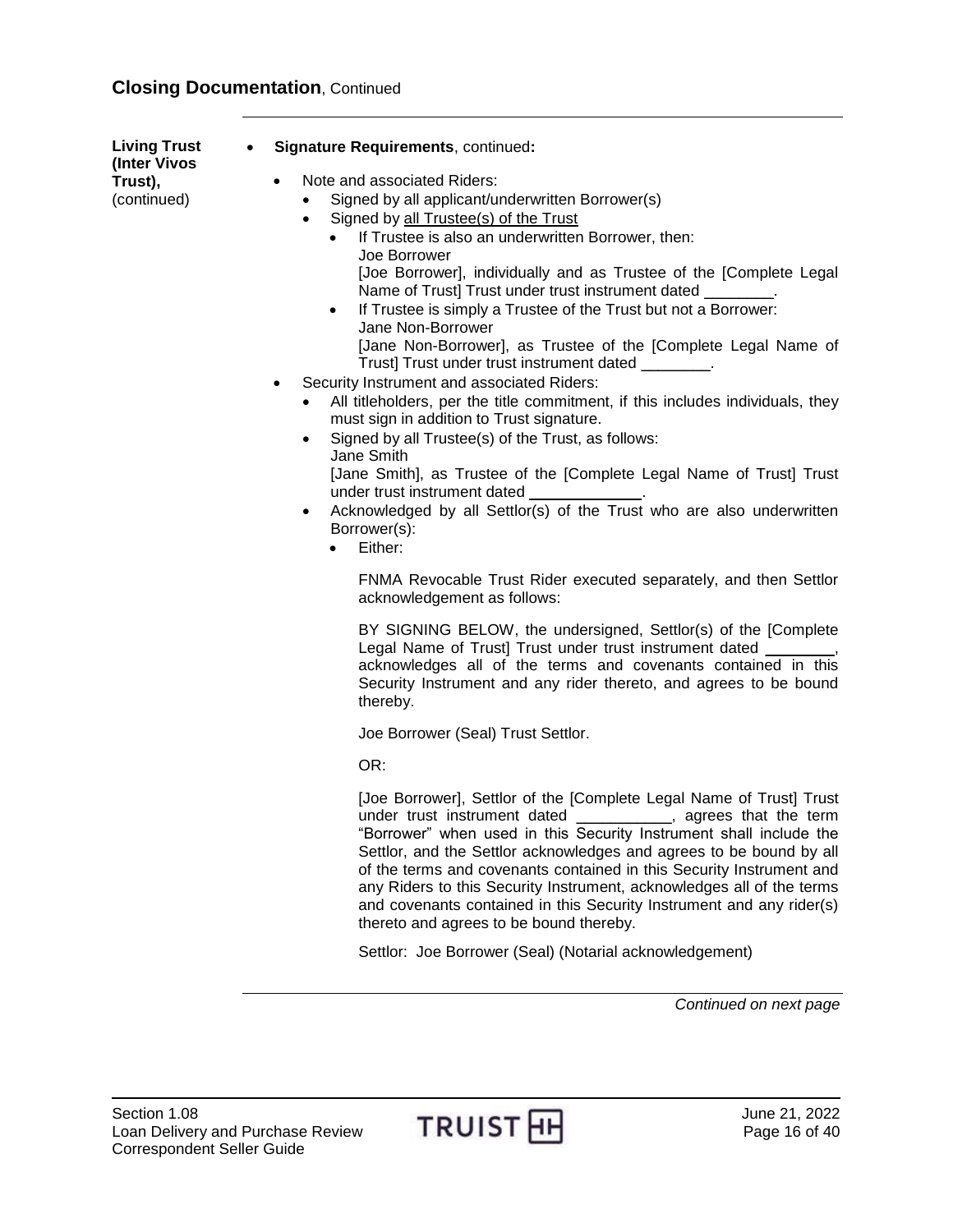**Living Trust (Inter Vivos Trust),** (continued)

#### **Signature Requirements,** continued

- Living Trust Non-Revocation Affidavit [\(COR 0009\)](https://www.truistsellerguide.com/manual/cor/forms/COR0009.pdf):
	- Signed at closing, by Trustee(s) of Trust Jane Smith [Jane Smith], as Trustee of the [Complete Legal Name of Trust] Trust under trust instrument dated \_\_\_\_\_\_\_\_\_\_\_.
- Hypothecation Letter [\(COR 0008\)](https://www.truistsellerguide.com/manual/cor/forms/COR0008.pdf):
	- Signed at closing, by Trustee(s) of Trust Jane Smith [Jane Smith], as Trustee of the [Complete Legal Name of Trust] Trust under trust instrument dated \_\_\_\_\_\_\_\_\_\_\_.
- **Power of Attorney**

Trustee signatures may not be accomplished via Power of Attorney.

**Trust Closing Forms**

Truist requires the following Trust specific forms:

- FNMA Revocable Trust Rider
- Non-Revocation Affidavit [\(COR 0009\)](https://www.truistsellerguide.com/manual/cor/forms/cor0009.pdf)
- Hypothecation Letter [\(COR 0008\)](https://www.truistsellerguide.com/manual/cor/forms/cor0008.pdf)

#### **FHA Loans**

The policy below applies to FHA transactions involving a trust.

• The right of rescission does applies to a refinance, owner occupied loan where title is held in the name of a living trust.

#### **VA Loans**

The estate in the realty acquired by the veteran can be a beneficial interest in a revocable Family Living Trust that ensures that the veteran, or veteran and spouse, have an equitable life estate, provided the lien attached to any remainder interest and the trust arrangement is valid under State law.

Reference: See [Section 2.23: Veterans Administration \(VA\) Loan Program,](https://www.truistsellerguide.com/manual/cor/products/CVA.pdf) in the *Correspondent Seller Guide* for acceptable insurers and additional information.

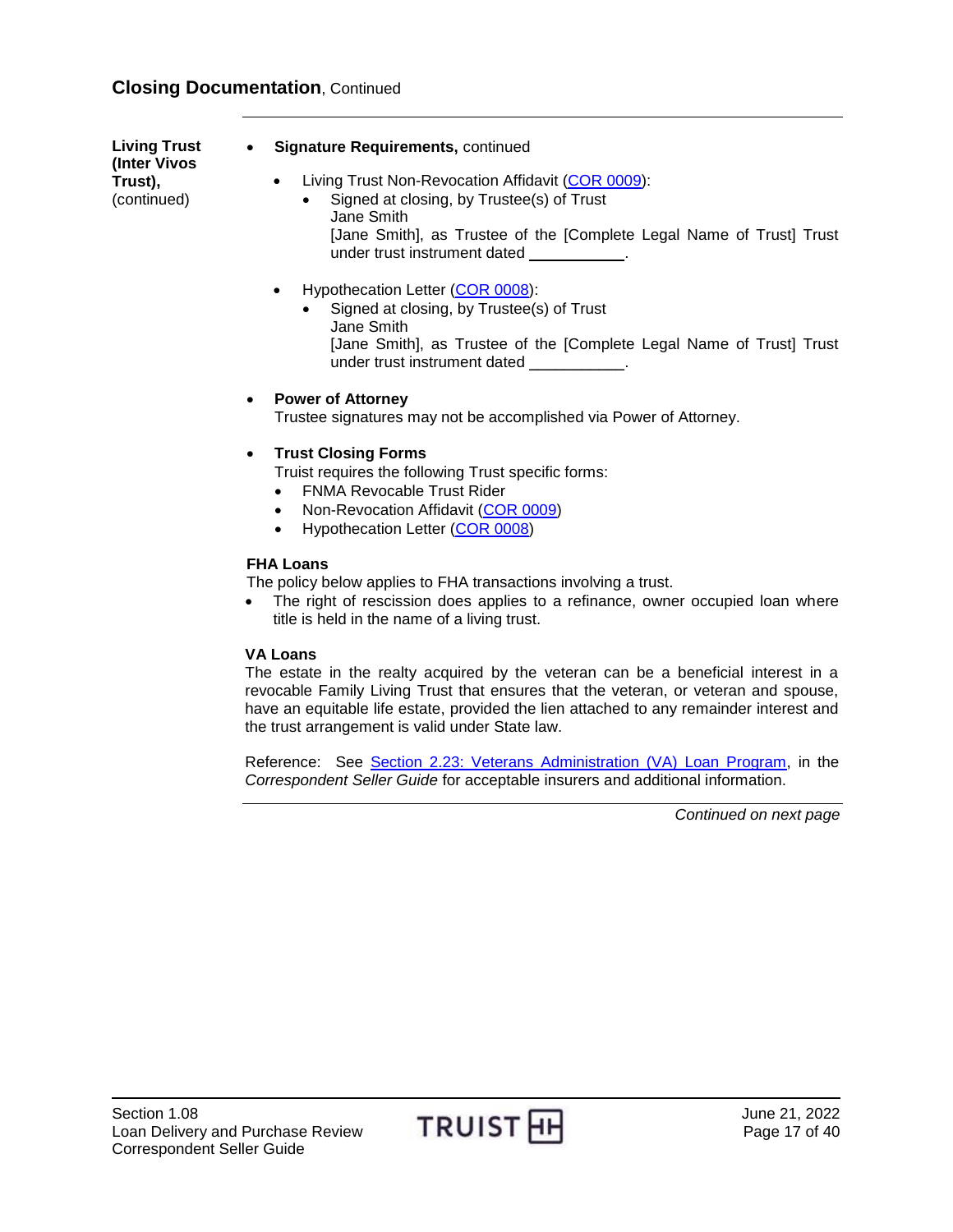## **Closing Documentation**, Continued

<span id="page-17-3"></span><span id="page-17-2"></span><span id="page-17-1"></span><span id="page-17-0"></span>

| <b>IRS Form W-9</b>                 | All closed loan files must contain one signed IRS Form W-9 (Request for<br>Taxpayer Identification Number and Certification).<br>The W-9 must be signed by the primary borrower whose social security number is<br>$\bullet$<br>used to report information to the IRS.                                                                                                                                                                                                                                                                                                                                                                                                                                                                                                                                                                                                                         |
|-------------------------------------|------------------------------------------------------------------------------------------------------------------------------------------------------------------------------------------------------------------------------------------------------------------------------------------------------------------------------------------------------------------------------------------------------------------------------------------------------------------------------------------------------------------------------------------------------------------------------------------------------------------------------------------------------------------------------------------------------------------------------------------------------------------------------------------------------------------------------------------------------------------------------------------------|
| <b>IRS Form 1098</b>                | The Correspondent lender is responsible for compliance with any IRS Form1098<br>reporting requirements for any interest collected, prior to Truist purchase of the loan.<br>Reference: See Section 1.35: Compliance Overview in the Correspondent Seller<br>Guide for additional information and requirements.                                                                                                                                                                                                                                                                                                                                                                                                                                                                                                                                                                                 |
| IRS Form 4506-C                     | <b>Agency Loan Programs</b><br>Reference: See "General Income Documentation Requirements" in the "Income"<br>topic outlined in Section 2.01: Agency Loan Programs of the Correspondent Seller<br>Guide for guidelines.<br><b>Non-Agency Loan Programs</b><br>Reference: See the "Income" topic within the applicable product description for<br>guidelines.                                                                                                                                                                                                                                                                                                                                                                                                                                                                                                                                    |
| <b>Mortgage</b><br><b>Insurance</b> | In order to ensure correct loan funding, correspondent lenders must correctly<br>reflect mortgage insurance premiums and closing escrows on the Closing<br>Disclosure.<br>A copy of the remittance check must be in the closing file to Truist.<br>A copy of the Loan Sale Notice must be in the file unless the mortgage insurance<br>was obtained in Truist Bank's name. The Correspondent is responsible for<br>notifying the mortgage insurance company when the loan is sold.<br>Refer to the individual product guidelines to determine if third parties, such as the<br>seller or client, are eligible to pay the borrower's mortgage insurance premium at<br>closing.<br>Reference: For Agency loan programs, see the "Mortgage Insurance" topic outlined<br>in Section 2.01: Agency Loan Programs of the Correspondent Seller Guide for<br>financed mortgage insurance acceptability. |

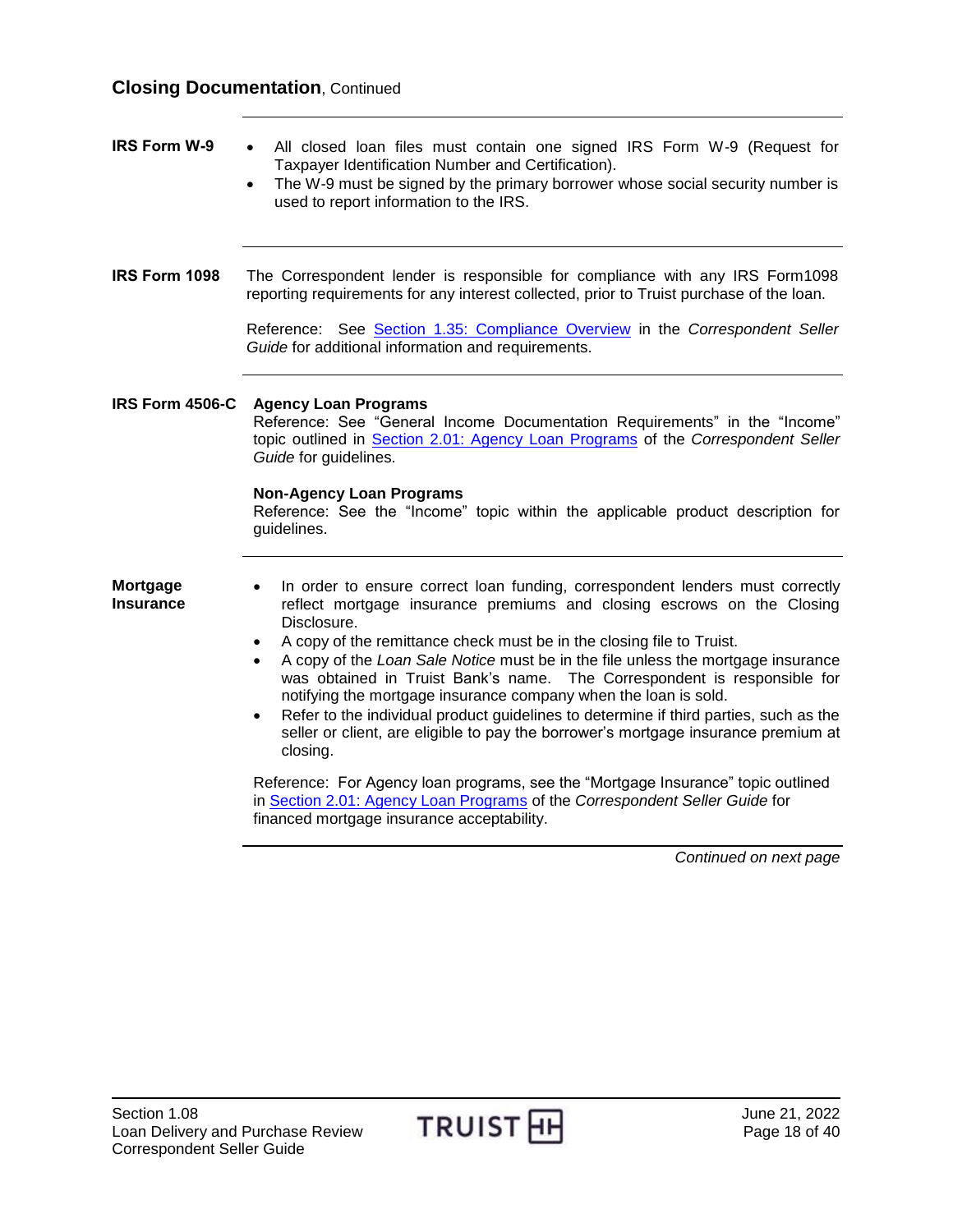<span id="page-18-0"></span>**Notice of Assignment, Sale, or Transfer of Servicing Rights (Goodbye Letter)**

Correspondent lenders are required to meet the requirements set forth in Regulation X of RESPA. The Notice of Assignment, Sale, or Transfer of Servicing Rights (the "Notice") must provide the borrower with:

- Information conforming to the Model Form in Appendix MS-2 of Regulation X.
- The effective date of the transfer.
- The name of the current servicer (Transferor), a toll-free or collect-call number to reach an employee of the Transferor servicer. It must also include the address to send a Qualified Written Request (QWR).
- The date on which the current servicer (Transferor) will cease to accept payments relating to the loan and the date on which the new servicer (Transferee) will begin to accept payments.
- Accurate contact information for the new servicer ("Transferee"). Truist Bank's contact information is:
	- Business Address: 1001 Semmes Avenue, RVW 3003, Richmond, Virginia 23224-6149
	- Toll-free Number: 800.634.7928
	- Hours of Operation: Monday through Friday 8 a.m. 8 p.m.; Saturday 9 a.m. – 3 p.m. Eastern Time Zone
	- Truist QWR Address: Post Office Box 26527, Richmond, Virginia 23261
	- Information concerning any effect the transfer may have on loan terms or availability of any optional life or disability insurance or any other type of optional insurance and what action the borrower must take to maintain any optional insurance.
	- The statement that the transfer of Servicing does not affect any other loan terms.
	- The statement of the borrower's right in connection with complaint resolution.
- Lenders must deliver the Notice to the borrower(s) at closing or settlement or at least 15 calendar days prior to the effective date of the loan transfer.
- If state law requires additional information or different timing requirements, it is the Correspondent's responsibility to comply.
- Borrowers can also access account information on Truist's Mortgage Solutions website, at https://www.suntrust.com/home-mortgages.

<span id="page-18-1"></span>**One And The Same Name Affidavit, if applicable**

- A *One and the Same Name Affidavit* covers all valid variations of a person's name and/or signature, including married women who use both their given middle name and maiden name at various times.
- This affidavit is also acceptable when Jr. or Sr. is not used consistently or the signatures do not match throughout the file. *It is not intended to correct errors (including typographical).*

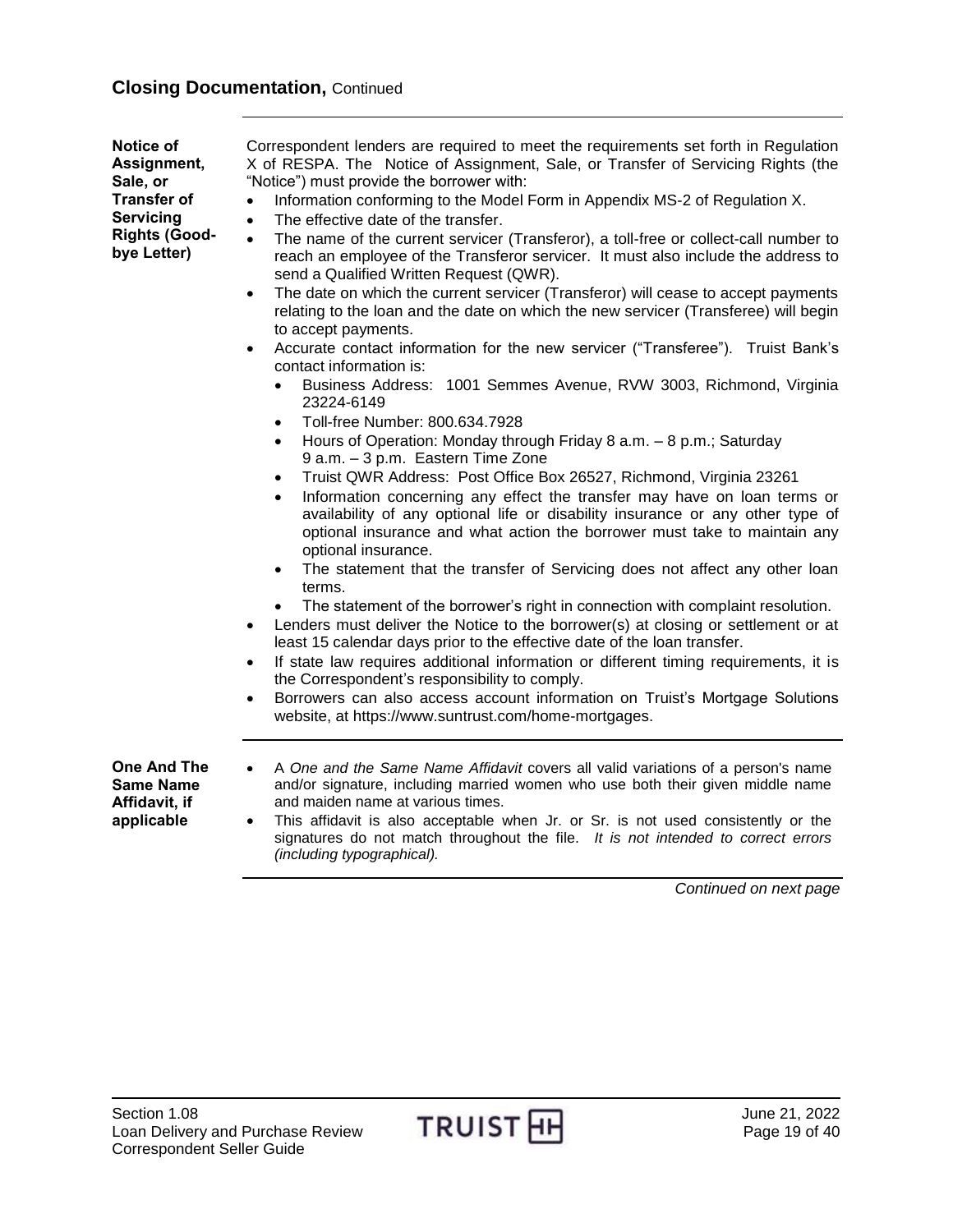<span id="page-19-0"></span>**Power of Attorney**

#### **Agency Loan Programs**

Reference: See the "Power of Attorney" subtopic within the "Closing and Loan Settlement Documentation" topic outlined in [Section 2.01: Agency Loan Programs](https://www.truistsellerguide.com/manual/cor/products/CAgency.pdf) [o](https://www.truistsellerguide.com/manual/cor/products/cagency.pdf)f the *Correspondent Seller Guide* for guidelines.

#### **Non-Agency Loan Programs**

**General**

Powers of attorney are acceptable during the processing and closing of a loan transaction if they meet applicable program guidelines.

**Glossary**

#### **General Power of Attorney**

A general power of attorney is broad in scope and enables the agent to transact almost any business for the principal (including the sale, mortgaging, etc. of all property of the principal).

#### **Special/Specific Power of Attorney**

A special, or specific, power of attorney specifies property, buyers, price, and terms (how specific it must be varies in each state and/or by program).

#### **Durable Power of Attorney**

A "durable" power of attorney stays valid even if the principal becomes unable to handle their own affairs (incapacitated). If the principal doesn't specify that they want the power of attorney to continue if they become incapacitated, it will automatically end (in almost all states) if they later become incapacitated.

**Principal**

The Principal is the person giving authority to an agent (attorney-in-fact).

#### **Agent (Attorney-in-Fact)**

An Agent (attorney-in-fact) is the one who is appointed to act for another (principal) under a power of attorney.

#### **Agent Signature**

- When signing documents as attorney-in-fact, the only legal requirement is that the words "attorney-in-fact" must appear as part of the signature.
- Unless the applicable product description contains specific requirements to the contrary, Truist requires the attorney-in-fact signature to appear as shown below for all loans.

John Qaincy Smith

by Mary Jones, his Attorney-in-Jact

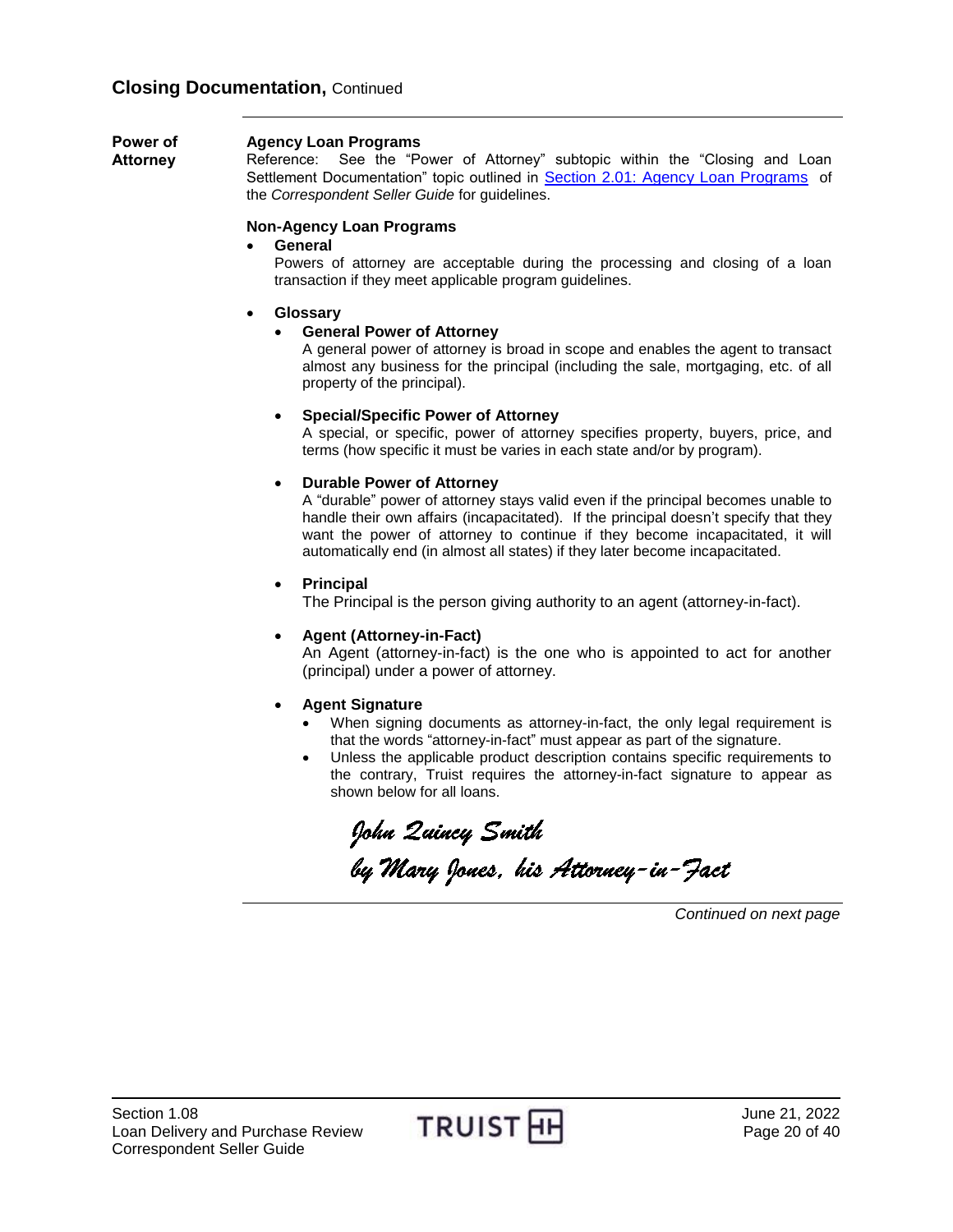**Power of Attorney,** continued

#### **Non-Agency Loan Programs**, continued

#### **Title Insurance Requirements**

- A power of attorney exception in the title binder and/or title policy for either the borrower or the seller is unacceptable, and must be cleared prior to settlement
- No prior notification to the title company is required.
- Affirmative coverage language is not required for a power of attorney, unless there is an exception taken to the power of attorney in the title policy.

#### **Key Loan Program**

The following requirements apply:

- A specific power of attorney (POA) referencing the subject property is required.
- General POAs are not acceptable.

#### **FHA Loans**

- **General**
	- Any power of attorney, whether specific or general, must comply with state law and allow the mortgage Note to be enforced legally in that jurisdiction.
	- It is the client's responsibility to assure that clear title can be conveyed in the event of foreclosure.
- **VA Loans**

See **[VA Lender's Handbook](http://benefits.va.gov/warms/pam26_7.asp)** for further information.

- **RD Loans**
	- **General**
		- Any specific or general POA must comply with state law and allow for legal enforcement of the mortgage note.
		- For military personnel, a POA may only be used for one of the applications
		- (initial or final), but not
		- See [RD HB 3555-1](https://www.rd.usda.gov/resources/directives/handbooks) for further information

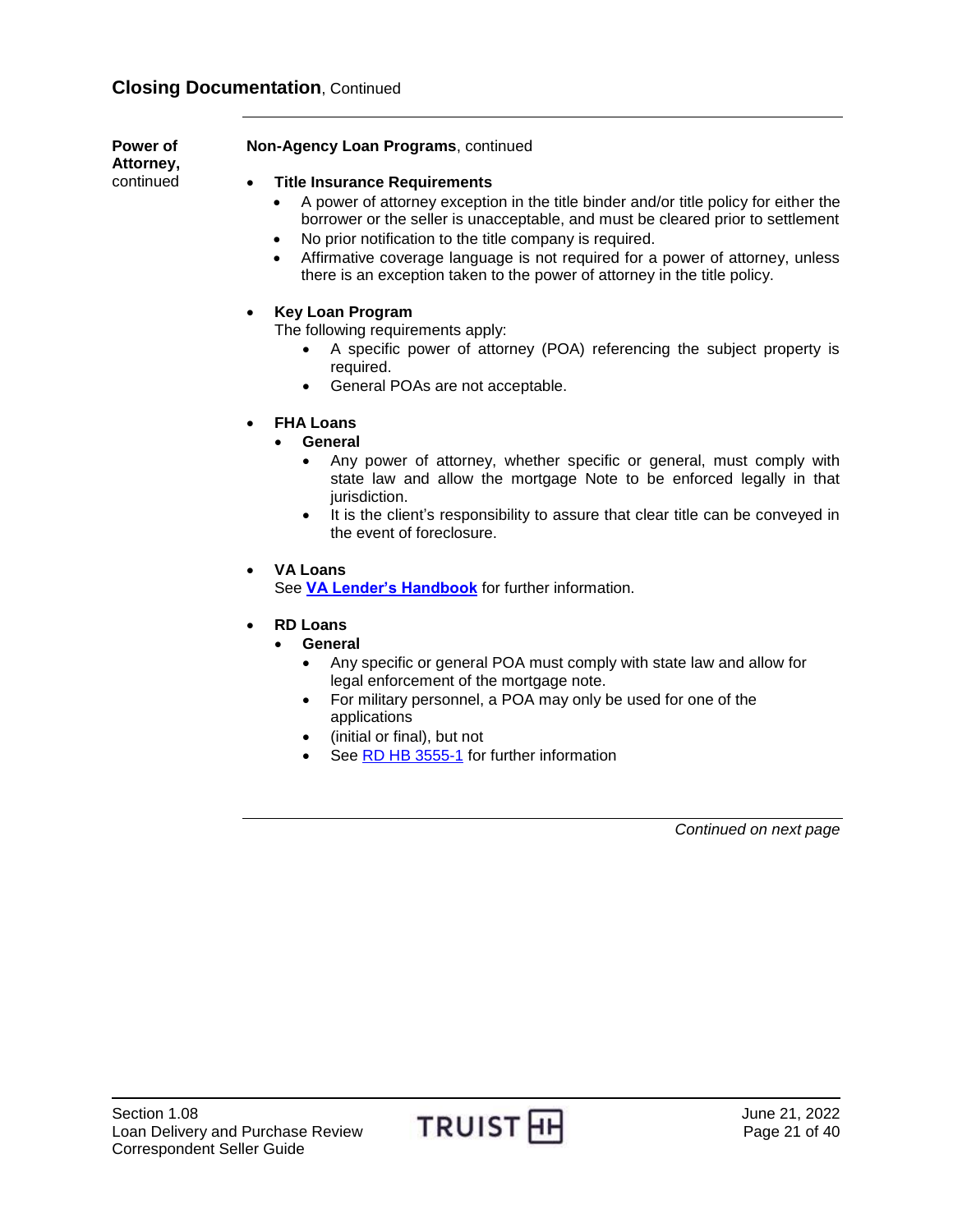#### **General**

**Maintenance Agreements**

<span id="page-21-0"></span>**Road** 

Property located on a community-owned or privately owned and maintained street requires additional documentation as by the investor. When a Road Maintenance Agreement is required, it is typically a condition of the loan approval set by the underwriter.

### **Conventional loans:**

#### **Documentation**

Road Maintenance Agreement or Covenant.

#### **Provisions of Road Maintenance Agreement/Covenant**

- The agreement or covenant should include the following provisions and be recorded in the land records of the appropriate jurisdiction:
- Responsibility for payment of repairs , including each party's representative share,
- Default remedies in the event a party to the agreement or covenant fails to comply with his or her obligations, and
- The effective term of the agreement, which in most cases should be perpetual and binding on any future owners.
- If the property if located within a state that has statutory provisions that define the responsibilities of property owners for the maintenance and repair of a private road, no separate agreement or covenant is required.

#### **Parties to Road Maintenance Agreement**

Requires only the borrower(s) to be responsible for the road maintenance.

**VA**

See **[VA Lender's Handbook](http://benefits.va.gov/warms/pam26_7.asp)** for further information.

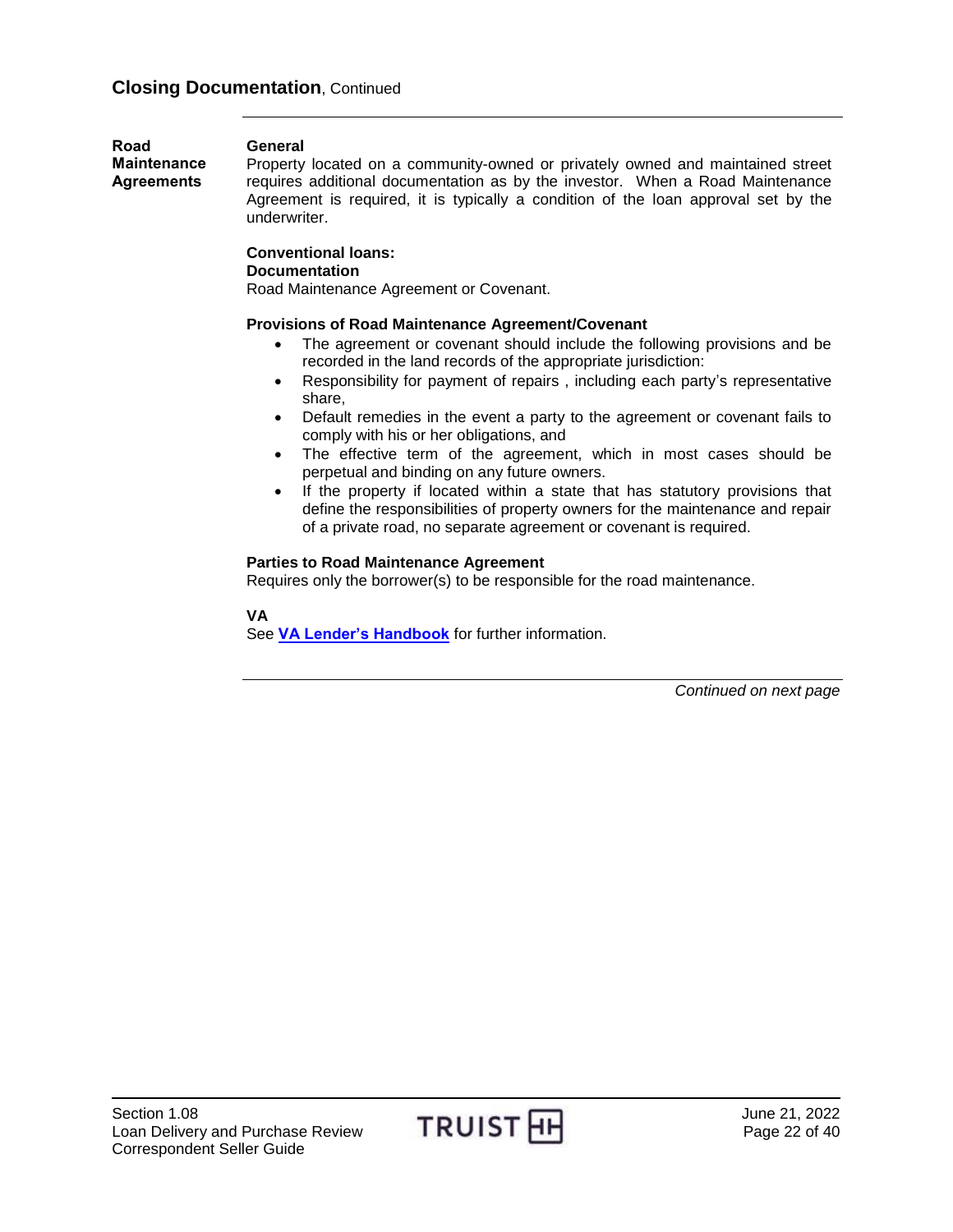## **Closing Documentation**, Continued

<span id="page-22-1"></span><span id="page-22-0"></span>

| <b>Shared Well</b><br><b>Agreement</b> | A shared well agreement is required when the subject property shares the water<br>$\bullet$<br>source with other property owners.<br>The shared well agreement:<br>$\bullet$<br>must be binding upon signatory parties and their successors in title,<br>be recorded in local Deed Records,<br>$\bullet$<br>reflect joinder by any mortgagee holding a mortgage on any property<br>$\bullet$<br>connected to the shared well,<br>permit permanent easement which allows access for maintenance and<br>$\bullet$<br>repair,<br>makes reasonable and fair provisions for maintenance and repair of the<br>system and the sharing of those costs,<br>allows permission for well water sampling and testing by a responsible local<br>authority at any time at the request of any party,<br>prohibits any party from locating or relocating any element of an individual<br>sewage disposal system within fifty (50) feet (100 feet for proposed<br>construction) of the shared well, and<br>provides for binding arbitration of any dispute or impasse between parties<br>with regard to the system or terms of agreement. |  |
|----------------------------------------|-------------------------------------------------------------------------------------------------------------------------------------------------------------------------------------------------------------------------------------------------------------------------------------------------------------------------------------------------------------------------------------------------------------------------------------------------------------------------------------------------------------------------------------------------------------------------------------------------------------------------------------------------------------------------------------------------------------------------------------------------------------------------------------------------------------------------------------------------------------------------------------------------------------------------------------------------------------------------------------------------------------------------------------------------------------------------------------------------------------------------|--|
| <b>Survey</b>                          | Truist prefers that there be a current survey for all loans. However, unless<br>otherwise specified in the individual loan product description, a current survey is<br>not required for purchase or refinances loans when the title policy does not take<br>exception to survey related matters.<br>A Comprehensive Endorsement, a Location Endorsement or a Location of<br>Improvements Endorsement is required for all loans in areas where surveys<br>are not customary. This endorsement insures the client against any loss in<br>the event that the assurances prove to be incorrect.                                                                                                                                                                                                                                                                                                                                                                                                                                                                                                                             |  |

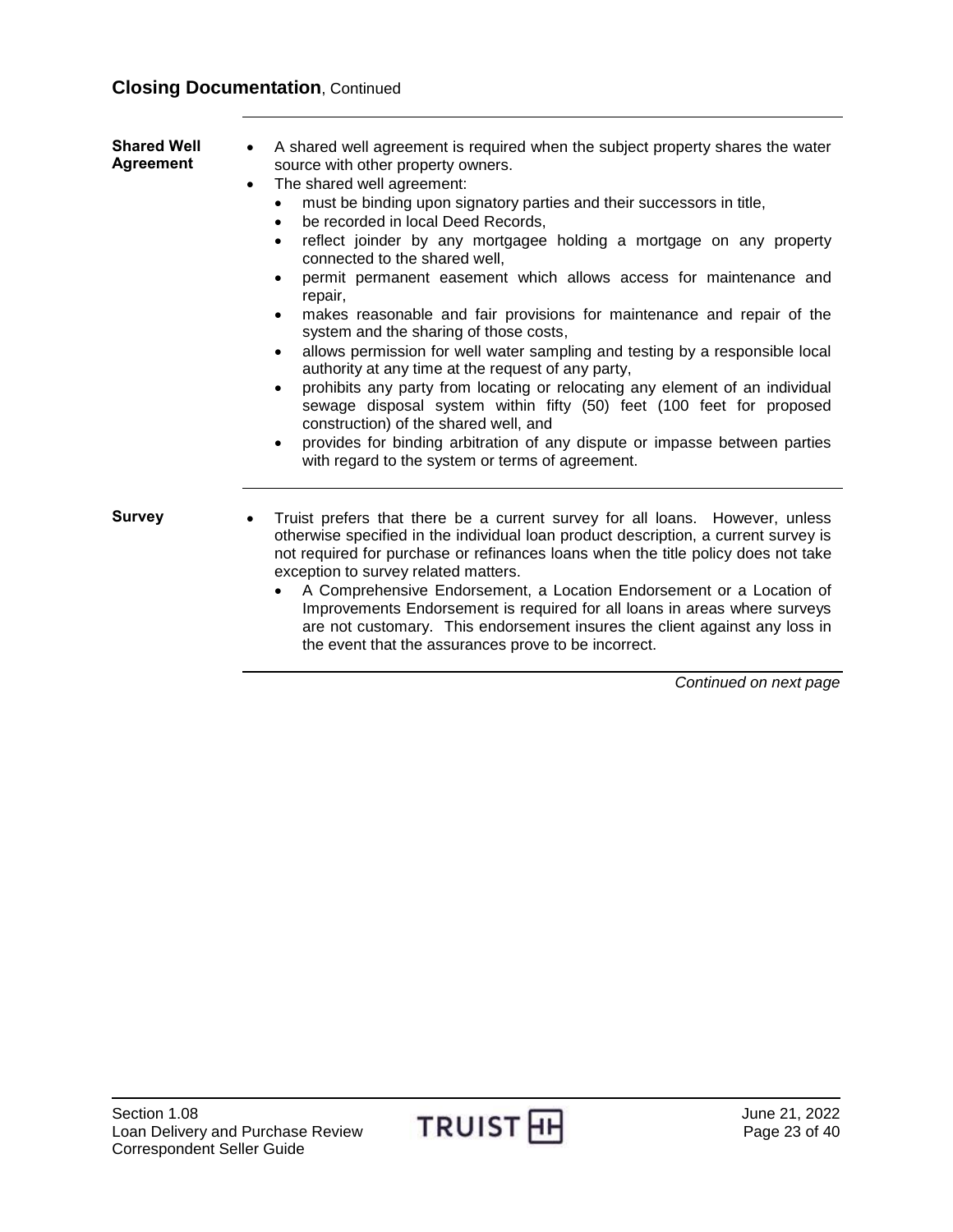<span id="page-23-0"></span>

| frequency, next due date, and the tax identification number of the subject property<br>must be included.<br>If there is more than one parcel, provide the same information for each additional<br>$\bullet$<br>parcel.<br>The Tax Information Sheet must be signed by the settlement agent or the<br>Correspondent.<br>Correspondents may use their own form but it must contain the above<br>information.<br>Taxes that are due within thirty (30) days of closing must be paid by the<br>$\bullet$<br>settlement agent with evidence of payment forwarded to Truist, unless the<br>borrower has waived tax escrows.<br>If the taxing authority has a "discount" date on which the taxes may be paid, this<br>$\bullet$<br>date <b>must</b> be used to calculate escrows. Truist will pay taxes based on discount<br>date. |
|-----------------------------------------------------------------------------------------------------------------------------------------------------------------------------------------------------------------------------------------------------------------------------------------------------------------------------------------------------------------------------------------------------------------------------------------------------------------------------------------------------------------------------------------------------------------------------------------------------------------------------------------------------------------------------------------------------------------------------------------------------------------------------------------------------------------------------|
| Continued on next page                                                                                                                                                                                                                                                                                                                                                                                                                                                                                                                                                                                                                                                                                                                                                                                                      |

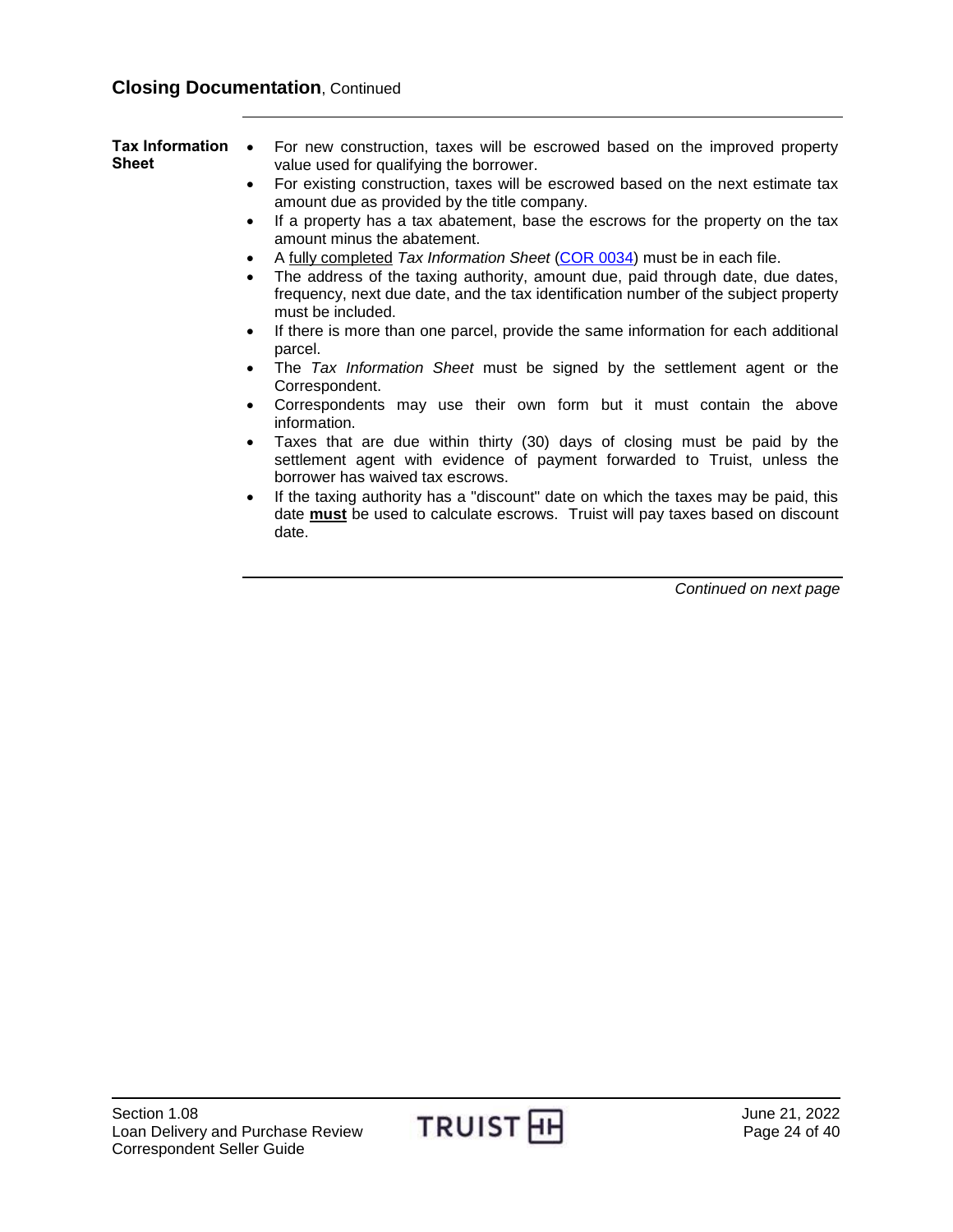#### <span id="page-24-0"></span>**Temporary Buydowns**

### **General**

- The interest rate on the note is the full note rate or the non-buydown rate.
- On the Closing Disclosure, the per diem interest rate should be calculated on the Note rate, not the initial or bought down payment rate.

#### **Conventional Buydown Agreement**

- The Truist *Conventional Buydown Agreement* [\(COR 0011\)](https://www.truistsellerguide.com/manual/cor/forms/cor0011.pdf) is based on general Fannie Mae and Freddie Mac requirements for buydown loans. Correspondents are not required to use the Truist *Conventional Buydown Agreement*, however, any substitute form **must** include the following:
	- the date of the buydown agreement,
	- the borrower(s) name,
	- the client's name,
	- the name of the provider of funds (i.e., borrower, seller, client, etc.),
	- the property address,
	- the amount of the buydown funds,
	- the buydown funds must be held by the client, its successor and/or assigns,
	- the agreement must provide for the buydown funds to be automatically applied each month to reduce the monthly payment of principal and interest to the extent provided under the subsidy agreement,
	- the subsidy agreement must include a schedule indicating the reduced monthly payment of principal and interest to be made by the borrower during the buydown period and the interest rates on which the reduced payments are based,
	- the buydown must provide that the borrower will not be relieved of the obligation to make the full monthly mortgage payments required by the terms of the mortgage Note if the buydown funds are not available,
	- no references to the buydown plan are permitted on the Note or Security Instruments.
	- if the mortgage is foreclosed, the buydown funds must be used to reduce the mortgage debt,
	- if the mortgage is prepaid and the Client and Provider of Funds are one and the same, the buydown funds are forfeited to the Client or its successors and/or assigns and shall not be paid to the borrower,
	- if the mortgage is assumed, the funds may continue to be used to reduce the mortgage payments under the original terms of the buydown agreement, and
	- if the mortgage is paid off during the buydown period, the per diem is calculated at the note rate, not the initial or bought down payment rate.
- All Freddie Mac/Fannie Mae buydown guidelines and requirements must be adhered to.

#### **FHA/VA Loans Subject to Temporary Buydowns**

FHA/VA loans subject to temporary buydowns must complete an *FHA/VA Buydown and Escrow Agreement* form. Additionally, lenders must adhere to all FHA/VA guidelines pertaining to temporary buydowns.

#### **Third Party Temporary Buydowns**

When the buydown funds are provided by a third party such as a seller, builder or client, the cost of the buydown is not a finance charge, and should not be reflected in the payment stream or in the APR calculation.

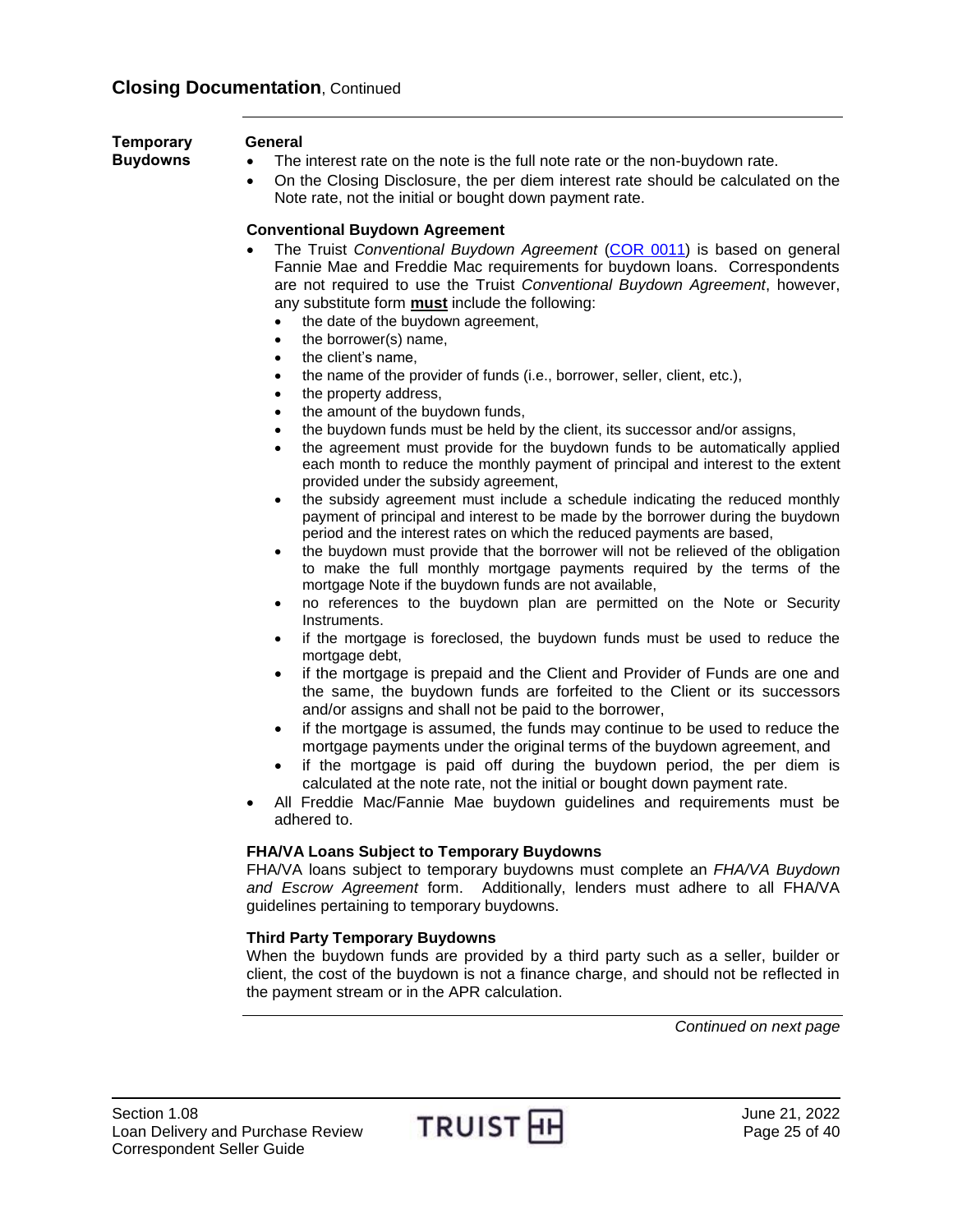## **Closing Documentation**, Continued

<span id="page-25-1"></span><span id="page-25-0"></span>

| <b>Title Insurance</b>                   | The title binder may be issued in either Truist Bank's name or the client's name<br>and is to include the verbiage "its successors and/or assigns."<br>Careful review of the title binder/commitment, adherence to generally accepted<br>secondary market guidelines and proper instruction to the title company will<br>prevent the final policy from being issued with unacceptable exceptions.<br>The use of Short Form Title Policy is encouraged to avoid delays and exception<br>problems.<br>If a Short Form Title Policy is issued any day other than the day of closing, a<br>preliminary binder (commitment) or other preliminary title work must be furnished<br>along with the policy.<br>Reference: See Section 1.16: Title Insurance, in the Correspondent Seller<br>Guide for additional information and requirements. |  |
|------------------------------------------|---------------------------------------------------------------------------------------------------------------------------------------------------------------------------------------------------------------------------------------------------------------------------------------------------------------------------------------------------------------------------------------------------------------------------------------------------------------------------------------------------------------------------------------------------------------------------------------------------------------------------------------------------------------------------------------------------------------------------------------------------------------------------------------------------------------------------------------|--|
| <b>Underwriting</b><br><b>Conditions</b> | All conditions, as required by the underwriter, must be in the closing file.<br>٠<br>Correspondents unsure of how to meet an underwriting condition should contact<br>the underwriter for clarification.                                                                                                                                                                                                                                                                                                                                                                                                                                                                                                                                                                                                                              |  |

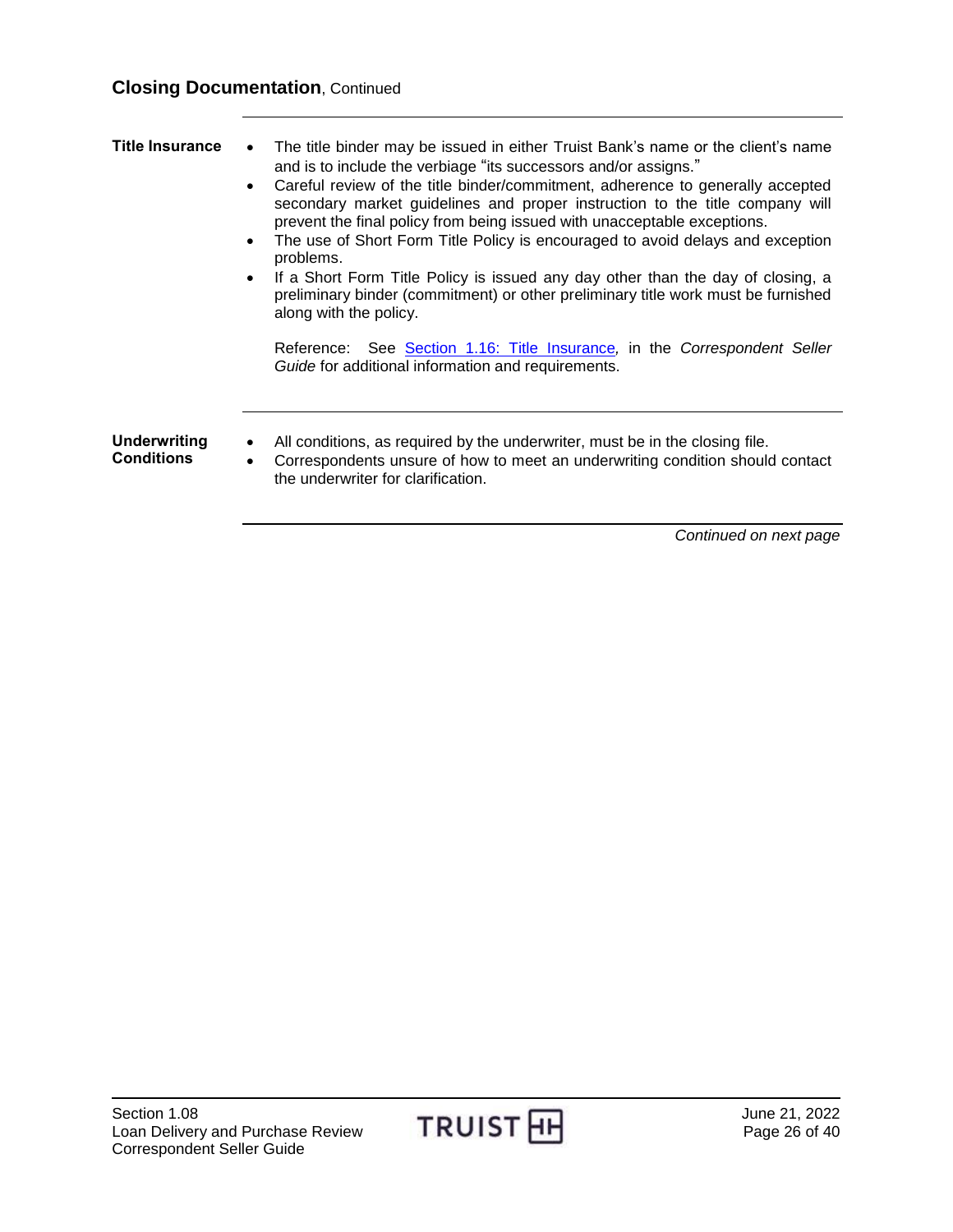<span id="page-26-0"></span>**Waiver of** 

**Escrow**

## **General Information**

To determine whether a product allows the waiver of escrows, please review the applicable product description.

#### **Agency Loan Programs**

Reference: See the "Escrow Accounts and Escrow Waivers" subtopic within the "Closing and Loan Settlement Documentation" topic outlined in [Section 2.01: Agency](https://www.truistsellerguide.com/manual/cor/products/CAgency.pdf)  [Loan Programs](https://www.truistsellerguide.com/manual/cor/products/CAgency.pdf) of the *Correspondent Seller Guide* for guidelines.

#### **Escrows ineligible for waiver on an FHA or VA loans:**

- Real estate taxes
- Hazard insurance
- Flood Insurance

**Note:** On Condominium and Attached PUD transactions, escrow will be required for all government (FHA and VA) loans without adequate unit coverage provided through the master policy.

#### **Non-Agency**

- For Key loans, the following requirements apply.
	- **Escrows eligible for waiver:**
		- Real estate taxes
		- Hazard insurance
		- The product allows escrows to be waived.
		- Flood insurance, if:
			- the subject property is a purchase or limited cash-out refinance investment or
			- the subject property is a condominium and all individual flood insurance policies for the condominium unit shows the client as the insured, including flood insurance policies that are required to supplement a Residential Condominium Building Association Policy (RCBAP) shortfall.
				- A condominium and some PUD properties are not required to establish an escrow for flood insurance if that condominium or PUD property has a master policy that carries sufficient flood coverage and that policy reflects the HOA as the insured and not the subject. However it is acceptable for the client to obtain an individual flood policy, then mandatory escrow is required for the individual policies.

**Note:** The HO-6 insurance escrow requirement can be waived under the same terms and conditions that apply to HO-3 insurance policies (individual hazard policies).

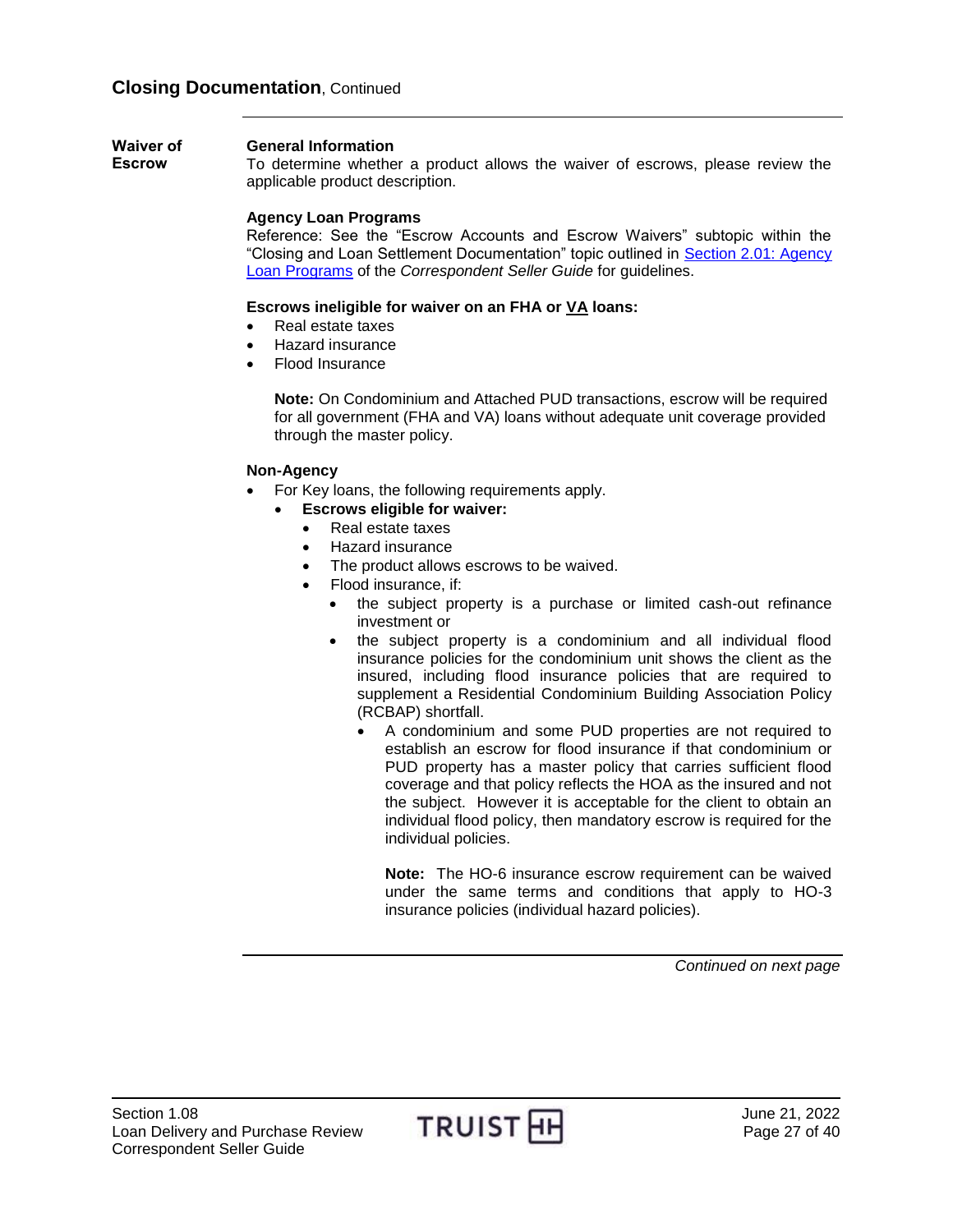| <b>Waiver of</b> | Non-Agency, continued                                                                                                                                                                                                                                                                                                                                                                                                                                                                                                                                                                                |
|------------------|------------------------------------------------------------------------------------------------------------------------------------------------------------------------------------------------------------------------------------------------------------------------------------------------------------------------------------------------------------------------------------------------------------------------------------------------------------------------------------------------------------------------------------------------------------------------------------------------------|
| Escrow,          | <b>Escrows ineligible for waiver:</b>                                                                                                                                                                                                                                                                                                                                                                                                                                                                                                                                                                |
| continued        | Flood insurance cannot be waived if:                                                                                                                                                                                                                                                                                                                                                                                                                                                                                                                                                                 |
|                  | the product requires the establishment of escrows or if a particular<br>law or regulation requires an escrow account to be established<br>under certain circumstances, or<br>the subject property is a primary residence (all transaction types),<br>$\bullet$                                                                                                                                                                                                                                                                                                                                       |
|                  | second homes (all transaction types) or a cash-out refinance<br>investment property, or                                                                                                                                                                                                                                                                                                                                                                                                                                                                                                              |
|                  | the subject property is a condominium and all individual flood<br>$\bullet$<br>insurance policies for the condominium unit does not show the client<br>as the insured, including flood insurance policies that are required to<br>supplement a Residential Condominium Building Association Policy<br>(RCBAP) shortfall.                                                                                                                                                                                                                                                                             |
|                  | A condominium and some PUD properties are not required to<br>establish an escrow for flood insurance if that condominium or<br>PUD property has a master policy that carries sufficient flood<br>coverage and that policy reflects the HOA as the insured and not<br>the subject. However if it is acceptable for the client to obtain an<br>individual flood policy, then mandatory escrow is required for the<br>individual policies.                                                                                                                                                              |
|                  | Leasehold estate ground rent cannot be waived when the ground<br>$\bullet$                                                                                                                                                                                                                                                                                                                                                                                                                                                                                                                           |
|                  | lease agreement is in the name of the borrower.                                                                                                                                                                                                                                                                                                                                                                                                                                                                                                                                                      |
|                  | Special assessments levied against the property cannot be waived.<br>$\bullet$<br>They require payment at closing or the establishment of an escrow<br>A special assessment is a unique charge that a<br>account.<br>governmental unit or homeowners association imposes to fund a<br>public project that creates a benefit in properties lying within a special<br>geographic area known as a special assessment district. The special<br>assessment includes but is not limited to the following:<br>Installation of drinking water lines<br>$\bullet$<br>Installation of sewer lines<br>$\bullet$ |
|                  | Street paving with concrete or some other impervious surface<br>$\bullet$<br>Installation of street lighting<br>$\bullet$                                                                                                                                                                                                                                                                                                                                                                                                                                                                            |
|                  | <b>Ground Rent</b><br>$\bullet$<br>Except when the HOA is responsible for paying the ground lease<br>payments, Truist requires an escrow for the ground rent payments.<br>When the HOA is responsible for paying the ground lease payments,<br>$\bullet$<br>escrow for ground rent will NOT be required.<br>A borrower may continue to elect waiver of escrow for other items, as<br>permitted by the specific product guidelines and the Waiver of Escrow<br>topic.                                                                                                                                 |
|                  | A borrower may continue to elect waiver of escrow for other items, as<br>$\bullet$<br>permitted by the specific product guidelines and the Waiver of Escrow<br>topic.                                                                                                                                                                                                                                                                                                                                                                                                                                |

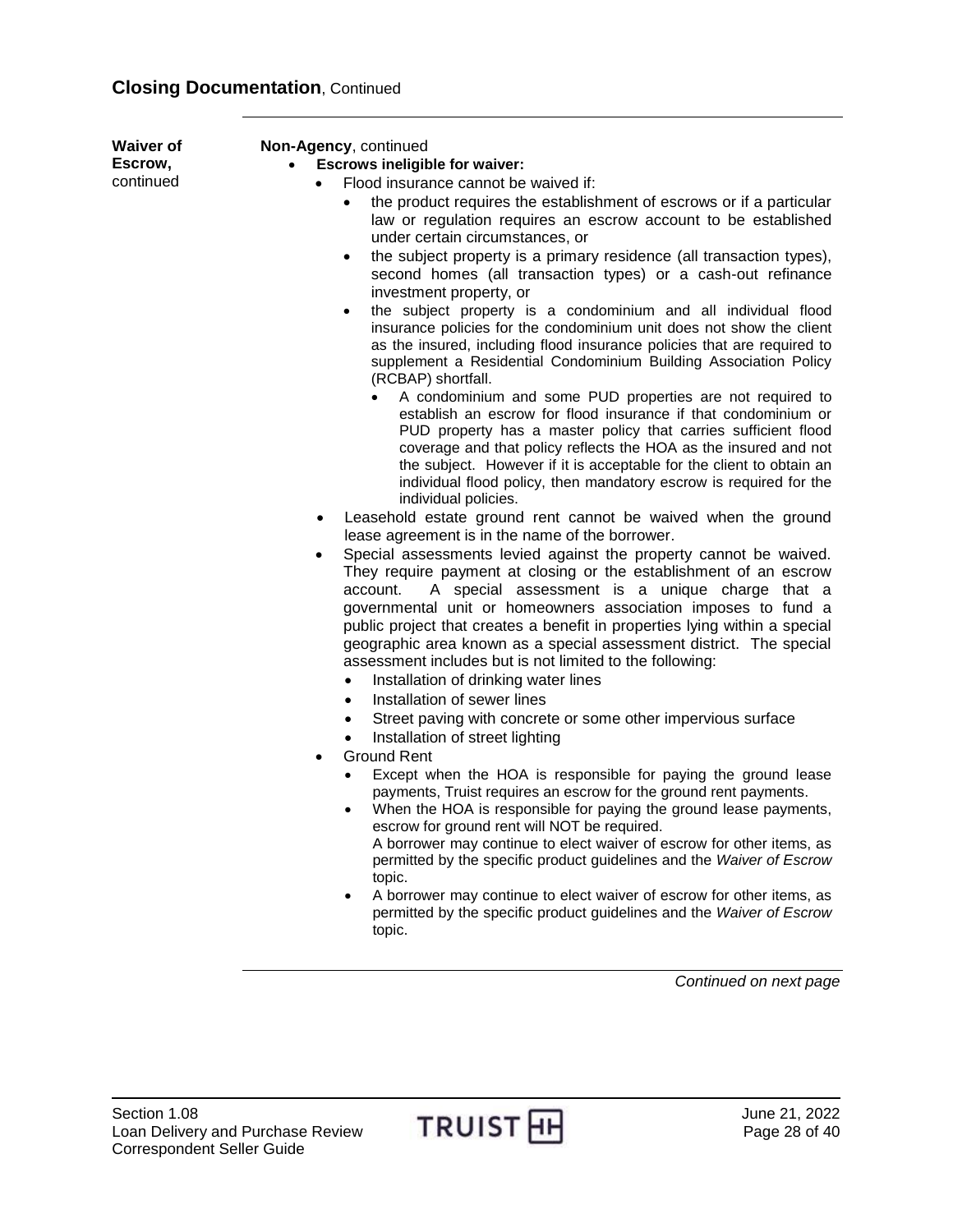| <b>Waiver of</b><br>Escrow,<br>continued | Non-Agency, continued<br>Loan eligibility waiver requirements:<br>$\bullet$<br>Key Loan program transactions are eligible for an escrow waiver, with the<br>following requirements:<br>fixed rate and ARM loans<br>$\bullet$<br>80% LTV or less (California only, LTVs <90%)<br>$\bullet$<br>Loan products and loan transactions ineligible for waiver:<br>$\bullet$ |
|------------------------------------------|----------------------------------------------------------------------------------------------------------------------------------------------------------------------------------------------------------------------------------------------------------------------------------------------------------------------------------------------------------------------|
|                                          | Products or transactions which require the establishment of an escrow<br>$\bullet$<br>account<br>Loans secured by investment properties<br>$\bullet$                                                                                                                                                                                                                 |
|                                          | First-time homebuyer for Key loan program only<br>$\bullet$                                                                                                                                                                                                                                                                                                          |

Transactions with special assessments

**Note:** If a particular law or regulation does not allow a lender to require an escrow account under certain circumstances, the loan would be eligible without escrows.

#### **First-time Homebuyer**

A first-time homebuyer is an individual who meets all of the following requirements:

- Is purchasing the security property,
- Will reside in security property as a primary residence, and
- Had no ownership interest (sole or joint) in a residential property during the 3-year period preceding the date of the purchase of the security property.

**Note:** A displaced homemaker or a single parent may also be considered a first-time homebuyer if the individual had no ownership interest in a principal residence (other than a joint ownership interest with a spouse) during the preceding 3-year period. If a displaced homemaker or single parent solely owned the marital primary residence during the preceding 3 year period, the individual may not be considered a first-time homebuyer.

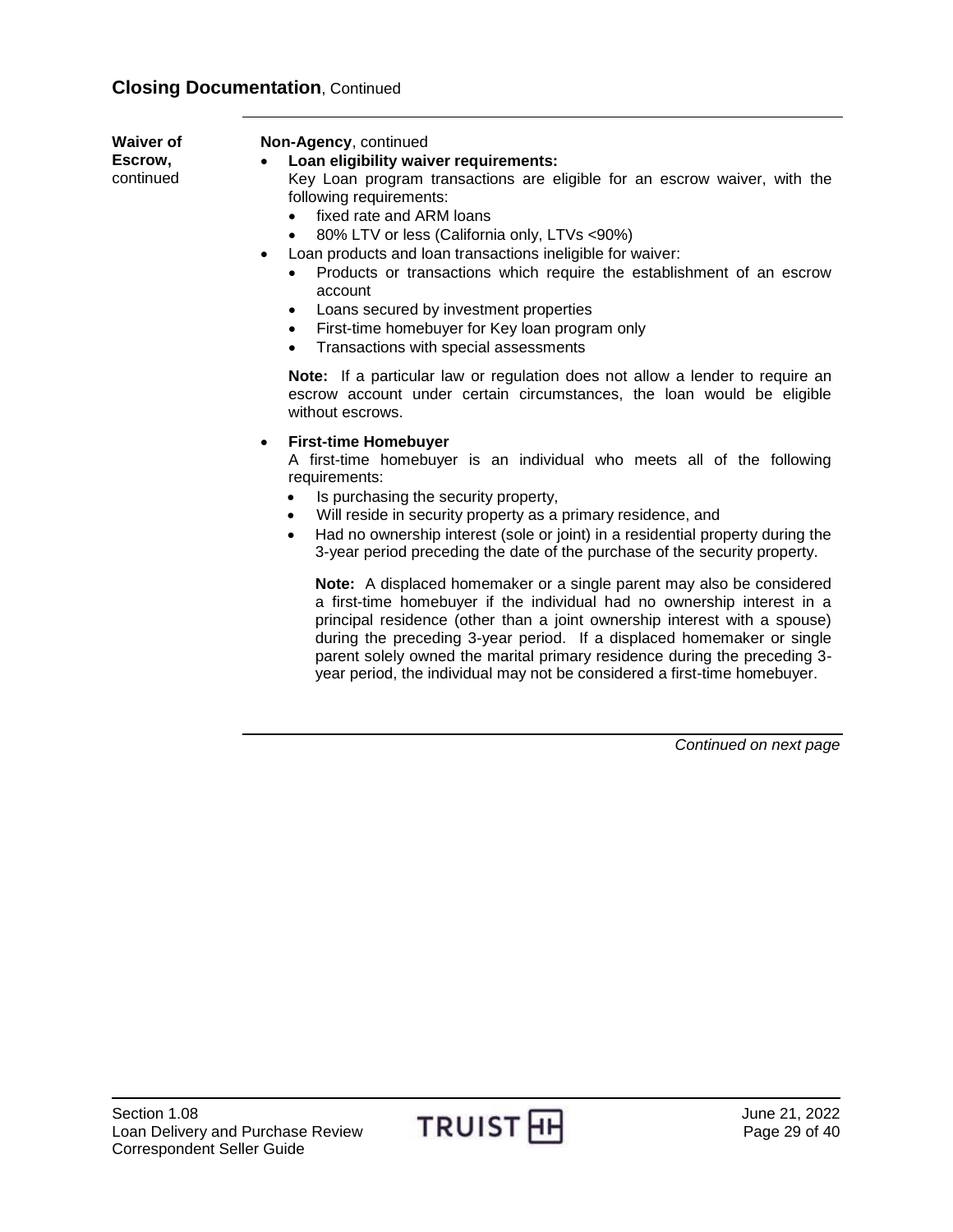**Waiver of Escrow,**  (continued)

#### **Non-Agency**, continued

#### **Borrower Eligibility Waiver Requirements**

Escrow items can be waived partially or in full provided borrowers meet eligibility requirements. The underwriter must take the following information into consideration when determining if a borrow is eligible for an escrow waiver:

- Borrowers must have the financial ability to handle the lump-sum payments on their own. Financial ability is defined as the ability to make a payment from disposable income or to accumulate funds by the time the payment is due. Financial ability could be found to exist, for example, when the borrower has had an acceptable payment history on his or her mortgage.
- Escrow waivers must not be approved for clients with derogatory credit history. Examples of derogatory credit history may include the following:
	- There is more than one account showing recent late payments.
	- There is more than one 30-day late mortgage payment in the last 12 months.
	- There are multiple episodes of late payments extending over a period of time.
- The public record information reveals occurrences of derogatory credit information, including judgments, tax liens, and/or collection accounts.
- No portion of the loan proceeds may be used to pay delinquent property taxes when escrows are waived on a loan.

**Note:** Underwriting must qualify the borrower using PITIA: principal, interest, taxes, insurance, and other housing related assessments such as HOA dues, and condo/co-op fees. Also included are all debt payments pertaining to the property as well as other debt payments (car, credit card, child or spousal support, other mortgages, etc.).

#### **Escrow Waiver Fees**

Escrow waiver fees vary according to loan product or property state. The full escrow waiver fee, for a specific product, is included on the Truist SRP Schedule by product or by state. Partial or full escrow waiver request will be priced to the loans without escrow pricing provided on the SRP schedule.

**Note:** Correspondents should contact the Correspondent Lock Desk if they have additional questions about escrow waivers.

#### **Loan File Documentation**

- When an escrow waiver has been granted, Correspondent lenders are required to provide a waiver of tax and insurance escrow form.
- The waiver of tax and insurance escrow form must be executed by the borrower(s) and the loan officer.
- Copies of the hazard and/or flood insurance policies, and the *Tax Information Sheet* are required to be in the loan file, even when the loan is non-escrowed in part or full.

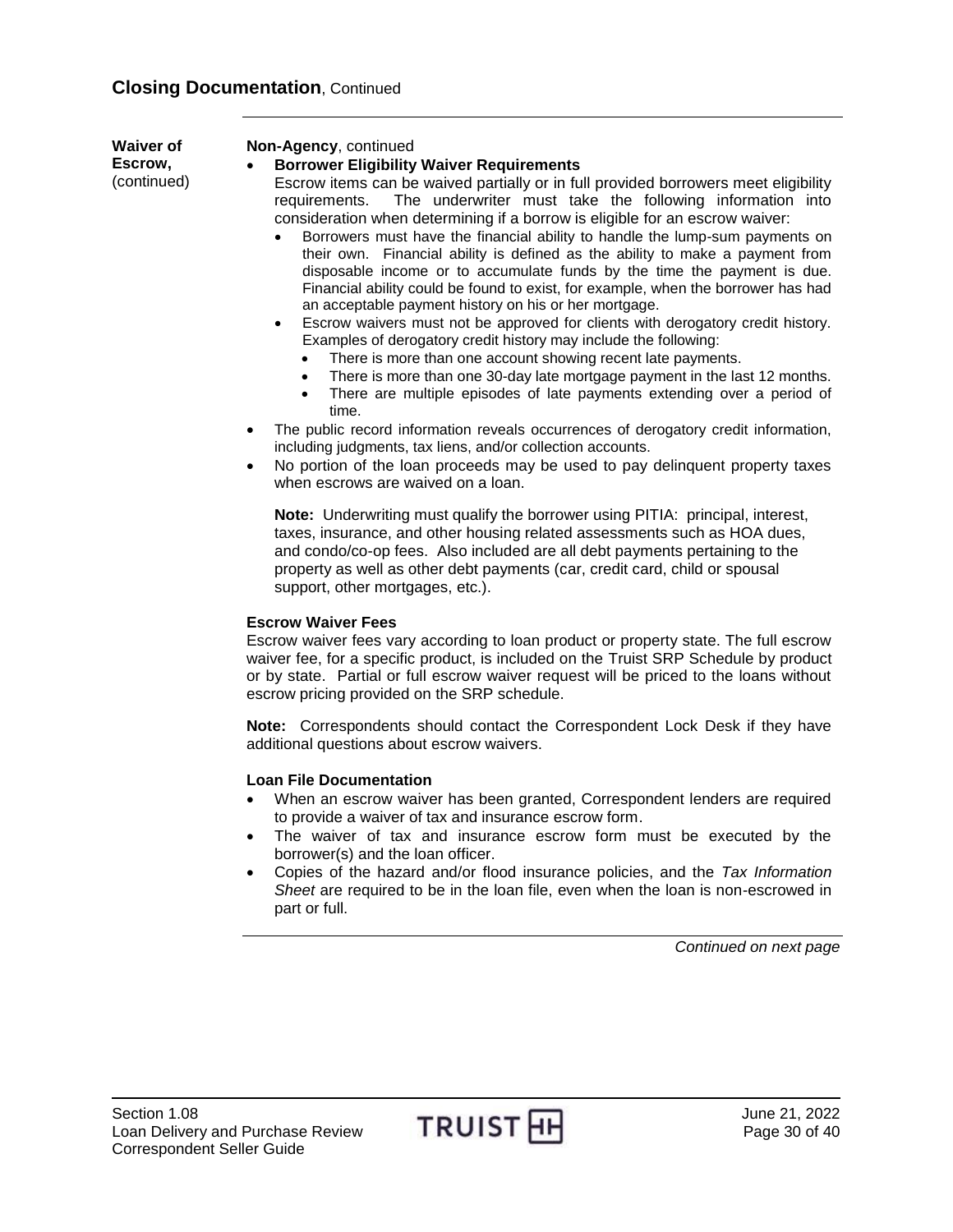<span id="page-30-1"></span><span id="page-30-0"></span>

| <b>Well and Septic</b>                                            | A well and septic inspection is not required unless it is recommended by the<br>$\bullet$<br>appraiser.<br>If an inspection is required, it must be performed by a licensed inspector.<br>$\bullet$<br>All repairs must be completed and re-inspected prior to closing.                                                                                                                                                                                                                                                                              |
|-------------------------------------------------------------------|------------------------------------------------------------------------------------------------------------------------------------------------------------------------------------------------------------------------------------------------------------------------------------------------------------------------------------------------------------------------------------------------------------------------------------------------------------------------------------------------------------------------------------------------------|
| Wood-<br><b>Destroying</b><br><b>Insect</b><br><b>Information</b> | <b>Agency Loan Programs</b><br>Reference: See the "Improvement Analysis" subtopic ("Infestation, Dampness, or<br>Settlement / Detrimental Conditions" section) within the "Appraisal Analysis" topic<br>outlined in Section 1.07: Appraisal Guidelines of the Correspondent Seller Guide for<br>guidelines.                                                                                                                                                                                                                                          |
|                                                                   | <b>Non-Agency Loan Programs</b><br>References:<br>For Key Loan Program transactions, see the "Improvement Analysis" subtopic<br>("Infestation, Dampness, or Settlement / Detrimental Conditions" section) within<br>the "Appraisal Analysis" topic outlined in Section 1.07: Appraisal Guidelines of<br>the Correspondent Seller Guide for guidelines.<br>For FHA transactions, see FHA Handbook 4000.1 for product specific guidelines.<br>$\bullet$<br>For VA transactions, see VA Lender's Handbook for product specific quidelines.<br>$\bullet$ |
| <b>Interest Credit</b>                                            | General<br>An interest credit of up to seven (7) calendar days is allowed on all loans unless<br>otherwise specified in the individual product description.<br>Interest credits at closing may also be referred to as "per diem interest<br>Note:<br>closings" or "interest curtailments."                                                                                                                                                                                                                                                           |
|                                                                   |                                                                                                                                                                                                                                                                                                                                                                                                                                                                                                                                                      |

## <span id="page-30-3"></span><span id="page-30-2"></span>**Right of Rescission**

**Right of Rescission** Reference: See [Section 1.35: Compliance Overview](https://www.truistsellerguide.com/manual/cor/general/1.35Compliance.pdf) for additional information and requirements.

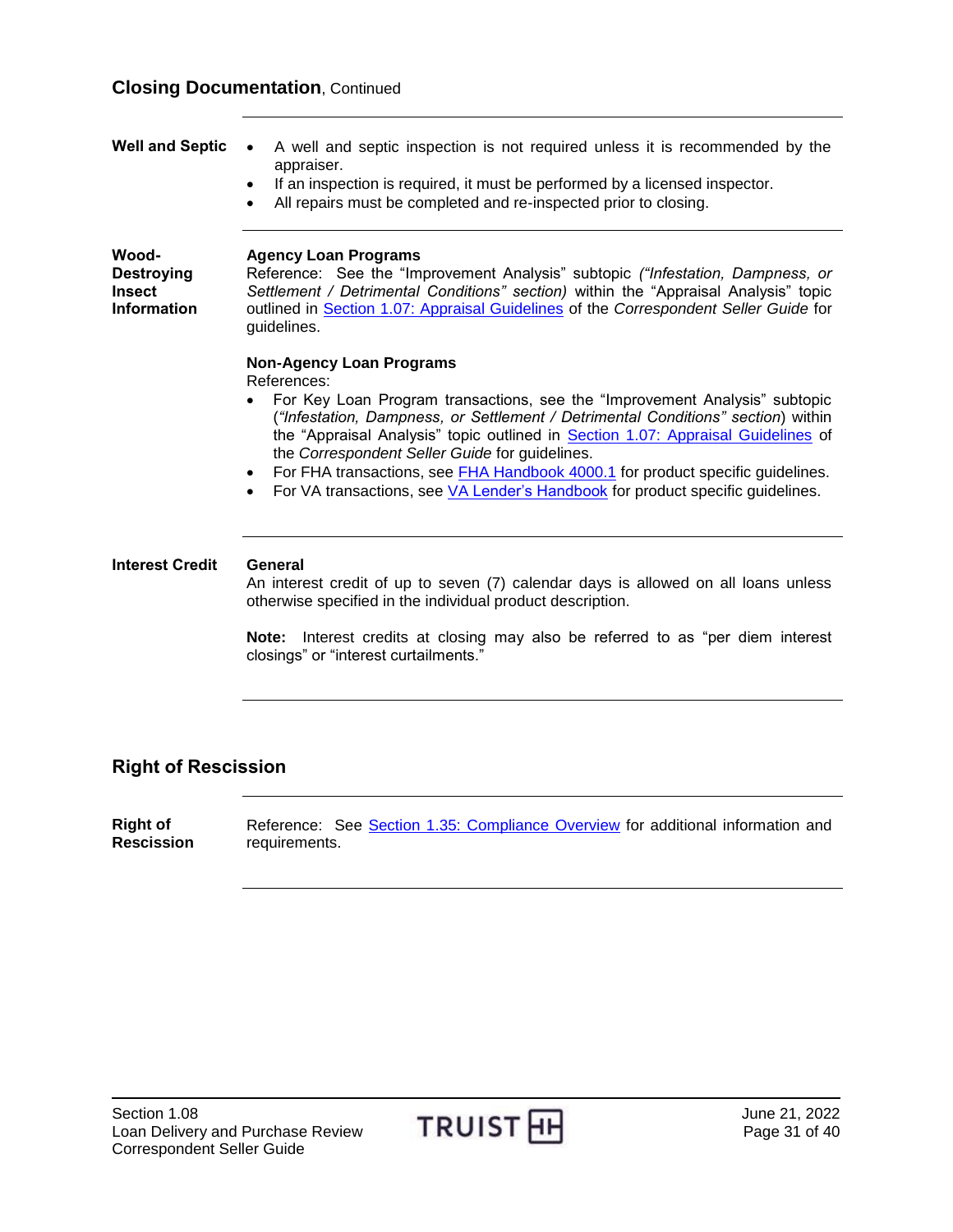## <span id="page-31-0"></span>**Closed Loan Purchase Review Process**

<span id="page-31-3"></span><span id="page-31-2"></span><span id="page-31-1"></span>

| <b>Purchase</b><br><b>Review</b>      | The closed loan file is reviewed for accuracy and completeness and includes<br>$\bullet$<br>examination of the closing documents and federal regulatory compliance.<br>The Correspondent Closing Checklist (COR 0013) is provided to assist in<br>$\bullet$<br>submitting complete files for purchase review and funding.                                                                                                                                                                                                                                                                                                                                                                                                                                                                                                                                                                                                                                                                                                                                                                                                                                                                                             |  |
|---------------------------------------|-----------------------------------------------------------------------------------------------------------------------------------------------------------------------------------------------------------------------------------------------------------------------------------------------------------------------------------------------------------------------------------------------------------------------------------------------------------------------------------------------------------------------------------------------------------------------------------------------------------------------------------------------------------------------------------------------------------------------------------------------------------------------------------------------------------------------------------------------------------------------------------------------------------------------------------------------------------------------------------------------------------------------------------------------------------------------------------------------------------------------------------------------------------------------------------------------------------------------|--|
| <b>Agency</b><br><b>Purchases</b>     | <b>Uniform Closing Dataset (UCD)</b><br>The Uniform Closing Dataset (UCD) is a standardized industry dataset representing<br>information from the Closing Disclosure that can be communicated electronically.<br>The UCD is a component of Fannie Mae and Freddie Mac's Uniform Mortgage Data<br>Program®, an ongoing initiative created to provide uniform loan data standards for<br>the loans that Fannie Mae and Freddie Mac (GSEs) purchase.<br>Correspondents will be required to submit the UCD to both GSEs and provide<br>$\bullet$<br>the UCD Findings Report (Fannie Mae) and Loan Closing Advisor Feedback<br>Certificate (Freddie Mac) with the closed loan package with all messaging<br>visible.<br>To avoid any delays with loan review and potential issues with loan purchase,<br>$\bullet$<br>both the Findings Report and Feedback Certificate should reflect no fatal errors<br>or critical warning messages that could result in salability issues with the GSEs.<br>If the Final Closing Disclosure is updated, Correspondents will be required to<br>resubmit loans to the UCD portals and provide an updated UCD Findings Report and<br>Loan Closing Advisor Feedback Certificate to Truist. |  |
| <b>Government</b><br><b>Purchases</b> | Truist will only purchase Safe Harbor Qualified Mortgages as defined by HUD.<br>$\bullet$<br>Correspondent lenders are responsible for remitting the VA Funding Fee and<br>$\bullet$<br>obtaining Loan Guarantee Certificate (LGC) on each VA loan within 30 days of<br>closing. Additionally, the correspondent lender is responsible for reviewing the<br>LGC for accuracy. Any errors detected should be corrected and a new LGC<br>issued <b>BEFORE</b> it is sent to Truist.<br>Truist will enforce repurchase of VA loans that do not have LGC.<br>Truist may require evidence of the FHA Mortgage Insurance Certificate (MIC) or<br>$\bullet$<br>VA Loan Guarantee Certificate (LGC) prior to funding when government loans<br>are received for purchase by Truist and/or have been pended at Truist, and it<br>has been over 30 days from the date of closing.                                                                                                                                                                                                                                                                                                                                                |  |
|                                       | Continued on next page                                                                                                                                                                                                                                                                                                                                                                                                                                                                                                                                                                                                                                                                                                                                                                                                                                                                                                                                                                                                                                                                                                                                                                                                |  |

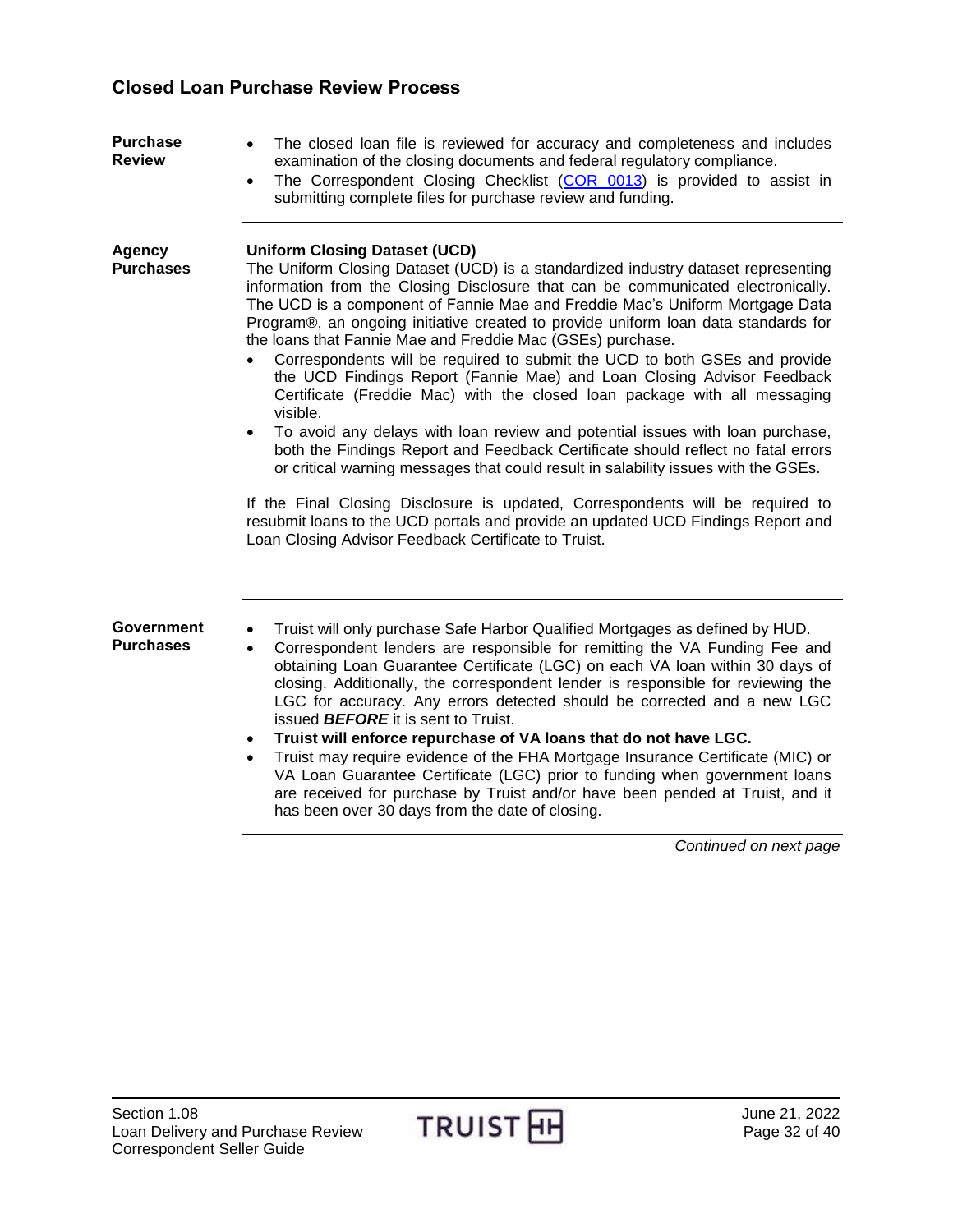<span id="page-32-0"></span>

| Pended Loan<br><b>Policy</b> | When document errors and omissions occur, a Pended Loan Notification will be<br>issued to the correspondent.<br>Missing and corrected documents must be delivered to Truist within seven (7)<br>$\bullet$                                                                                                                                                                                                                                                                                                                                                                                           |
|------------------------------|-----------------------------------------------------------------------------------------------------------------------------------------------------------------------------------------------------------------------------------------------------------------------------------------------------------------------------------------------------------------------------------------------------------------------------------------------------------------------------------------------------------------------------------------------------------------------------------------------------|
|                              | calendar days from the pended loan date.<br>Reference: Refer to the Pended Loan Fees section subsequently listed in this policy for<br>additional information.                                                                                                                                                                                                                                                                                                                                                                                                                                      |
|                              |                                                                                                                                                                                                                                                                                                                                                                                                                                                                                                                                                                                                     |
|                              | The following is a list of the most common deficiencies resulting in a pended loan:<br>$\bullet$<br>Fraud prevention documents; i.e., signed IRS Form 4506-C or transcripts;<br>MERS Search (all borrowers by SS # only), and documentation for checking<br>exclusionary lists and certifications for ineligible appraisers, and ineligible<br>settlement agents on each loan. Click here for instructions to access the Truist<br>Ineligible List.<br>Note is not properly endorsed,<br>$\bullet$<br>Original Note not received at Truist,<br>٠<br>wiring authorization/Instructions,<br>$\bullet$ |
|                              | Reference:<br>See the "Truist Wire Authorization" subtopic in this topic for<br>additional requirements for wire authorizations.                                                                                                                                                                                                                                                                                                                                                                                                                                                                    |
|                              | Underwriting approval missing (1008, 92900-LT, VA Loan Analysis, and AUS<br>$\bullet$<br>findings, if applicable),<br>Underwriting conditions missing or unacceptable,<br>٠<br>Tax Information Sheet incomplete or missing,<br>Mortgage Insurance certificate missing,<br>$\bullet$<br>Inaccurate escrow calculations on the Closing Disclosure. Closing Disclosure<br>$\bullet$<br>escrows must match the hazard, mortgage insurance, tax information<br>documented in the loan file,                                                                                                              |
|                              | Escrow waiver missing,<br>$\bullet$<br>RESPA Servicing Disclosure missing,<br>$\bullet$<br>property in a HUD-designated flood zone without flood insurance,<br>٠                                                                                                                                                                                                                                                                                                                                                                                                                                    |
|                              | initial flood certification missing,<br>٠                                                                                                                                                                                                                                                                                                                                                                                                                                                                                                                                                           |
|                              | Flood Hazard Notice not given when flood insurance is required,<br>$\bullet$<br>hazard insurance information missing or with incorrect coverage,                                                                                                                                                                                                                                                                                                                                                                                                                                                    |
|                              | Right of Rescission not offered when required, offered incorrectly, or other<br>violations, which cause the rescission period to remain open,                                                                                                                                                                                                                                                                                                                                                                                                                                                       |
|                              | Closing Disclosure with Initial Escrow Account Disclosure not included in the<br>$\bullet$<br>closed file (Initial Escrow Account Disclosure not required if loan is non-<br>escrow),                                                                                                                                                                                                                                                                                                                                                                                                               |
|                              | missing ARM disclosures/riders,                                                                                                                                                                                                                                                                                                                                                                                                                                                                                                                                                                     |
|                              | missing the initial and final signed 1003 application,<br>٠                                                                                                                                                                                                                                                                                                                                                                                                                                                                                                                                         |
|                              | Proof of MERS Registration,                                                                                                                                                                                                                                                                                                                                                                                                                                                                                                                                                                         |
|                              | Corrected Application (loan amount wrong, occupancy wrong, cash out versus<br>no cash out refinance info is wrong, etc.),                                                                                                                                                                                                                                                                                                                                                                                                                                                                           |
|                              | copy of assignment is missing, incomplete or inaccurate,                                                                                                                                                                                                                                                                                                                                                                                                                                                                                                                                            |
|                              | Condo warranty missing or incomplete, and<br>loan is closed using incorrect Note and security instrument form.                                                                                                                                                                                                                                                                                                                                                                                                                                                                                      |
|                              | FHA Case Query (if applicable).                                                                                                                                                                                                                                                                                                                                                                                                                                                                                                                                                                     |
|                              | Reference: See the subtopic, "Most Prevalent Pend Items Found at the Time of<br>Purchase Review" and "Helpful Hints" in this section for more information.                                                                                                                                                                                                                                                                                                                                                                                                                                          |
|                              | Continued on next page                                                                                                                                                                                                                                                                                                                                                                                                                                                                                                                                                                              |
|                              |                                                                                                                                                                                                                                                                                                                                                                                                                                                                                                                                                                                                     |

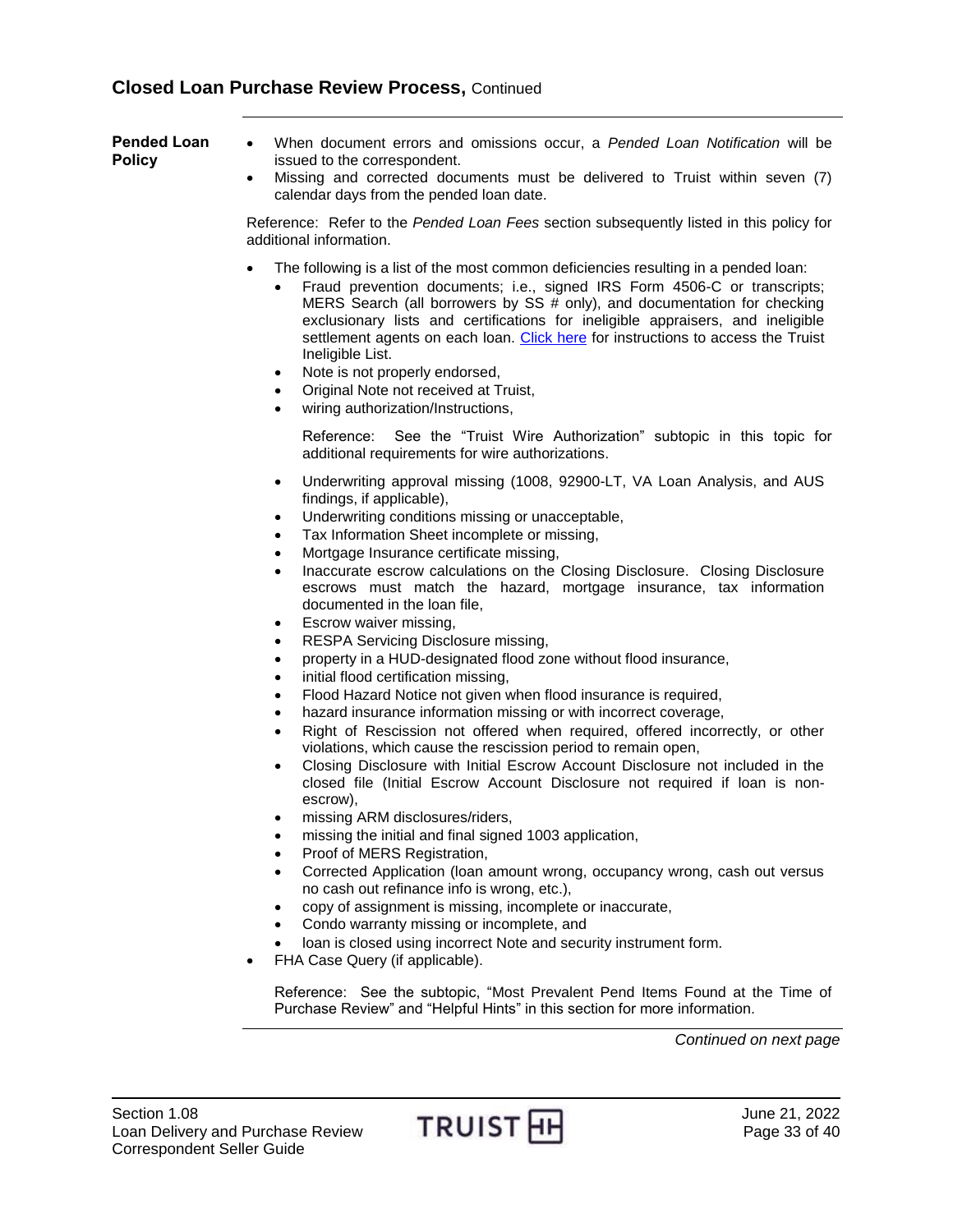<span id="page-33-0"></span>**Most Prevalent Pend Items Found at the Time of Purchase Review**

- Verbal VOE not provided and/or completed in accordance with product guidelines.
- Lock Agreement not provided as required in the "Lock Agreements" and "Section 35 Mortgages" topics found in [Section 1.35: Compliance Overview.](https://www.truistsellerguide.com/manual/cor/general/1.35compliance.pdf)
- MERS Registration missing as required in the Mortgage Electronic Registration System (MERS) topic in [Section 1.19: Fraud Prevention Guidelines.](https://www.truistsellerguide.com/manual/cor/general/1.19FraudPreventionGuidelines.pdf)
- 1008 Data must match AUS findings as required in the "AUS Data Integrity" topic found in [Section 1.04: Automated Underwriting.](https://www.truistsellerguide.com/manual/cor/general/1.04AUS.pdf)

#### **Notes:**

- Truist implemented new DTI tolerance guidelines for DU processed Agency and Agency Plus loan transactions.
- Truist will continue to require 100% AUS data integrity on all other loan data submitted to DU.

Reference: See [Section 1.04: Automated Underwriting](https://www.truistsellerguide.com/manual/cor/general/1.04AUS.pdf) and Product [Section](https://www.truistsellerguide.com/manual/cor/products/CAgency.pdf)  [2.01: Agency Loan Programs](https://www.truistsellerguide.com/manual/cor/products/CAgency.pdf) for additional information on the DTI tolerance guidelines.

- Tax Transcripts missing and/or not in compliance with [Section 1.19: Fraud](https://www.truistsellerguide.com/manual/cor/general/1.19FraudPreventionGuidelines.pdf)  [Prevention Guidelines](https://www.truistsellerguide.com/manual/cor/general/1.19FraudPreventionGuidelines.pdf) and the applicable product description.
- MERS undisclosed mortgage liability missing or not in compliance with [Section](https://www.truistsellerguide.com/manual/cor/general/1.19FraudPreventionGuidelines.pdf)  [1.19: Fraud Prevention Guidelines.](https://www.truistsellerguide.com/manual/cor/general/1.19FraudPreventionGuidelines.pdf)
- Printout of DO Final Submission status missing as required in **Section 1.04:** [Automated Underwriting.](https://www.truistsellerguide.com/manual/cor/general/1.04AUS.pdf)
- Appraiser Independence Certifications and Disclosures missing and/or not in compliance with Section 1.07: [Appraisal Guidelines.](https://www.truistsellerguide.com/manual/cor/general/1.07Appraisals.pdf)
- Fraud prevention documentation is not provided.
- Income/Asset documentation missing as required by product guidelines and/or AUS findings.

Reference: See the subtopic, "Pended Loan Policy" in this section for more information.

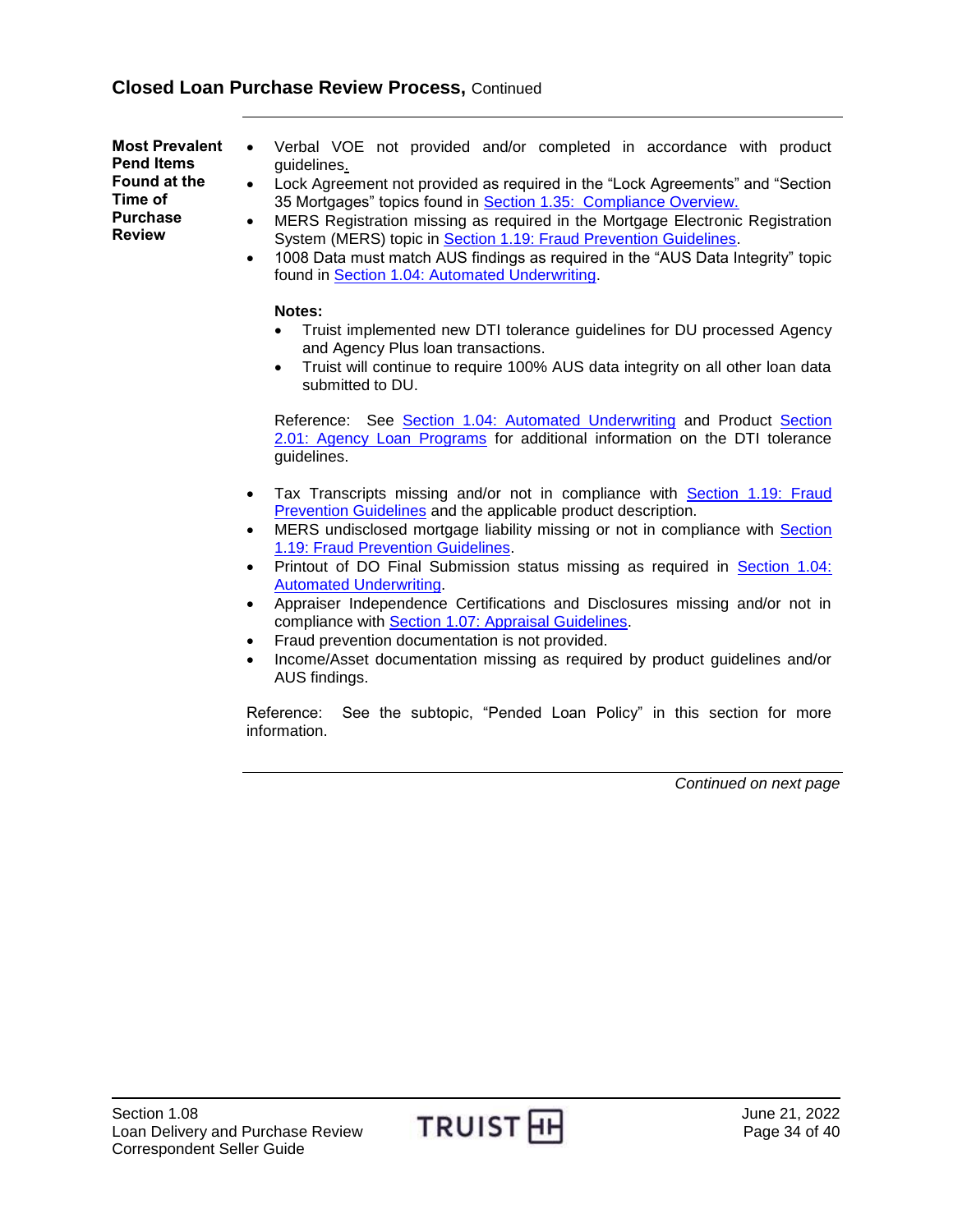<span id="page-34-0"></span>

| <b>Pended Loan</b><br><b>Fees</b>     | All loans must be delivered to Truist by 11:59 p.m. Eastern Time on the day of<br>lock expiration. Truist will then review the loan to determine if the loan is in<br>purchasable condition. In the event the loan must be pended, a pend notice will<br>be issued. Truist will then calculate a pend-hit date.<br>Notes:<br>Rate locks cannot be extended by correspondent lenders once loans are<br>delivered to Truist.<br>When the penalty day falls on a weekend or holiday, it is rolled to the next<br>$\bullet$<br>business day.                                                                                                                                                                                                                                                                                                                                                                                                                                                                                                                                                                                                                                                                                                                                                                                                                  |
|---------------------------------------|-----------------------------------------------------------------------------------------------------------------------------------------------------------------------------------------------------------------------------------------------------------------------------------------------------------------------------------------------------------------------------------------------------------------------------------------------------------------------------------------------------------------------------------------------------------------------------------------------------------------------------------------------------------------------------------------------------------------------------------------------------------------------------------------------------------------------------------------------------------------------------------------------------------------------------------------------------------------------------------------------------------------------------------------------------------------------------------------------------------------------------------------------------------------------------------------------------------------------------------------------------------------------------------------------------------------------------------------------------------|
|                                       | If the loan is not in purchasable condition by the pend-hit date (defined as later of<br>7 days from pend date or 7 days from lock expiration), the purchase price will be<br>reduced by thirty (30) basis points.<br>If the loan is not in purchasable condition by the second pend-hit date, [defined<br>$\bullet$<br>as the later of fourteen (14) calendar days from the pend date or lock expiration],<br>the purchase price will be reduced by an additional twenty-five (25) basis points<br>for a total of fifty-five (55) basis points.<br>If the loan is not in purchasable condition by the third pend-hit date [defined as<br>$\bullet$<br>the later of twenty-one (21) calendar days from the pend date or lock expiration],<br>the purchase price will be reduced by an additional twenty-five (25) basis points<br>for a total of eighty (80) basis points.<br>If the loan is not in purchasable condition by the fourth pend-hit date [defined as<br>$\bullet$<br>the later of (30) calendar days from the pend date or lock expiration], Truist may<br>begin the process of returning the loan file to the correspondent lender. If the<br>lender elects to provide missing or corrected documents, the purchase price will<br>be reduced an additional fifty (50) basis points for a total of one hundred thirty<br>(130) basis points. |
| <b>Return of</b><br>Mortgage<br>Loans | The Correspondent will be notified when Truist will be returning an original Note.                                                                                                                                                                                                                                                                                                                                                                                                                                                                                                                                                                                                                                                                                                                                                                                                                                                                                                                                                                                                                                                                                                                                                                                                                                                                        |
| <b>Non-Purchase</b>                   | Truist may decline to purchase a loan if significant document errors or omissions are<br>found and/or if it is determined that the loan may be unsalable into the secondary<br>market.                                                                                                                                                                                                                                                                                                                                                                                                                                                                                                                                                                                                                                                                                                                                                                                                                                                                                                                                                                                                                                                                                                                                                                    |

<span id="page-34-2"></span><span id="page-34-1"></span>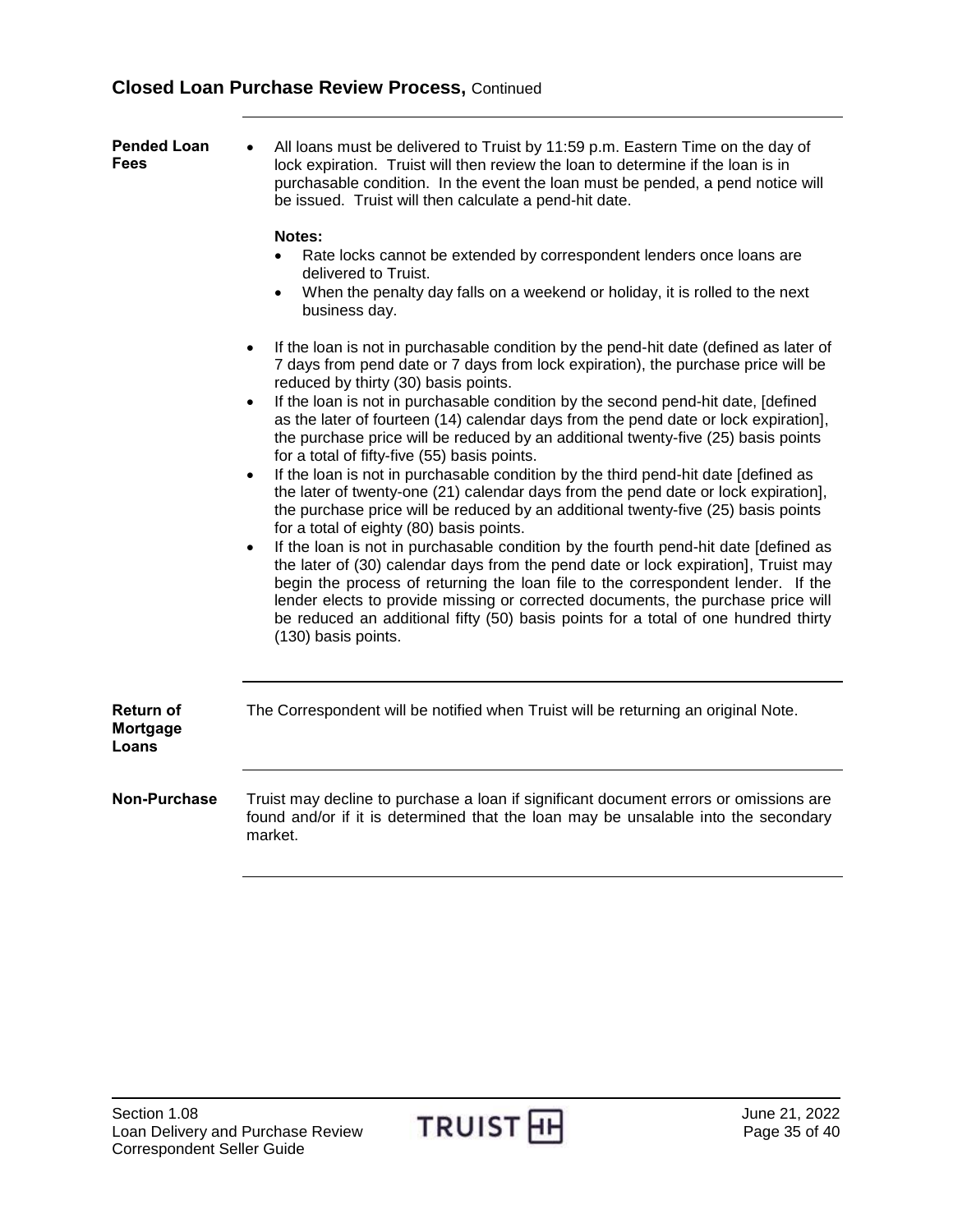# <span id="page-35-0"></span>**Funding Process**

<span id="page-35-2"></span><span id="page-35-1"></span>

| <b>Truist Wire</b><br>Authorization   | The Truist Wire Authorization form (COR 0004) or a similar form is only required<br>by the lender who does not utilize a warehouse line.<br>Handwritten wire authorization forms will not be accepted.<br>$\bullet$<br>Seller is responsible for notifying Truist in writing of any update or change in its<br>$\bullet$<br>authority documentation and any applicable delegation of authority establishing<br>the individuals authorized to provide Wire Instructions or to initiate transactions<br>sale pursuant to the Correspondent Loan Purchase Agreement.<br>Reference: See Section 1.02: Eligible Mortgage Loans for Warehouse line and<br>Bailee letter information.                                                                                                                                                                                                                                                                                                                                                                                                                                                                                                                                                                                                                                                                                                                                                                                                                                                                                                                                                                                                                                                                                                                                                                                                                                                                                                                                                                                                                                                                                                                                                                                                                                                                                                        |
|---------------------------------------|---------------------------------------------------------------------------------------------------------------------------------------------------------------------------------------------------------------------------------------------------------------------------------------------------------------------------------------------------------------------------------------------------------------------------------------------------------------------------------------------------------------------------------------------------------------------------------------------------------------------------------------------------------------------------------------------------------------------------------------------------------------------------------------------------------------------------------------------------------------------------------------------------------------------------------------------------------------------------------------------------------------------------------------------------------------------------------------------------------------------------------------------------------------------------------------------------------------------------------------------------------------------------------------------------------------------------------------------------------------------------------------------------------------------------------------------------------------------------------------------------------------------------------------------------------------------------------------------------------------------------------------------------------------------------------------------------------------------------------------------------------------------------------------------------------------------------------------------------------------------------------------------------------------------------------------------------------------------------------------------------------------------------------------------------------------------------------------------------------------------------------------------------------------------------------------------------------------------------------------------------------------------------------------------------------------------------------------------------------------------------------------|
| <b>Funding</b><br><b>Requirements</b> | Funding will be made by wire transfer.<br>Complete wiring instructions must be included in the loan file.<br>$\bullet$<br>Wire instructions/authorization must be typed or computer generated.<br>٠<br>Handwritten wire authorizations/instruction will not be accepted.<br>Funding will not constitute waiver of any of Truist's rights or remedies under the<br>$\bullet$<br>Correspondent Loan Purchase Agreement and Truist's payment obligation is<br>discharged and satisfied upon receipt by the beneficiary bank when delivered in<br>accordance with the Wire Instructions.<br>Any Wire Instructions containing a beneficiary's name and beneficiary's bank<br>٠<br>account number may be paid by the beneficiary's bank solely on the basis of the<br>beneficiary's bank account number, even if the beneficiary's bank records<br>identify a name or owner different from the beneficiary named by Seller in the<br>Wire Instructions.<br>Truist has no obligation to detect errors in Seller's Wire Instruction and If Truist<br>$\bullet$<br>believes the Wire Instructions are ambiguous or may contain errors, in its sole<br>discretion Truist may, but is not obligated to, delay the execution of any wire or<br>funds transfer pending receipt of clarification from Seller.<br>Seller is solely responsible for ensuring the accuracy of all information contained<br>٠<br>in each Wire Instruction and Truist has no duty whatsoever to verify the accuracy<br>of any such request, nor will it be liable for losses or damages arising out of<br>requests containing erroneous information or in delaying any Wire Instructions in<br>good faith.<br>Reference: See Section 1.02: Eligible Mortgage Loans for Warehouse line and<br>Bailee letter information.<br>Truist requires bailee letters be submitted with the original Note from warehouse<br>lenders for all closed loans.<br>Note: Correspondent lenders, who are financial institutions banks, savings and<br>loans, credit unions) or who are wholly owned subsidiaries of a financial<br>institutions, are NOT required to attach Bailee letters to the original Note.<br>However, these "exempt" clients must provide correct wiring instructions using<br>either the Truist Wire Authorization form (COR 0004) or a similar form, provided<br>the same information is made available to Truist. |
|                                       | Continued on next page                                                                                                                                                                                                                                                                                                                                                                                                                                                                                                                                                                                                                                                                                                                                                                                                                                                                                                                                                                                                                                                                                                                                                                                                                                                                                                                                                                                                                                                                                                                                                                                                                                                                                                                                                                                                                                                                                                                                                                                                                                                                                                                                                                                                                                                                                                                                                                |

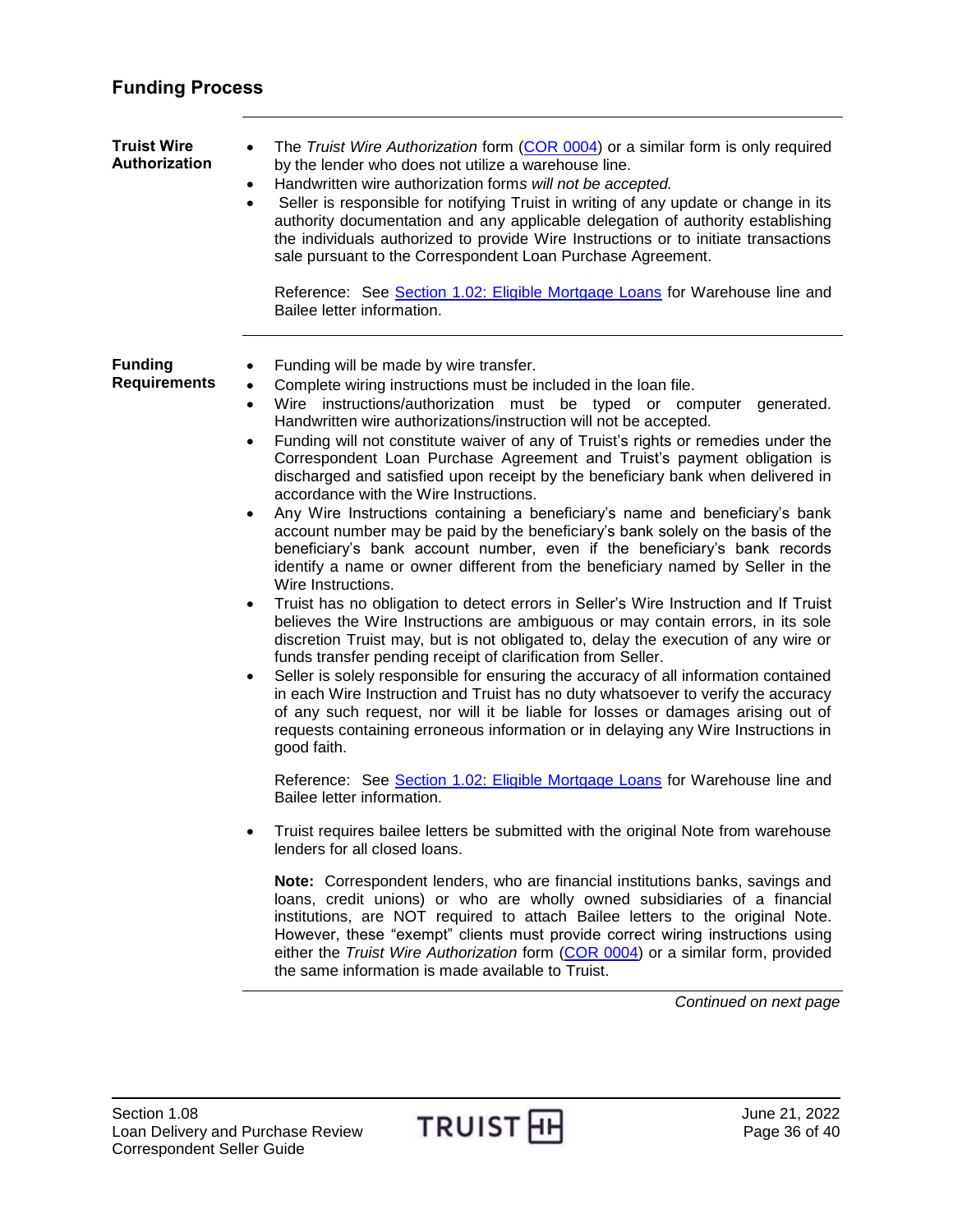## **Funding Process,** Continued

<span id="page-36-0"></span>

| <b>Funding</b><br>Formula       | To derive the amount of purchase funds, the following items are added or<br>subtracted from the loan amount.<br>Accrued interest (calculated on 360 days) from the funding date to the end<br>of the month will be subtracted from the wire if the loan is funded in the<br>same month as closing.<br>If the loan is funded in the month following closing, the interest will be paid<br>$\bullet$<br>to the correspondent.<br>All correspondent loan closings will be charged the following applicable<br>$\bullet$<br>Document Review Fee(s), which will be deducted from the wire:                                                                              |       |  |  |
|---------------------------------|--------------------------------------------------------------------------------------------------------------------------------------------------------------------------------------------------------------------------------------------------------------------------------------------------------------------------------------------------------------------------------------------------------------------------------------------------------------------------------------------------------------------------------------------------------------------------------------------------------------------------------------------------------------------|-------|--|--|
|                                 | <b>Delegated Document Review Fee</b>                                                                                                                                                                                                                                                                                                                                                                                                                                                                                                                                                                                                                               | \$260 |  |  |
|                                 | Delegated Document Review Fee Jumbo Surcharge<br>(includes Agency Plus, Agency Plus Select,<br>HomeReady High-Balance, Home Possible High<br>Balance, VA and FHA Jumbo)                                                                                                                                                                                                                                                                                                                                                                                                                                                                                            | \$130 |  |  |
|                                 | Non-Delegated Division Document Review Fee*                                                                                                                                                                                                                                                                                                                                                                                                                                                                                                                                                                                                                        | \$650 |  |  |
|                                 | <b>Tax Service Fee</b>                                                                                                                                                                                                                                                                                                                                                                                                                                                                                                                                                                                                                                             | \$84  |  |  |
|                                 | Underwriting Fee (*Underwriting Fee will not be charged<br>in addition to Non-Delegated Division Document Review<br>Fee)                                                                                                                                                                                                                                                                                                                                                                                                                                                                                                                                           | \$500 |  |  |
|                                 | Lenders should not disclose or charge a tax service fee unless they are<br>$\bullet$<br>ordering a tax service directly for themselves. Please discuss the tax service<br>fee with your compliance team for finance charge implications.<br>Escrow deposits as collected on the Closing Disclosure will be subtracted from<br>$\bullet$<br>the wire.                                                                                                                                                                                                                                                                                                               |       |  |  |
| <b>First Touch</b><br>Advantage | First Touch Advantage provides an opportunity for Correspondent lenders to be<br>$\bullet$<br>rewarded for quality loan delivery.                                                                                                                                                                                                                                                                                                                                                                                                                                                                                                                                  |       |  |  |
|                                 | To be eligible, the loan must be delivered to Truist for funding within the original<br>$\bullet$<br>lock-in expiration date.<br>The loan file must pass through the purchase review and compliance process<br>$\bullet$<br>without being "pended" for loan conditions.<br>The original Note with endorsement must be received by Truist to be eligible.<br>$\bullet$<br>If the closed loan file is determined to be eligible for First Touch Advantage, the<br>$\bullet$<br>Correspondent client will receive a \$50 reduction to the applicable document<br>review fee if the loan package includes all required documentation at the time of<br>Truist receipt. |       |  |  |

<span id="page-36-1"></span>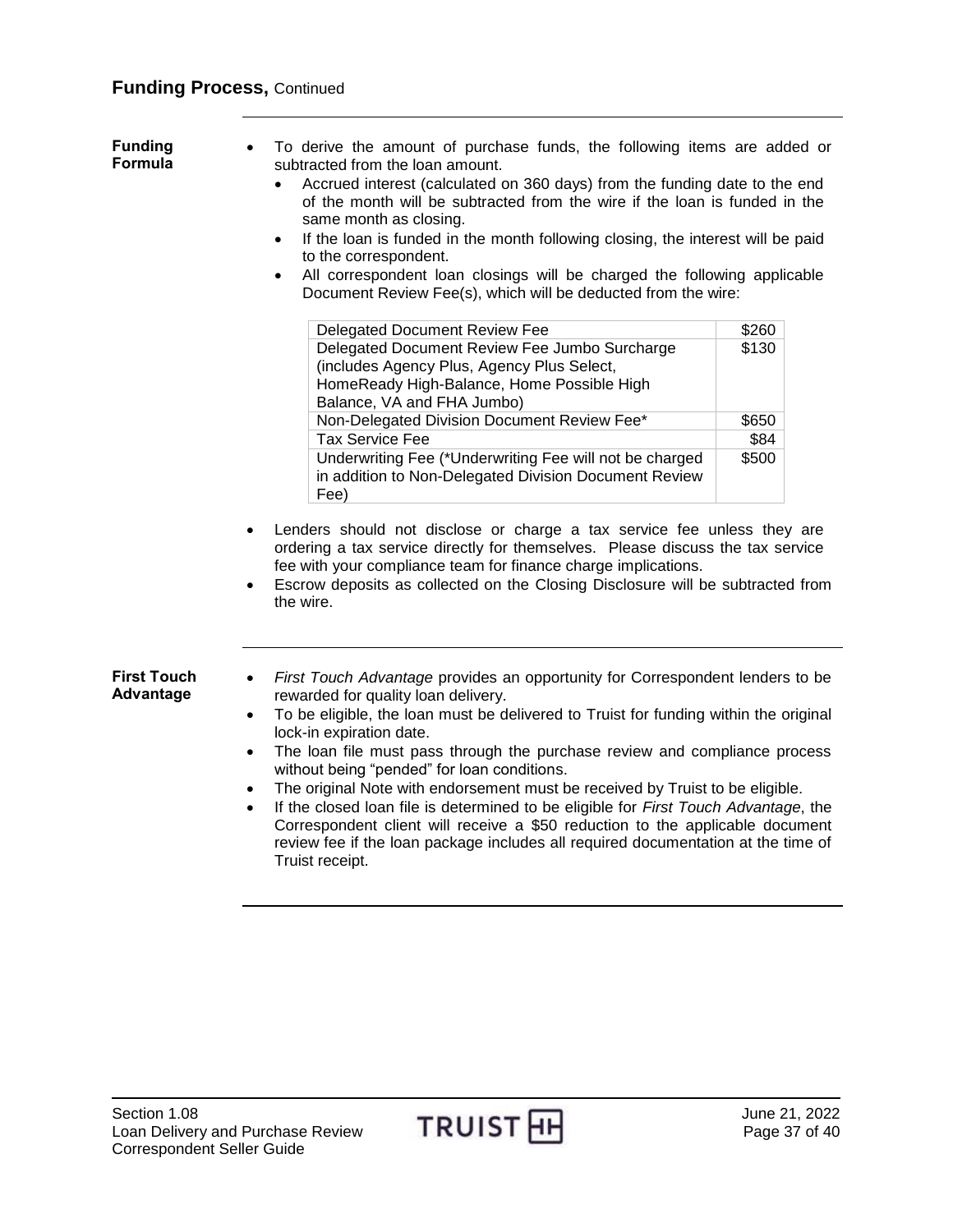# <span id="page-37-0"></span>**Net Funding**

<span id="page-37-2"></span><span id="page-37-1"></span>

| General                                                                                          | Truist will net fund all loans submitted for purchase with the exception of loan<br>transactions with temporary buydowns. The servicing date will be dependent<br>upon the date Truist purchases the loan from the Correspondent lender.                                                                                                                                                                                                                                                                                                                                                                                                                                                                                                                                                                                                                                                                                                                                              |
|--------------------------------------------------------------------------------------------------|---------------------------------------------------------------------------------------------------------------------------------------------------------------------------------------------------------------------------------------------------------------------------------------------------------------------------------------------------------------------------------------------------------------------------------------------------------------------------------------------------------------------------------------------------------------------------------------------------------------------------------------------------------------------------------------------------------------------------------------------------------------------------------------------------------------------------------------------------------------------------------------------------------------------------------------------------------------------------------------|
|                                                                                                  | Truist will purchase the loan using the formulas noted below.<br>$\bullet$<br>If Truist purchases the loan on or before the fifteenth $(15th)$ of the month<br>prior to when the first $(1st)$ payment is due, the first $(1st)$ payment will be due<br>to Truist.<br>If Truist purchases the loan after the fifteenth $(15th)$ of the month prior to<br>when the first payment is due. The Correspondent lender will keep the first<br>payment. Truist will then purchase the loan at an amortized balance.<br>Truist will begin servicing the loan beginning on the first $(1st)$ of the month<br>after the note first payment is due.<br>If Truist purchases the loan after the fifteenth $(15th)$ of the month that the<br>$\bullet$<br>payment is due, the Correspondent lender will keep the first two (2)<br>payments. Truist will begin servicing the loan beginning on the first (1 <sup>st</sup> ) of<br>the month of the second month after the note first payment is due. |
| <b>Conventional</b><br><b>Loans with</b><br><b>Mortgage</b><br>Insurance and<br><b>FHA Loans</b> | The Correspondent lender will be responsible for making the payment to the<br>$\bullet$<br>private insurance company or to HUD for the months that they are collecting the<br>payment.<br>In order to ensure correct loan funding, correspondent lenders must correctly<br>$\bullet$<br>reflect mortgage insurance premiums and closing escrows on the Closing<br>Disclosure.<br>Include the monthly mortgage insurance (conventional and FHA loans) on the<br>$\bullet$<br>Closing Disclosure.                                                                                                                                                                                                                                                                                                                                                                                                                                                                                       |

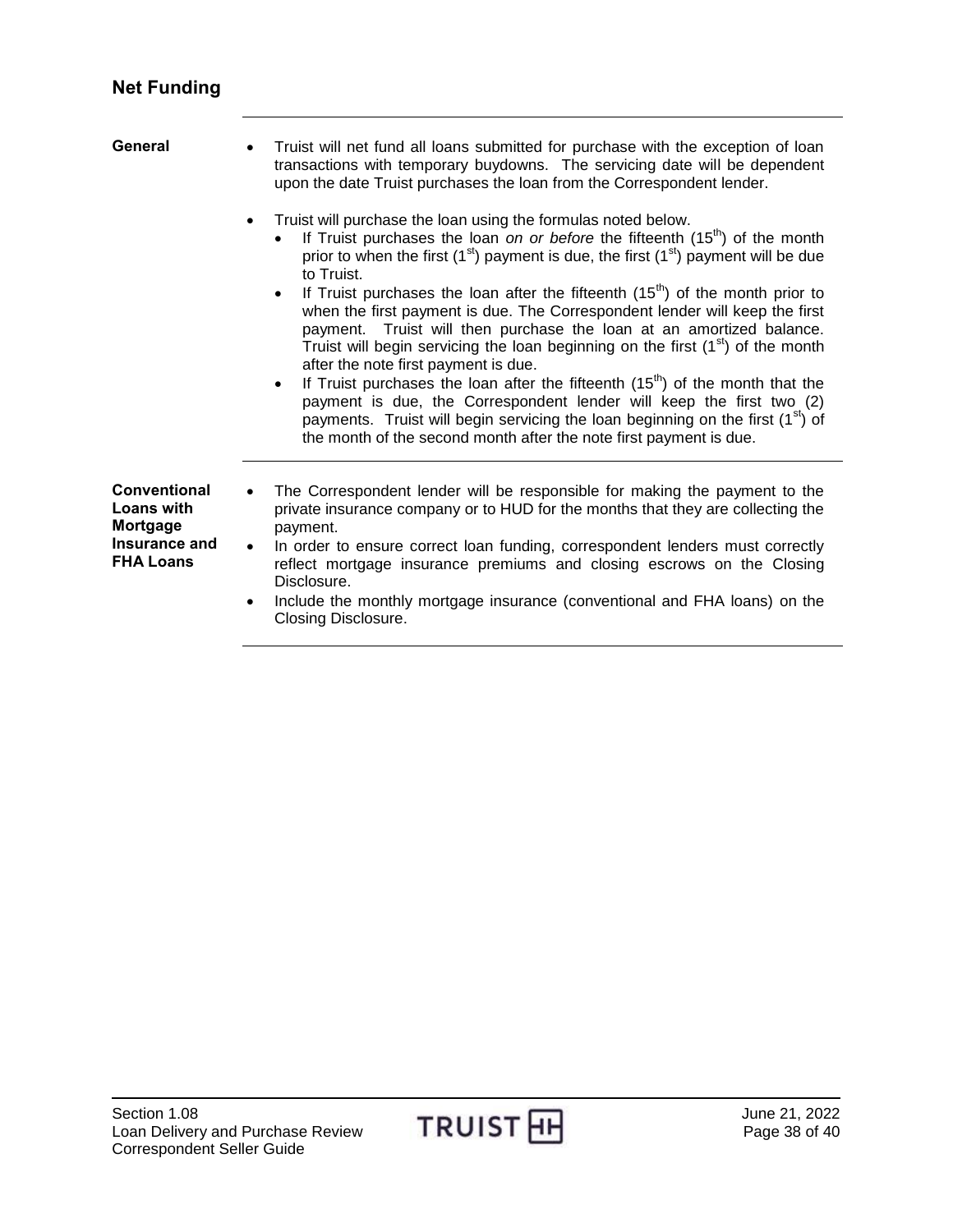#### <span id="page-38-0"></span>**General Eligible Loan Programs**

 Principal curtailments are eligible for all Agency, Agency Plus, Agency Plus Select, Key Loan, FHA and VA loan programs.

References:

- See the "Principal Curtailment" subtopic in the "Closing and Loan Settlement Documentation" topic in the Underwriting topic in **Section 2.01: Agency Loan** [Programs](https://www.truistsellerguide.com/manual/cor/products/CAgency.pdf) for the application of principal curtailments for Agency transactions.
- See the "Premium Pricing on FHA Loans" subtopic in the "Origination Through Post-Closing/Endorsement" chapter in [FHA Handbook 4000.1.](http://portal.hud.gov/hudportal/documents/huddoc?id=40001HSGH.pdf)
- See the "Principal Curtailments" subtopic in the "Closing and Loan Settlement Documentation" topic in [Section 2.06: Key Loan Program](https://www.truistsellerguide.com/manual/cor/products/CKey.pdf) for the application of principal curtailments at closing for Key Loan transactions.

## <span id="page-38-1"></span>**Mortgagee Clauses**

| Mortgagee<br>Clauses | <b>Security Instrument Assignment</b><br>$\bullet$                                         |
|----------------------|--------------------------------------------------------------------------------------------|
|                      | Truist Bank,                                                                               |
|                      | its successors and/or assigns                                                              |
|                      | P.O. Box 26149                                                                             |
|                      | Richmond, Virginia 23260-6149                                                              |
|                      |                                                                                            |
|                      | <b>Hazard/Flood Insurance Assignment</b><br>$\bullet$                                      |
|                      | Truist Bank, its successors and /or assigns, as their interest may appear<br>(ISAOA/ATIMA) |
|                      | P.O. Box 7952                                                                              |

Springfield, OH 45501-7952